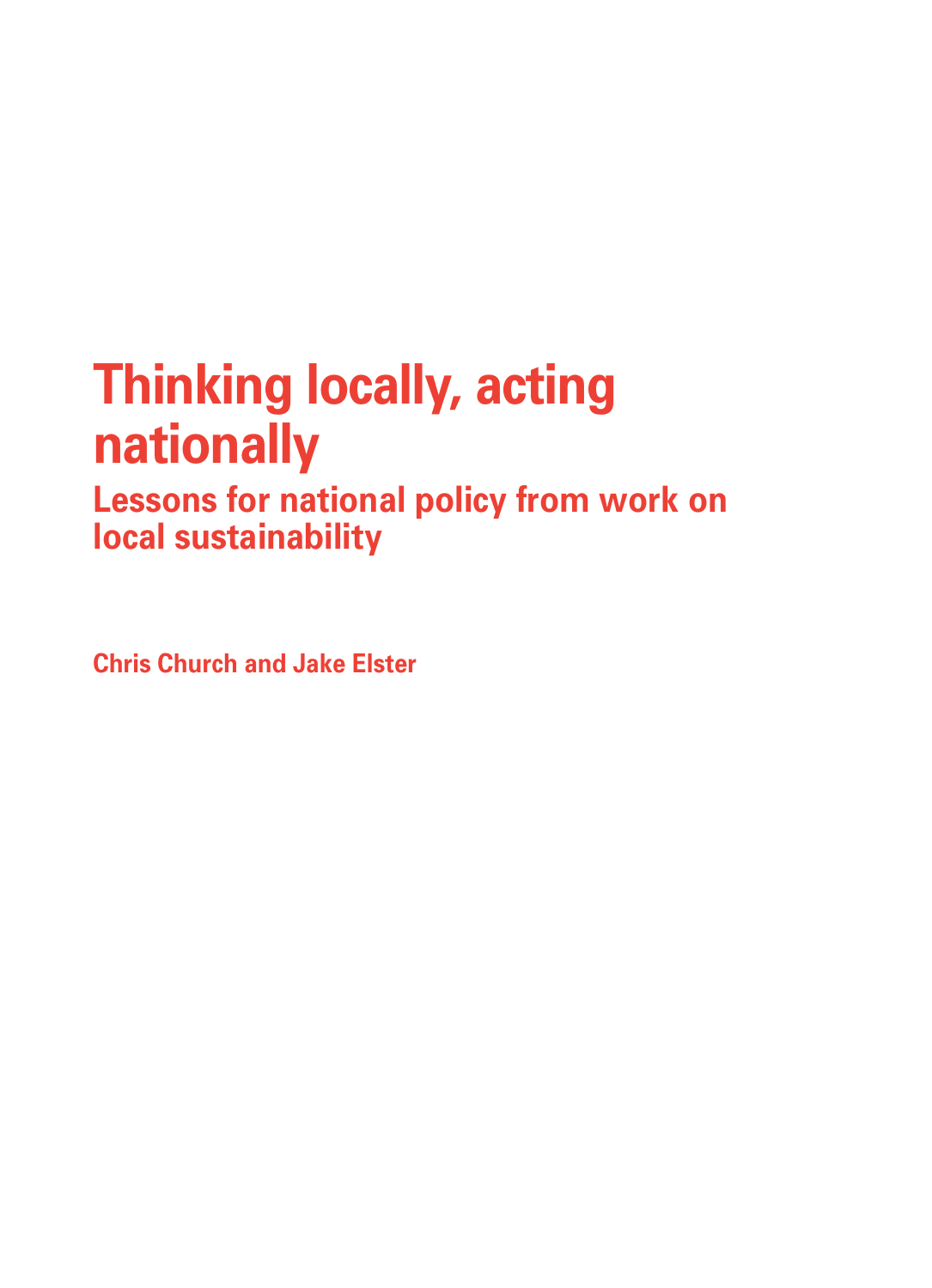The **Joseph Rowntree Foundation** has supported this project as part of its programme of research and innovative development projects, which it hopes will be of value to policy makers, practitioners and service users. The facts presented and views expressed in this report are, however, those of the authors and not necessarily those of the Foundation.

Joseph Rowntree Foundation, The Homestead, 40 Water End, York YO30 6WP Website: www. jrf.org.uk

Front cover: The Local Paper for London Project helps offices use paper more sustainably while creating jobs through social enterprise.

We are grateful to the projects that supplied photographs: copyright for the photographs rests with the projects unless stated otherwise.

© Joseph Rowntree Foundation 2002

First published 2002 by the Joseph Rowntree Foundation

All rights reserved. Reproduction of this report by photocopying or electronic means for noncommercial purposes is permitted. Otherwise, no part of this report may be reproduced, adapted, stored in a retrieval system or transmitted by any means, electronic, mechanical, photocopying, or otherwise without the prior written permission of the Joseph Rowntree Foundation.

A CIP catalogue record for this report is available from the British Library.

ISBN 1 84263 066 0 (paperback) ISBN 1 84263 138 1 (pdf: available at www.jrf.org.uk)

Prepared and printed by: York Publishing Services Ltd 64 Hallfield Road Layerthorpe York YO31 7ZQ Tel: 01904 430033; Fax: 01904 430868; Website: www.yps-publishing.co.uk

*Further copies of this report, or any other JRF publication, can be obtained either from the JRF website (www.jrf.org.uk/bookshop/) or from our distributor, York Publishing Services Ltd, at the above address.*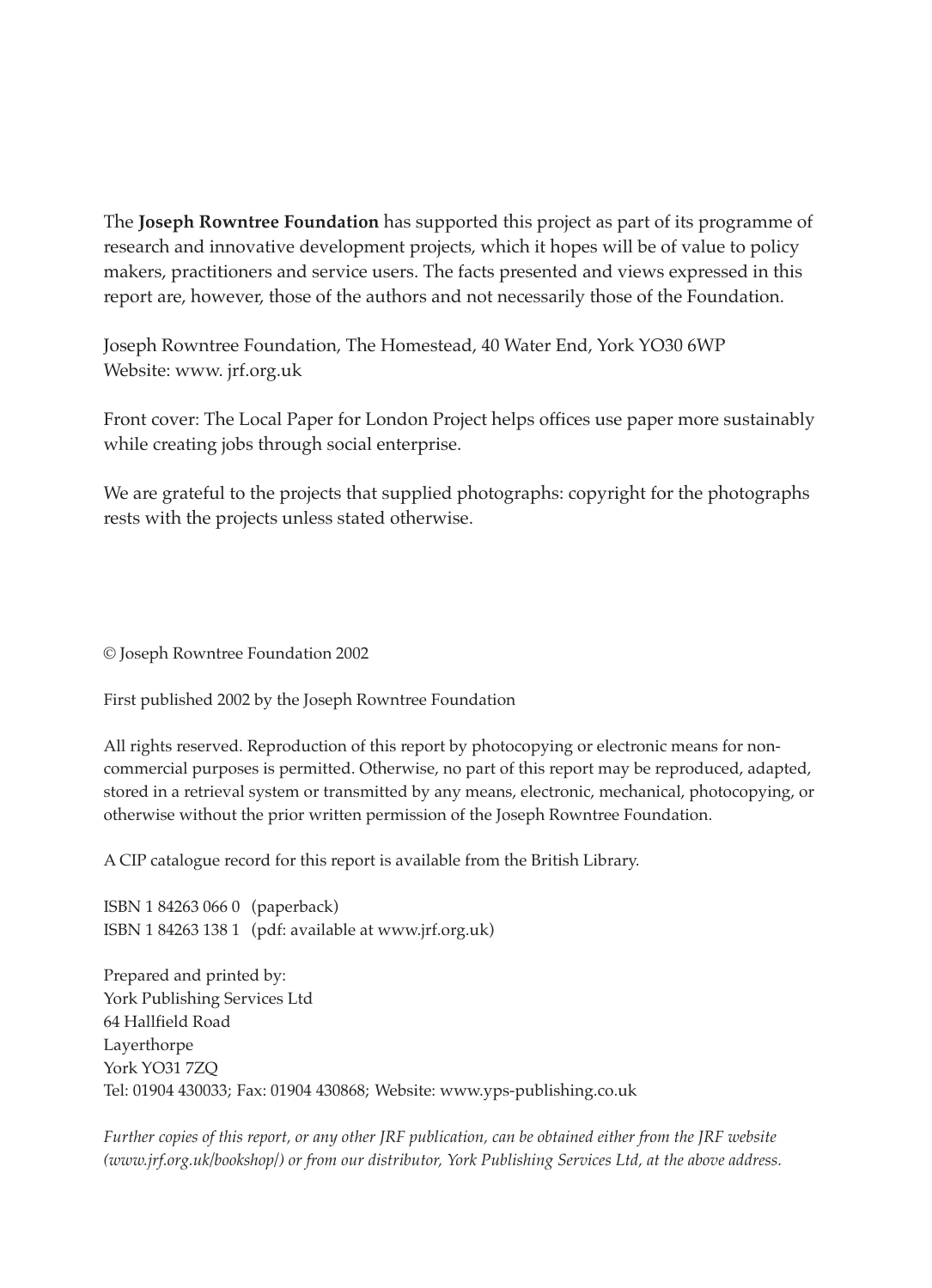## **Contents**

|                | Acknowledgements                                                   | iv             |
|----------------|--------------------------------------------------------------------|----------------|
| 1              | Introduction and background                                        | $\mathbf{1}$   |
|                | Background and context                                             | $\mathbf{1}$   |
|                | About the study                                                    | $\overline{2}$ |
|                | Structure of the report                                            | $\overline{4}$ |
| $\overline{2}$ | The case studies                                                   | 5              |
|                | Introduction                                                       | $\mathbf 5$    |
|                | Case study summaries                                               | 5              |
|                | Variety and diversity                                              | 14             |
|                | Local sustainability - something new or the same old story?        | 16             |
| 3              | Environmental and social integration - a neglected interface?      | 18             |
|                | Introduction                                                       | 18             |
|                | Linkage and integration: on paper and in practice                  | 18             |
|                | The benefits of linkage and integration                            | 20             |
| 4              | The impacts of local action                                        | 22             |
|                | Range of impacts                                                   | 22             |
|                | Assessment of impacts                                              | 25             |
|                | The significance of local action                                   | 32             |
| 5              | Support for projects and barriers to local sustainability          | 33             |
|                | Support for local projects                                         | 33             |
|                | Problems and barriers                                              | 34             |
|                | Partnerships and relationships                                     | 36             |
| 6              | <b>Conclusions and recommendations</b>                             | 39             |
|                | Introduction and context                                           | 39             |
|                | Environmental/social concerns: making the connection?              | 39             |
|                | Sustainability: the value of local action                          | 40             |
|                | Beyond the barriers: moving to more effective local sustainability | 41             |
|                | Implications and recommendations                                   | 45             |
|                | In conclusion: thinking globally, acting locally?                  | 48             |
|                | References                                                         | 49             |
|                | Appendix 1: Features of postal survey/case study projects          | 50             |
|                | Appendix 2: An outline evaluation framework                        | 52             |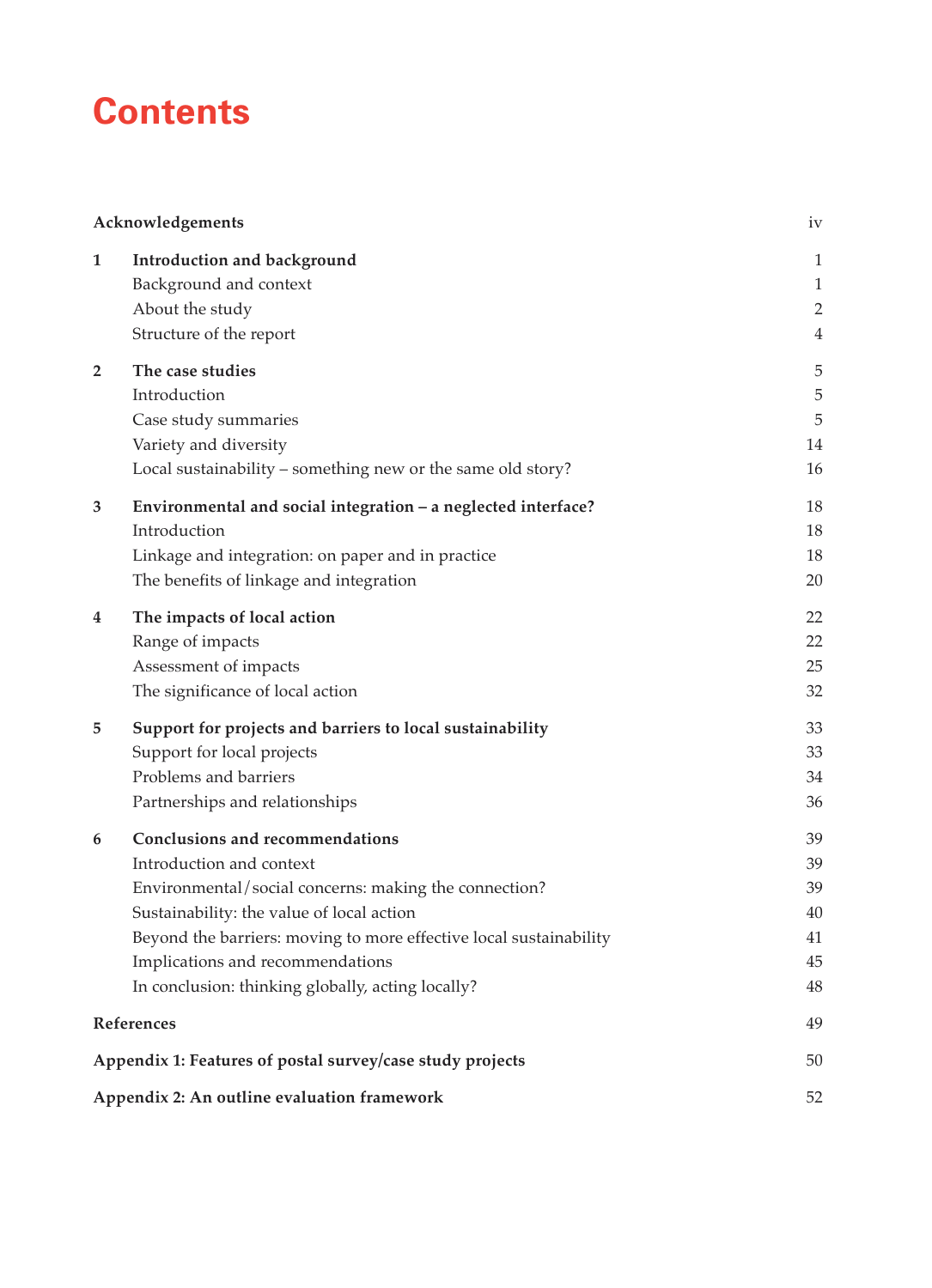## **Acknowledgements**

The authors and the Community Development Foundation (CDF) would like to thank all those working within the projects we surveyed who gave their time and ideas for the publication. We would like to give special thanks to Gabriel Chanan, CDF head of research, who was special adviser and contributor throughout this project, and to Stephen Young at the University of Manchester for his work on certain case studies and for his contributions, especially on the social economy. Thanks must also go to Alison West at CDF, Peter Woodward from the Shell Better Britain Campaign and Peter Hirst from

Going for Green for their advice and support in making this project happen.

We should also like to acknowledge the support of our Advisory Group and those who took part in our consultative seminar in May 2001.

The projects we surveyed are just 17 out of many hundreds that are similar in their aims, all of them working to create better places to live, and all of them helping in one way or another to achieve that elusive goal of sustainable development. We dedicate this report to all the people working locally for that better future.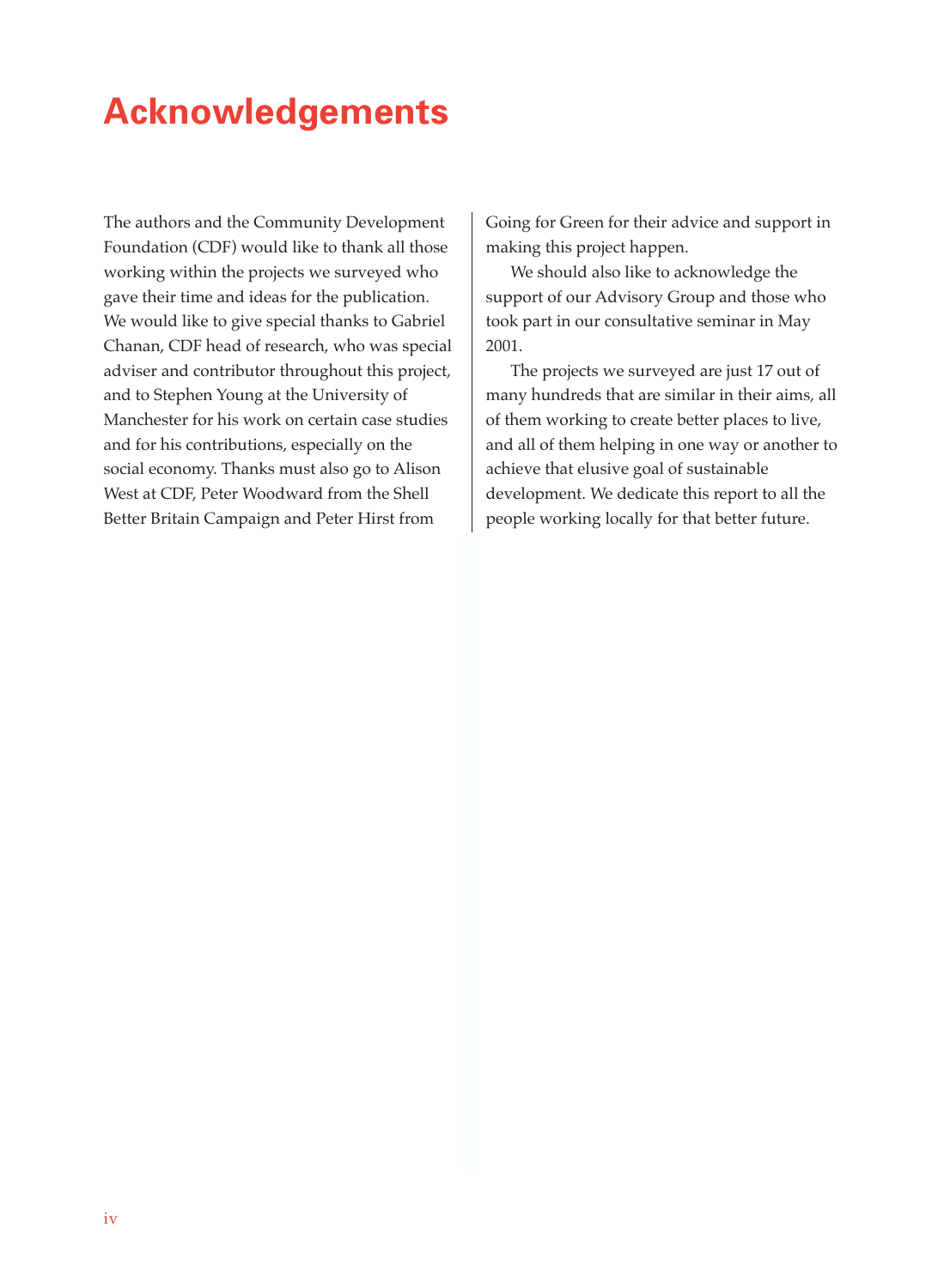## **1 Introduction and background**

## **Background and context**

Sustainable development emerged as an international policy concern at the UN Earth Summit in 1992, which produced some key international agreements and Agenda 21, a global action plan towards sustainable development. This broke new ground by stressing the importance of work by *all* parts of civil society, emphasising that sustainability was not something that governments could achieve on their own. For local government, Agenda 21 calls for each authority to produce its own

'Local Agenda 21' (LA21). This has been taken up in all parts of the UK.

The Earth Summit also caught the imagination of many other organisations and communities. The last ten years have seen a steady growth of independent local and community-based work on 'local sustainability'. This has been enabled by many organisations and local authorities, both by sustainability staff and community development workers. Some may never have used the word 'sustainability' but have recognised the need for integrated

## **LA21: the local agenda for change?**

Since the 'global action programme' from the 1992 UN Earth Summit called on local authorities to 'consult with their communities' to produce a Local Agenda 21, over 6,300 programmes have developed across the world. A Regional Government Office survey shows that over 93 per cent of UK councils have produced a document, with widely varying results and approaches (IDeA, 2000).

Although most programmes have remained rooted in an environmental perspective, the map of environmental activity in the UK has been transformed by the arrival of local authorities as more proactive players. LA21 has had an impact. For example:

- Most councils now have programmes and targets for waste minimisation, energy saving (often linked to fuel poverty work), biodiversity and transport.
- Local community groups have been encouraged to take a more overarching view of the issues they are working on (see later case studies).
- Many LA21s have been test beds for new forms of participative activity: an increasing number have recognised the importance of a community development approach.

With over 400 programmes across the UK, many running for five years or more, there can be no doubt that LA21 has done more than any other process to publicise the idea of sustainable development across the UK (Church and Young, 2000).

However, it is also fair to say that in most cases LA21 has failed to engage with the broader community, especially in areas suffering from exclusion. Most significantly, analysis (Church, 1999; Church and Young, 2000; IDeA, 2000; Scottish Office, 1998) suggests that LA21 has not had a significant influence on the policy agenda of many local councils and that an integrated approach based on sustainability is still some way off.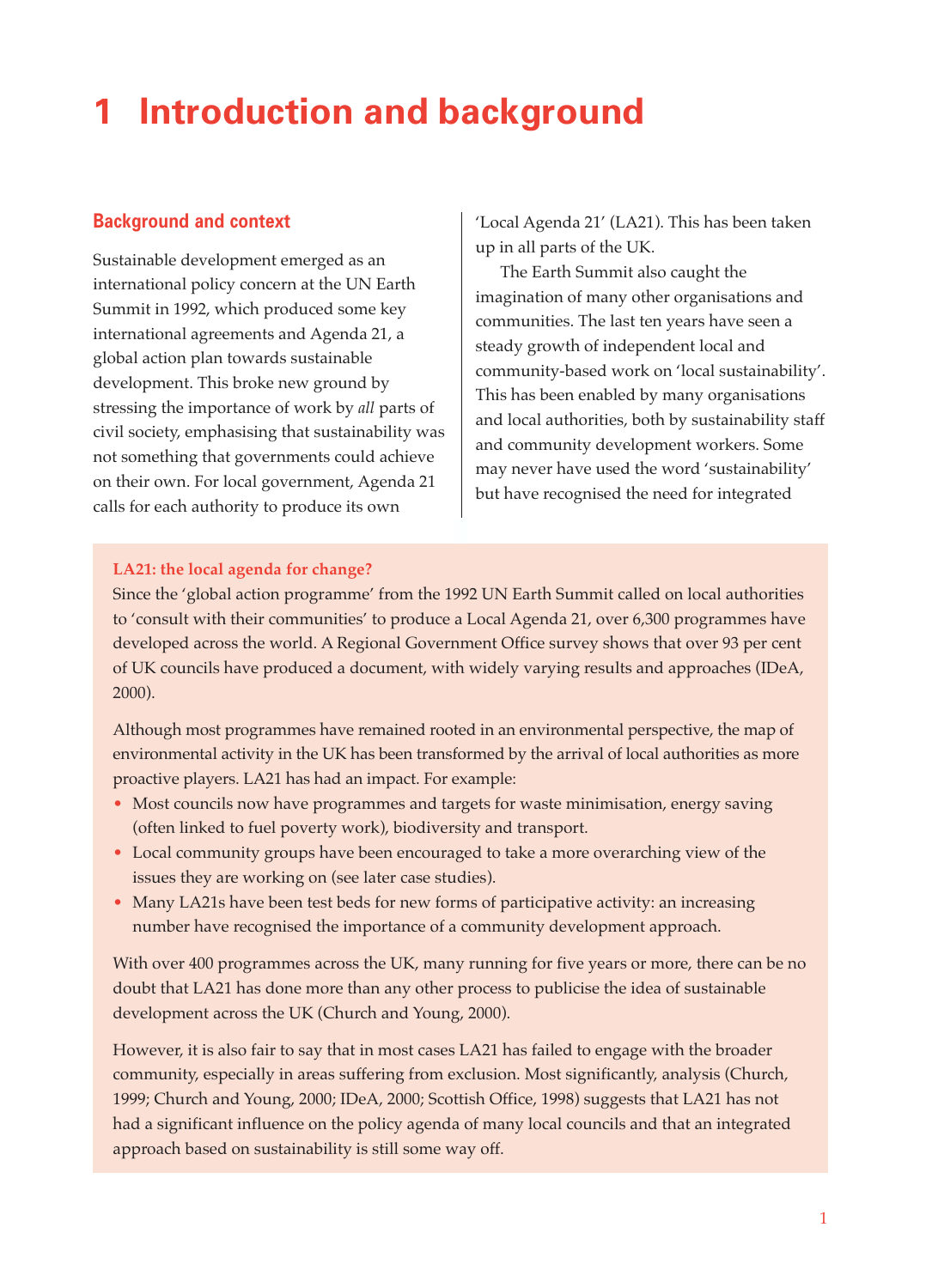local action to deal with the multiple problems associated with social exclusion.

#### **Poverty and sustainability**

Despite the statement in Agenda 21 that an antipoverty strategy should be 'an integral part of any strategy for sustainable development'*,* the link between social and environmental activity has been the weakest part of many LA21 programmes. The reasons for this have been widely analysed (Church and Young, 2000) and relate in part to clashes between environmental concerns and the economic goals of inclusion and regeneration programmes. The lingering idea that the environment is solely the concern of the middle classes has also played a part (Burningham and Thrush, 2001; Church *et al.*, 1998).

But, in the last few years, things have changed. The growth of the 'Environmental Justice' movement in the USA, and similar developments here, are helping to clarify the links between local environmental degradation, poverty and poor health. Recent mapping work has shown disturbing correlation between areas of poverty, poor transport and polluting industries (Friends of the Earth England, Wales and Northern Ireland, 2001), as does recent research about links between health impacts and toxic landfill sites (Dolk and Vrijheid *et al*., 1998). The Director of the government's Neighbourhood Renewal Unit, speaking at a Community Development Foundation (CDF)/ Urban Forum conference in July 2001, pointed out how those in the poorest communities also regularly suffer from living in the worst environments.

There has also been a new focus on community involvement. The Prime Minister states at the beginning of the UK strategy for sustainable development (HM Government, 1999) that 'the only way we will succeed [in achieving sustainable development] is if we all play our part'. The strategy talks about the need to work together and forge partnerships with business, local authorities and voluntary groups, and the 'many initiatives where industry and local communities are already making a difference'. The strategy includes a chapter on 'Building sustainable communities'.

It remains to be seen how far the new requirement to produce Community Strategies will incorporate the lessons learnt from local sustainable development activity to date.

## **About the study**

This report presents the findings of a research project on 'lessons for national policy from local action on sustainable development'. Its principal concerns were to:

- consider how far local practitioners have been successful in linking environmental concerns with social exclusion issues
- assess the extent to which this work is contributing to the broader sustainable development agenda
- identify barriers to effective local action and how national policy can help in removing those barriers.

There are two major reasons why this work is particularly timely.

First, if sustainable development is to become more than an expression of good intent, then there is clearly a need to see how it works in practice, and how far pressing social needs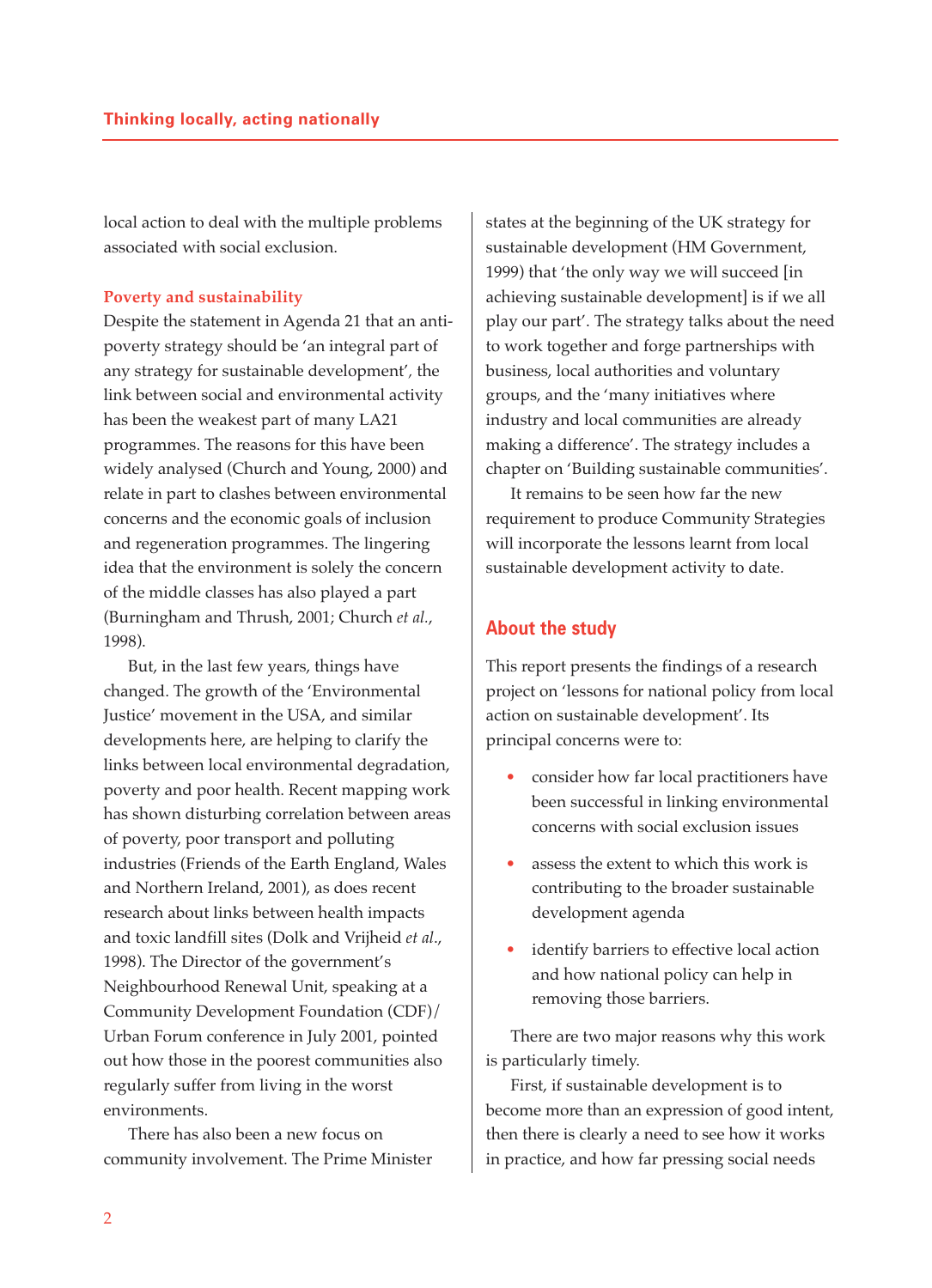can be tackled in ways that also help meet increasingly urgent national and global environmental targets. Recent years have seen a steady growth in the numbers and variety of local projects, some originating within an environmentalist perspective, some from social concerns, but both with aims that appear to relate strongly to sustainable development (see Chapter 2). In the past, most such projects have received little national attention.

Second, in policy terms, there is a new focus on action at the community level. Regeneration initiatives, National Lottery projects and other funding streams have increased the resources available for such work. The government's new agenda for local government also puts a new emphasis on community involvement, and above all demonstrates a concern to revitalise and strengthen local communities. At the national level, too, concerns about low electoral turnouts have prompted interest in questions of how far independent community-focused activity can help rebuild our 'civil society'.

The approach adopted for this research was essentially case study based, framed around the following stages:

- 1 *A 'call for projects'* that identified themselves as *combining* environmental and social objectives was made through various regional and issue-based networks. Together with some direct approaches to local organisations, this gave a pool of around 100 projects.
- 2 *A postal questionnaire* was distributed to these initiatives and achieved a response rate of 63 per cent. These projects formed a 'long list' of case studies from which 17 were selected for further investigation.
- 3 *Selection criteria* included type and size of projects, as well as individual quality and geographical balance. The following were represented in the final shortlist:
	- initiatives in England, Wales and Scotland
	- community-based projects
	- local authority-community partnerships
	- projects linking national environmental non-governmental organisations and local community groups
	- regeneration-based projects
	- health and environment projects.
- 4 *Semi-structured interviews* were held with key people from the 17 case study projects: co-ordinators, staff, steering group members and community activists. In most cases two visits were made, during the period February to April 2001. The assessment of impact relied on these accounts, supplemented by available information from written sources.
- 5 *Interviews* were also conducted with representatives of a small number of national organisations with an interest and active involvement in local sustainability. These included the National Federation of Women's Institutes, the Local Government Association, the World Development Movement, Going for Green, Shell Better Britain Campaign and the Countryside Agency.
- 6 *A moderated electronic discussion* was also held with practitioners during April/May 2001, and *an interim seminar* was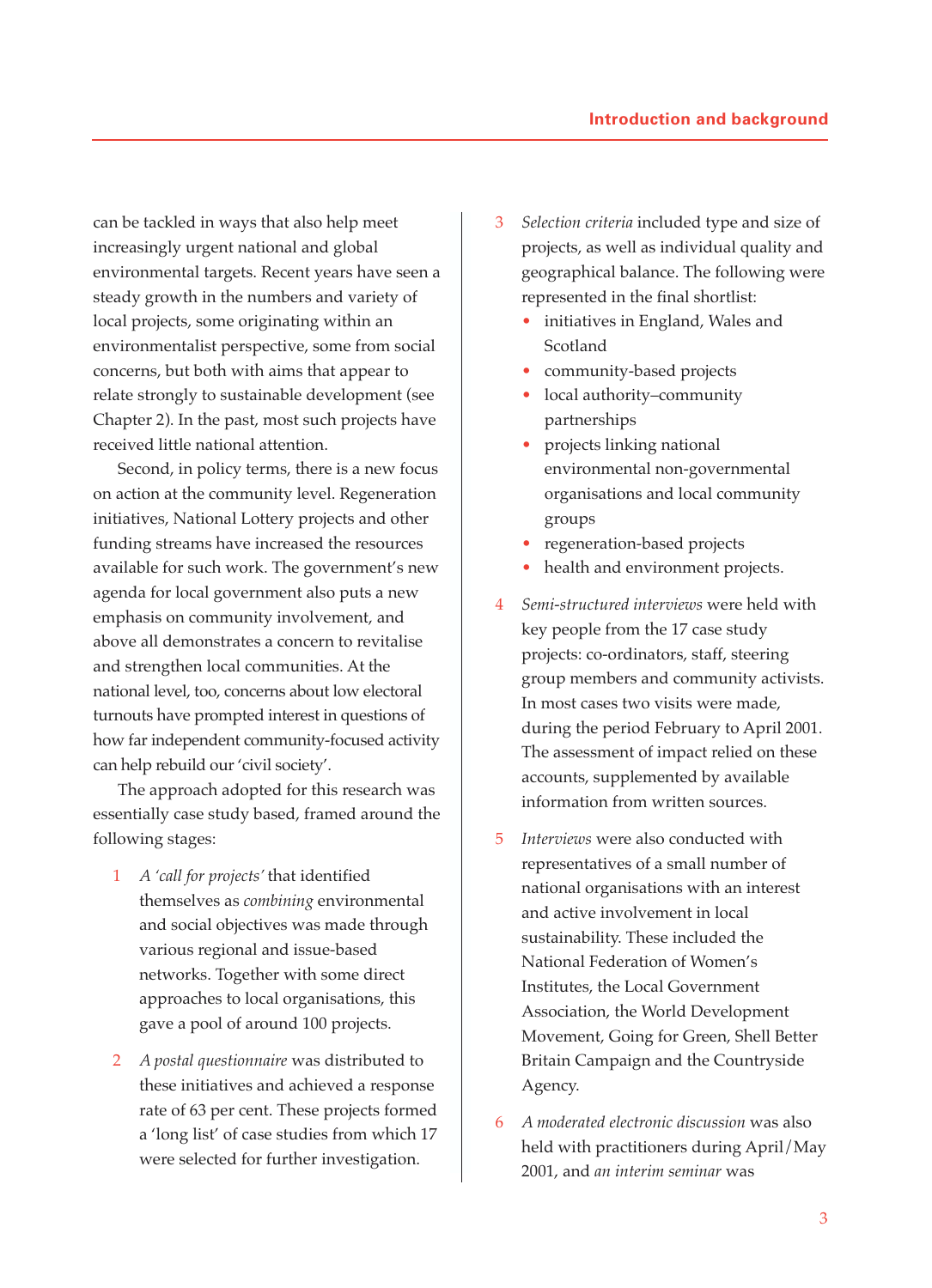organised for national and local practitioners to discuss the initial findings. This helped to focus on emerging issues for further research and consideration.

7 *Analysis* included an attempt to develop an evaluation framework, based in part on the Community Development Foundation's 'Achieving Better Community Development' (ABCD) framework, and in part on local and national indicators (Community Development Foundation, 1999).

### **Structure of the report**

Chapter 2 outlines the major features of the case study projects and examines the implications of their diversity for the term 'local sustainability'. Chapter 3 specifically examines the working of the social–environmental interface, while Chapter 4 considers both types of impact. Chapter 5 considers support for local projects and some of the barriers they face, as well as giving some attention to their relationships with others. Chapter 6 brings together the conclusions that can be drawn from the study and highlights some of the implications for a range of policy-makers.

### **A note on terminology**

It has been clear for some time that the word 'environment' needs careful use in this context: it refers to the big global issues of climate change, rainforests, etc., but also describes people's local surroundings and day-to-day life experiences. Previous work has also highlighted how people's environmental concerns vary with their economic status (Burningham and Thrush, 2001; Church *et al.*, 1998).

We have therefore used the word 'environment' where a broad focus is appropriate, and the terms 'resource use' and 'natural environment' when referring to the global ecological environment. We have used the term 'local environment' when referring to people's local surroundings (including homes, neighbourhoods and green spaces), and 'local quality of life' in describing the local environmental alongside linked socio-economic issues.

There are, of course, some similar issues when considering the terms 'sustainability' and 'local sustainability'. In this study, we accept the view that sustainable development is that which 'meets the needs of the present without compromising the ability of future generations to meet their own needs', and we adopt a definition in which environmental, social and economic concerns are integrated (see later in this report). We will return to the issues of identifying local sustainable development in Chapter 2.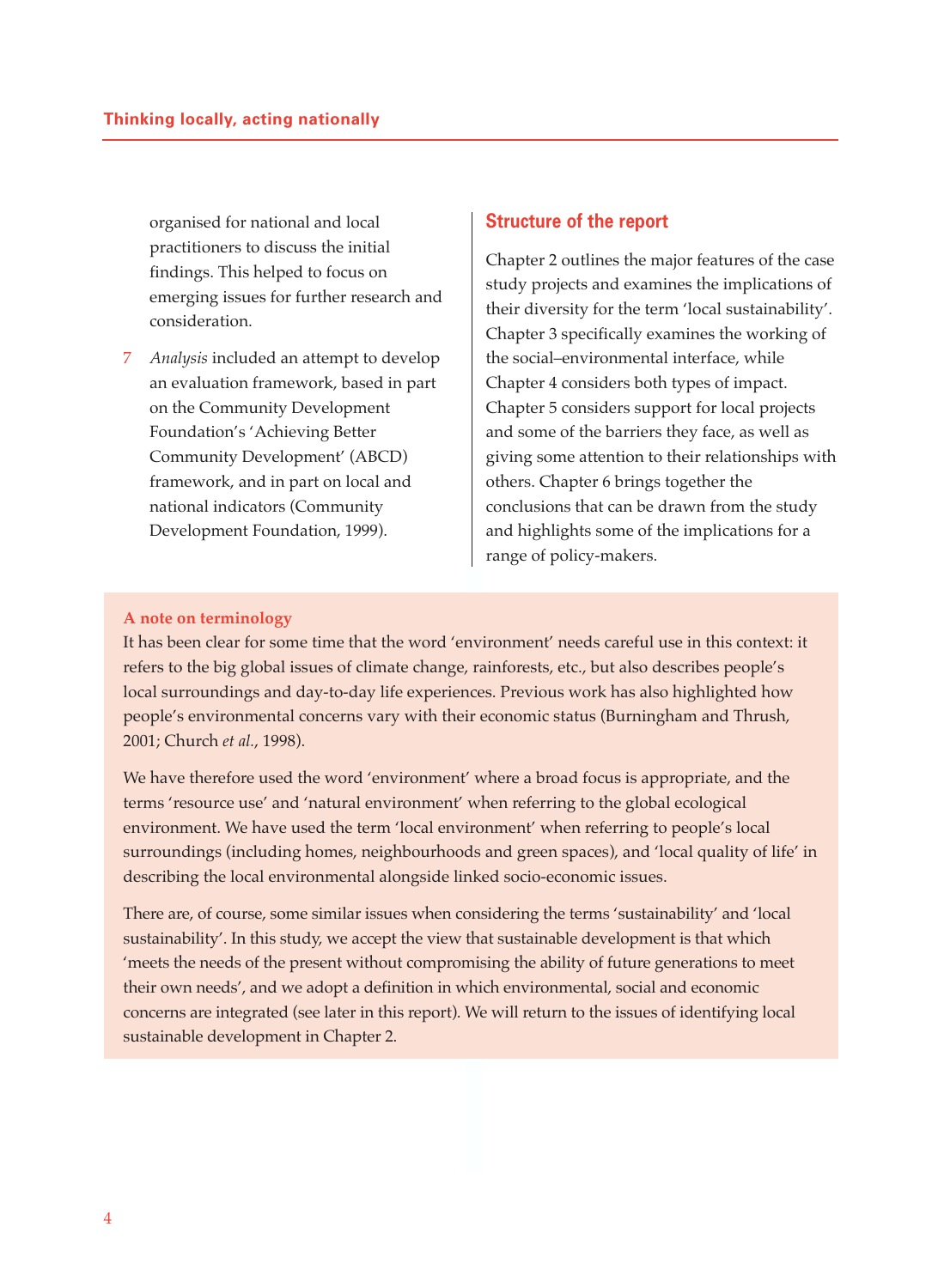## **2 The case studies**

## **Introduction**

As noted in Chapter 1, a central part of this work has been to identify local projects that offered a discernible *combination* of environmental and social objectives. Even with this narrowing down of the full spectrum of local projects, the variety of initiatives is potentially very wide.

This variety is perhaps best understood in terms of examples. City farms, Local Agenda 21 schemes, food co-ops, community energy programmes, recycling schemes, environmental improvement projects and wildlife organisations illustrate the kinds of initiative that may have come from the 'environmentalist' end of the spectrum and are therefore likely to use a more explicit 'sustainable development' language. However, healthy living projects, community enterprises, credit unions, community development trusts and social housing bodies, arising from the 'social' side of the agenda, are often in effect also tackling some aspect of sustainable development, and in doing so are making this field more balanced across social issues.

The case studies selected for detailed study reflected this breadth, as the following summaries show.

## **Case study summaries**

#### **Ashley Vale Action Group (AVAG)**

AVAG is a residents' group originally set up to oppose a planned housing development. It is now leading an alternative development on the site, involving housing association homes, selfbuild housing and small business units. The group is managing the development and will also retain ownership and management of a

converted office block, which it will rent out as small workspaces. The income from this will fund other community schemes.

The development is in an area comprising two streets with 36 houses, separated from adjoining streets by a short road tunnel and close to a city farm. Current tenure is mainly owner-occupiers, with some housing association tenants. The development has a number of 'green' aspects including using environmentally friendly building materials, energy efficiency schemes, limiting car use, using appropriate technologies and giving local residents preference for the workspaces. The group also aims to empower the community, increase people's skills and confidence, and offer employment opportunities.

Support has come from Bristol's Sustainable Neighbourhood Fund, European Regional Development Fund URBAN funding and the Shell Better Britain Campaign. The group also received help and advice from Bristol Area Community Enterprise Network in setting up as a non-profit-making company limited by guarantee.

#### **Balaji Temple Sacred Lands Project**

This project is creating a 'sacred land' site on 12 and-a-half acres of former landfill around the Balaji Temple, the major centre of Hindu worship in the UK. The land is being developed as a meditation area and community resource, helping to integrate the temple with the local community through events and by providing a new public space. Hindu culture has strong links to the idea of caring for the environment and of 'healing the land', and the project combines philosophical, environmental and community-oriented considerations.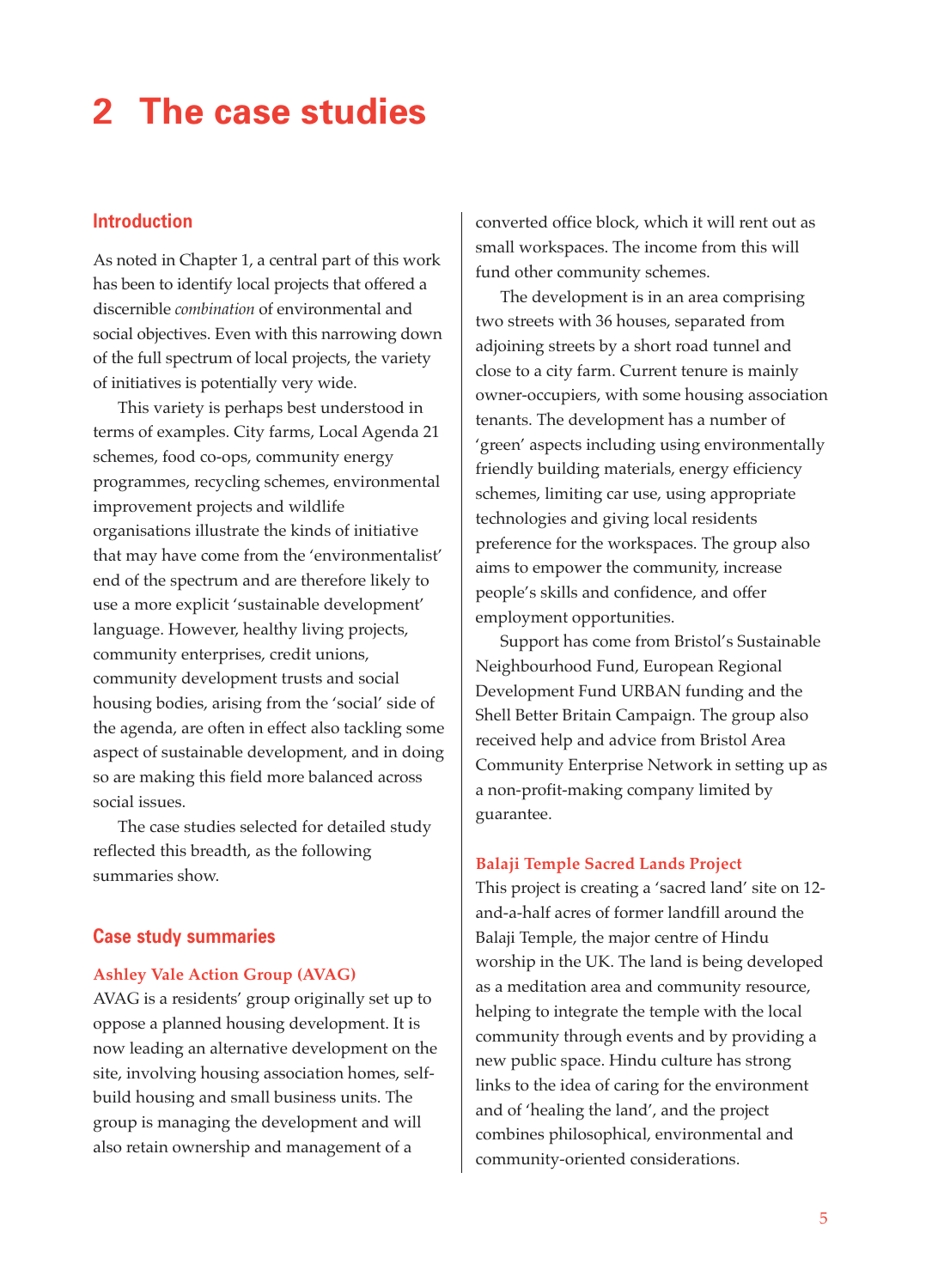Nearly 2,000 trees have been planted, and annual events range from the opening of the Ganesha Shrine at the temple each May and the Holi Festival each spring to a historical canal walk. The site also acts as a resource for arts and community groups, and there is ongoing outreach to local communities.

The project started in 1994 with support from the Black Country Development Corporation and later from the Millennium Fund. Sandwell Health Authority (which is keen to promote preventative approaches and to stress the social aspects of health) also provides support and other involved organisations include the British Trust for Conservation Volunteers.

## **Balmoral Good Neighbour Agreement (BGNA), Dundee**

The Balmoral Estate agreement developed out of concerns within a local residents' group about the impact of a nearby waste incinerator. At the core is an agreement between the Balmoral Residents' Association (supported by Friends of the Earth Scotland) and Dundee Energy Recycling Limited which runs the plant whose emissions affect the local area. It gives the community some say in how the incinerator operates and facilitates better flow of information between the company and the community. The idea of such agreements originated in the USA (for more information, see http://gnp.enviroweb.org), but this is the first such agreement in the UK.

The project has developed a good neighbours' charter, which covers:

- provision for a liaison group
- community access to information
- access to the incinerator
- accident emergency plans
- reporting of environmental performance
- employment policies for the incinerator
- local economic conditions
- transportation of waste
- biennial review and revision of the charter.

The agreement has enabled the community to negotiate various changes to the way in which the incinerator operates, such as increasing the frequency of monitoring of dioxin levels, and meeting regularly with the operators, with technical support and advice from Friends of the Earth. Local community activists have been closely involved from the beginning, and their time and energy have been the major inputs.

#### **BioRegional Development Group (BRDG)**

The BioRegional Development Group is an independent organisation working to 'mainstream local sustainability' by developing and implementing innovative, environmentally friendly solutions to consumer demand, based on the principle of local production for local needs.

BRDG is based in Sutton, but works nationally. Its projects include:

- a 'Local Paper' project which links waste office paper recycling directly to a paper production plant
- the 'BedZED' development of 82 'eco' homes and workspaces in south London in partnership with the Peabody Trust and Bill Dunster Architects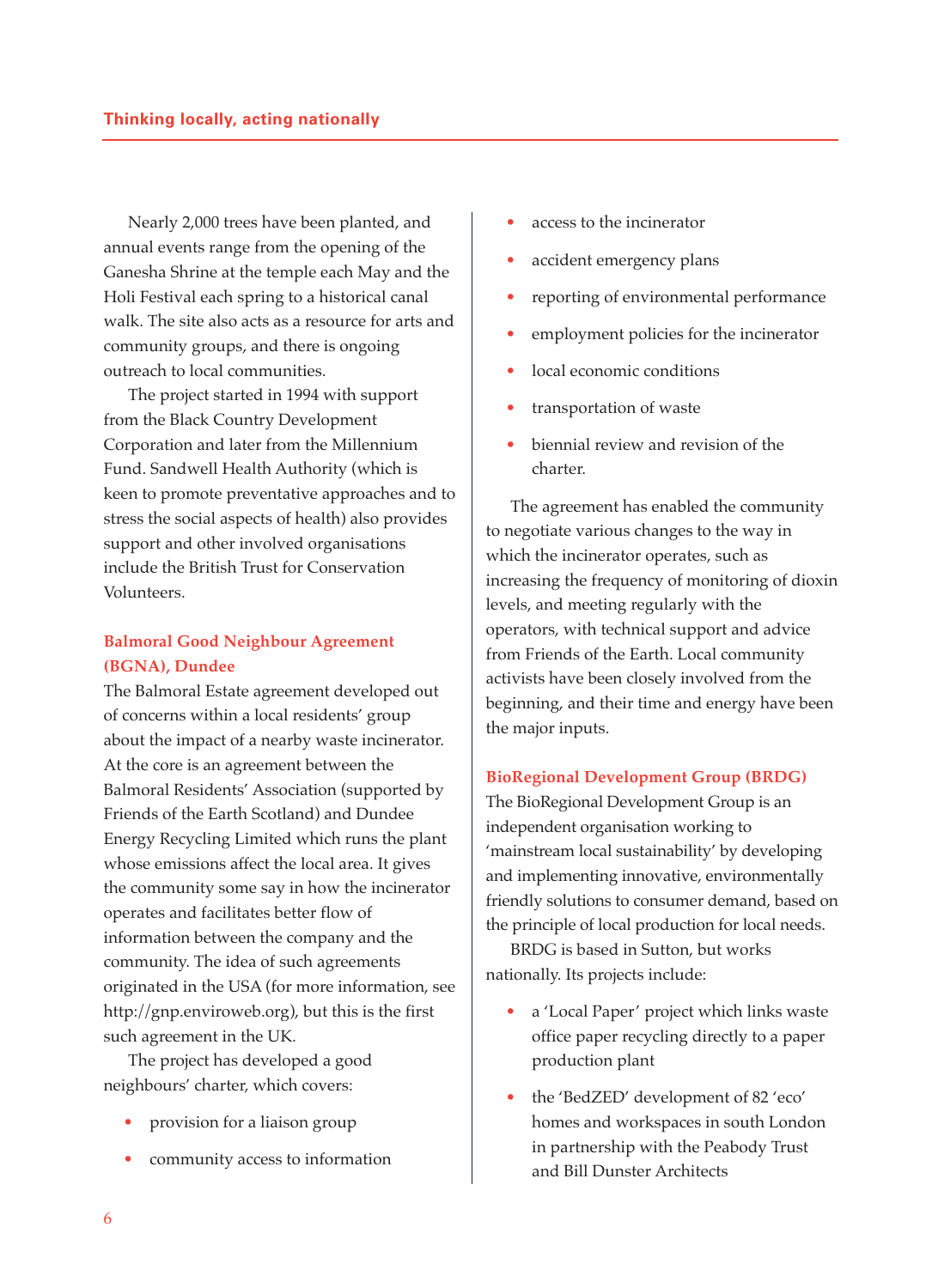

Lavender being harvested in South London – a BRDG project reviving local production

- a local charcoal and firewood project to co-ordinate and support local production of these materials as a by-product of woodland management, which supplies national retailers such as B&Q
- BioRegional MiniMills is developing the technology for commercially viable, small-scale, environmentally friendly paper-pulping mills
- 'Local Lavender' is working to revive south London's historic lavender industry, using disused allotments and working with prisoners from the local prison to produce the oil
- BioRegional food networks is a feasibility study looking at the potential to organise a cost-effective, reliable supply of locally produced food to supermarkets.

The organisation was developed in the early 1990s by two individuals who were interested in setting up a business to meet consumer wants and needs in a sustainable way. There are now 18 staff who work with a range of external

organisations. There is limited community involvement: the aim is to influence consumer and producer behaviour.

### **Calstock Development Trust**

Calstock Development Trust works with the local community to support the regeneration of a rural area of Cornwall. Calstock has a population of around 1,000, split between incomers, including those who commute to jobs elsewhere, and long-term local residents. The village suffers from rural exclusion and poverty, and, while tourism is an important aspect of the local economy, Calstock has not benefited greatly from this. The Development Trust is the first in Cornwall and does not enjoy the unanimous support of all residents.

Its aims include:

- increasing local employment and training
- improving recreational facilities
- supporting local groups
- enhancing the environment
- protecting historic buildings
- developing an asset base to generate income.

It has run computer training and skills building courses, offers careers and personal development advice, has helped set up a local tourism network and supports major village regeneration work.

The Trust works closely with the parish council and the parish partnership and has set up a community forum. Membership of the Trust is free and open to anyone living locally: there are now some 430 members.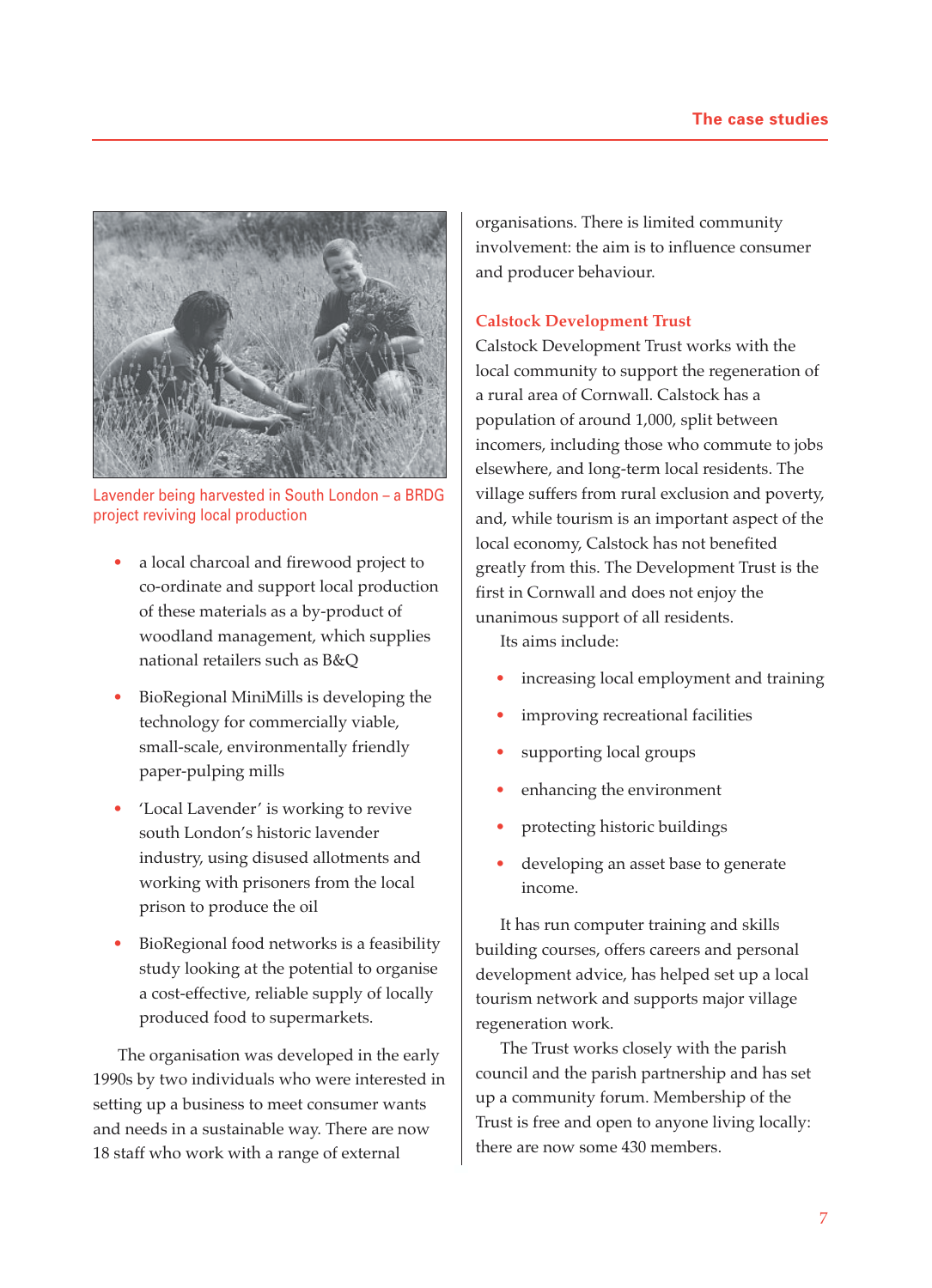#### **Downham Cycle Taxis**

The cycle taxis are a popular service run on the Downham Estate, an area of Lewisham that is poorly serviced. They provide lifts (and therefore social contact) and deliveries of shopping, etc. for older people using humanpowered rickshaw vehicles. The service is heavily subsidised but initial assessment suggests that the costs are broadly comparable to those of the 'dial-a-ride' system.

The project emerged from research work on cycling and inclusion on peripheral estates. Lewisham's cycling officer expressed interest in the idea and helped make contact with the Single Regeneration Budget (SRB) project at Downham. The project was set up in July 1999 and is managed by the Downham Elderly Health Project. It is partly funded by Downham Pride, an SRB body, and by the Ashden Charitable Trust. It also receives support from the London Borough of Lewisham.

## **Hartcliffe Health and Environment Action Group (HHEAG)**

HHEAG is a community-led charity in the Hartcliffe Estate in Bristol. About 22,000 people live on the 1950s-built estate, one of the most



healthy food and build involvement

deprived outer city wards in the city, with high unemployment and many single parents. There are some pleasant areas with facilities including a library, clinics and a cinema, but other parts are much more poorly served. SRB5 funding is helping to regenerate the estate.

The project started in 1990 when a GP, health promotion worker and council community development worker started to involve the community in addressing concerns about people's health and well-being and a lack of community activity on the estate. HHEAG works to achieve its objectives by:

- setting up self-help groups to meet local health and environmental needs
- working with the community on issues that affect people's lives
- giving community members a way to influence decision-makers.

The widely used activities range from community swims, line dancing and community walks, through training for employment, a food co-op and the 'Feed your Face' nutrition and cooking project, to holiday play schemes and capacity-building support for local groups.

Funding now comes from Bristol City Council, Avon Health Authority, the Lottery and other sources. The council also runs the basic food hygiene course at no charge and is helping the food co-op's move into new premises. A local farm supplies food at cost.

#### **Heeley City Farm, Sheffield**

This is a well established city farm, founded in 1981, which runs a number of linked Community gardening in Hartcliffe to produce<br>healthy food and build involvement<br>community enterprises and other projects in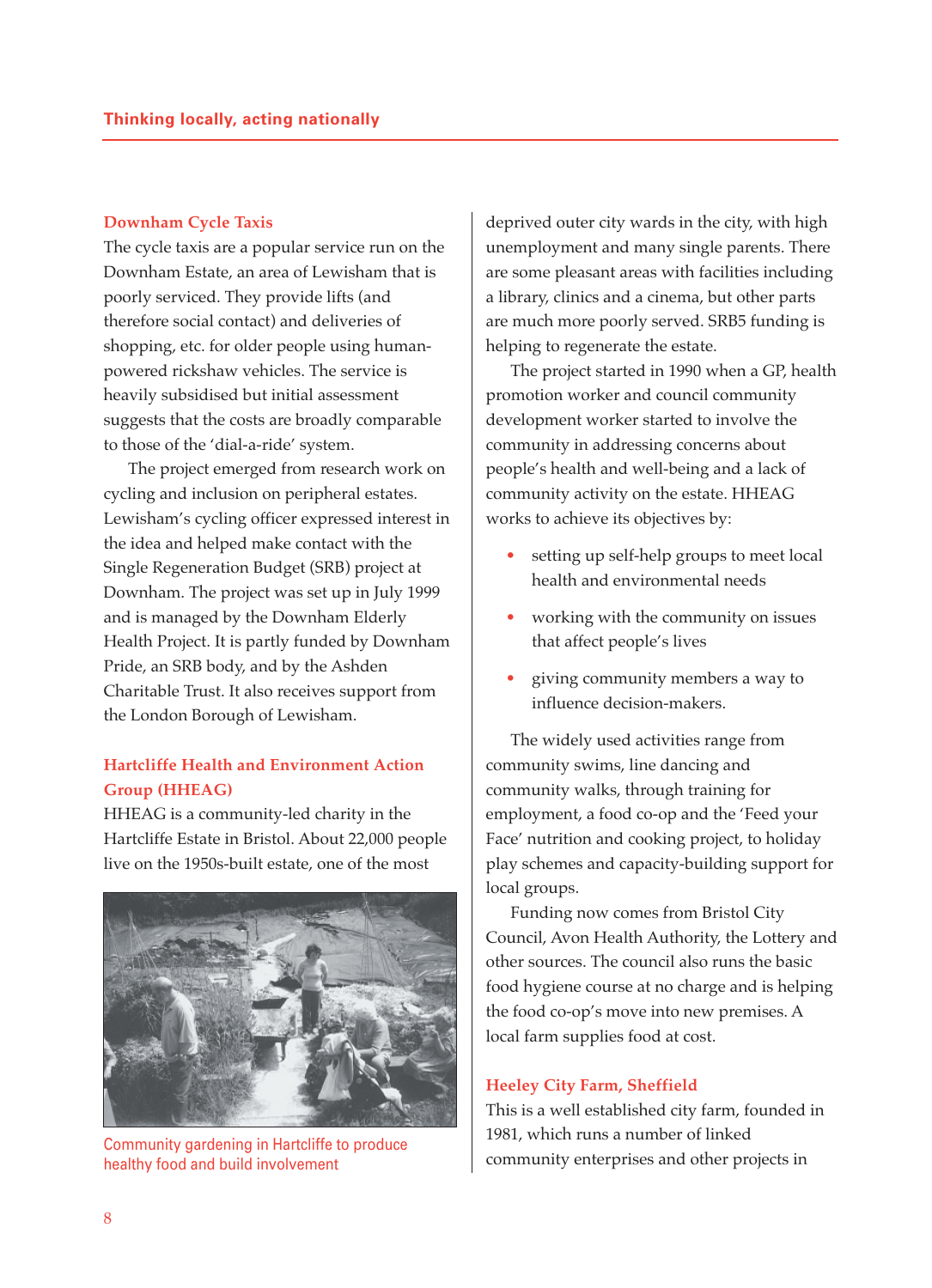Heeley, a mixed-tenure area with a population of around 40,000, many of whom are socially excluded. Heeley City Farm aims to 'identify, confront and address problems of poverty, inequality, prejudice and lack of opportunity … by supporting and promoting community regeneration and self-help within environmentally friendly and self-sustaining systems, using the background of a mini farm, community gardens and related resources'.

As well as normal farm activities, such as animal husbandry and horticulture, the Farm runs community enterprises including a garden centre and a café. It also provides education, training and New Deal placements, and runs several projects aimed at young people and the community, including an energy advice and efficiency project. The Farm uses a community development approach – starting with local needs – as a way of reaching local people.

As well as earned income, the Farm receives support from many sources including the European Social Fund and SRB money. It works with many other local organisations and is active on the board of the Development Trusts Association and the Urban Forum. It has recently taken over the running of the National Community Composting Network.

### **Manor and Castle Green Estate Project**

Also based in Sheffield, this project is working to regenerate extensive green and open spaces within the Manor and Castle area as part of a major SRB regeneration programme. Manor and Castle consists of about ten neighbourhoods with different characters and ethnic mixes: people do not tend to cross readily from one area to another. The population is around 22,000.

The project, developed and run by the Sheffield Wildlife Trust, aims to:

- carry out physical green space improvements
- engage communities, residents and individuals in the environment
- explore more environmentally sustainable long-term maintenance solutions for green and open spaces.

Work includes activities with young people and schools; regenerating a recreation ground and creating a new district park on derelict land; planning a heritage farm; 'greenbases', which act as a focus for local community work; and initiatives concerned with food, energy and waste.

The project employs 19 people and several volunteers. The annual running cost is £500,000. As well as regeneration funding, support comes from the New Opportunities Fund, Landfill Tax, European sources, Health Action Zone and charitable sources. It has an eight-year plan to build an asset base, including income generated from landscape work, park maintenance and a 'productive land' project. In conjunction with the regeneration programme, it is working to secure community ownership of assets and build capacity to enable the community to maintain the green spaces themselves.

#### **Redbridge Community Agenda 21 Programme**

This programme is co-ordinated by Redbridge Council to take the borough's LA21 process down to the local ward level by producing community action plans. The team (two LA21 workers and an external adviser) has produced plans in three areas (each covering two wards), is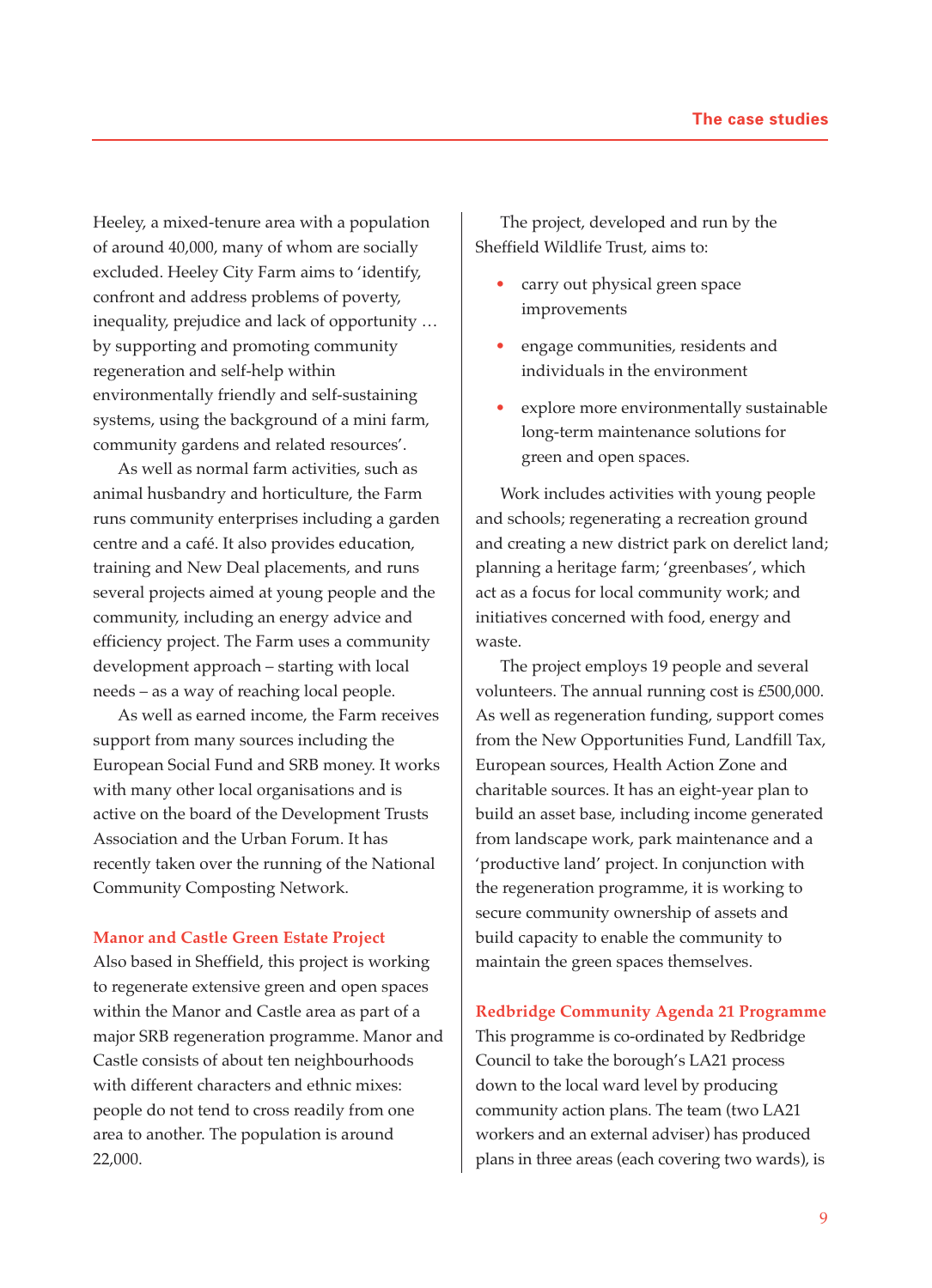working in a fourth area and intends to cover the whole borough. It employs a standard approach, involving questionnaires, a launch, open meetings around key themes identified by local people, production of a draft plan with local people involved in editing and further consultation leading to a final plan. A local group leads on implementing the action plan, with some support from the borough's LA21 team.

Although the programme is informed by the council's LA21, the issues in the community action plans are those raised by the communities themselves. Public enthusiasm and real change have overcome local reservations and, in the last couple of years, the programme has successfully increased the funding it receives. Resources have so far come mainly from the council, although SRB funding is being used for implementation in one area.

## **Renfrewshire Sustainable Communities Project (RSCP)**

RSCP is a local authority-run programme seeking to enable environmental action in areas targeted for regeneration. It uses community development methods in Social Inclusion Partnership (SIP) areas in Paisley to improve local quality of life, contribute to local regeneration and engage communities with sustainable development, through practical local projects, activities and action.

Its objectives include:

- increasing community capacity and influence
- improving residents' competitiveness for jobs
- maximising employment and training opportunities
- reducing poverty/increasing household income
- reducing health inequalities
- creating safe, secure and attractive neighbourhoods/local environment.

The project has expanded from two pilots to work in all 11 SIP areas.

Local action has included: surveys of local need; social activities such as line dancing, bingo, gardening and keep fit; environmental education programmes in schools; road safety campaigning; community garden projects; lunch clubs; and youth and play schemes.

The project began in 1996 after a 'traditional' Local Agenda 21 programme failed to raise much interest. The new focus on local needs and environmental action in deprived areas has led to widespread community involvement and real impacts on exclusion, including getting people into jobs. Its core funding comes from the council but it also receives support from the Scottish Executive and Forward Scotland.

In February 2002, the project won the Scottish Local Authorities award for best social inclusion project.

## **South Elmsall, South Kirkby and Upton Environment Group (SESKU)**

The SESKU Environment Group is a community-led voluntary organisation in South Yorkshire, which runs environmental events and activities to promote, conserve and regenerate the local environment. It is based in South Elmsall, an ex-mining town of 25,000 people. The Coal Board sold off most of the housing stock when the pits closed, some to private landlords. There are now a number of low-income 'estates' with a transient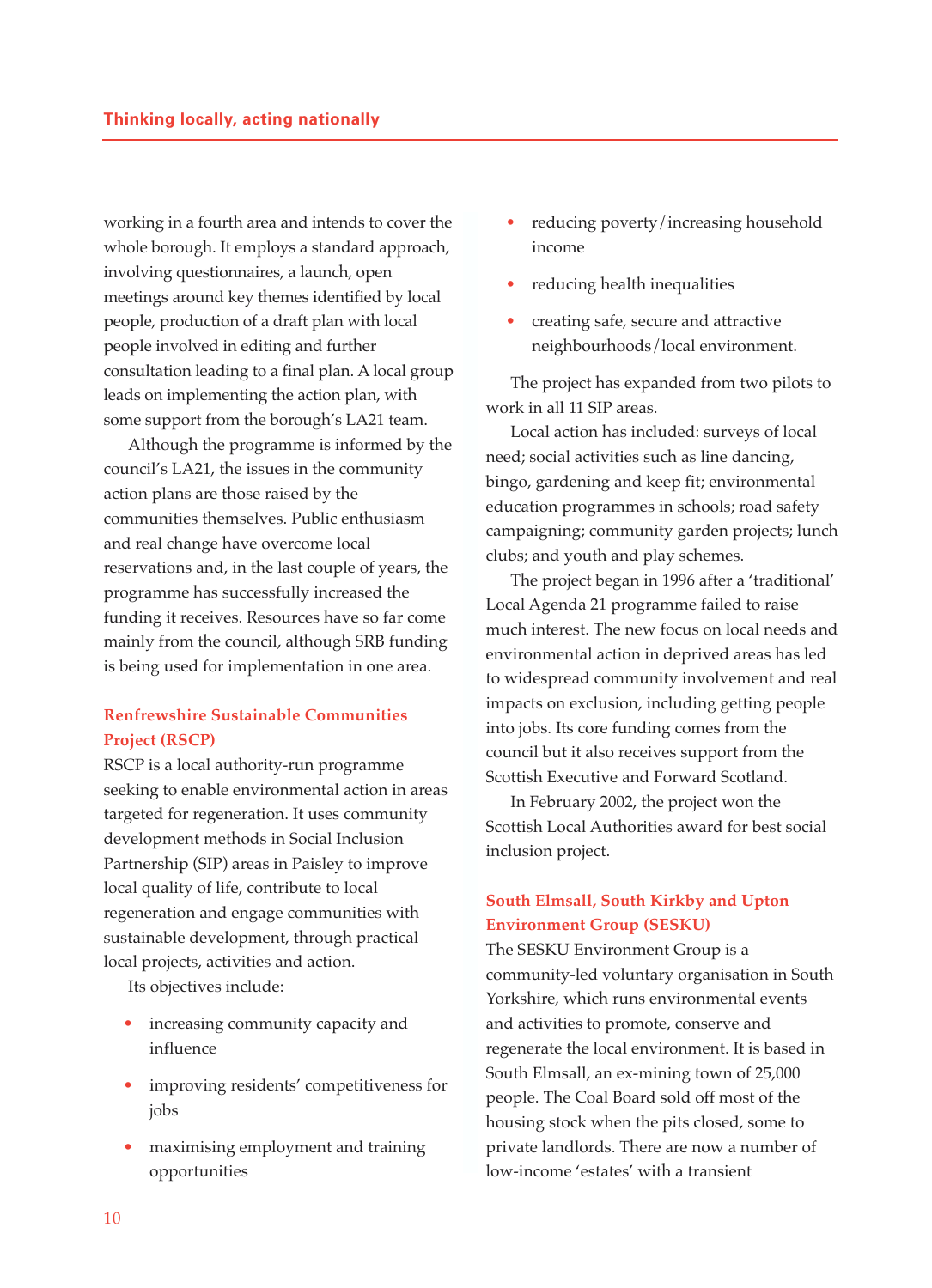population, leading to decline and abandonment. Local amenities and facilities such as allotments and sports fields are very run down.

The SESKU group seeks to:

- improve the local urban and rural environment
- improve the local community's mental and physical health
- create job opportunities for local people
- improve the image of the area to boost the confidence of the local community
- promote sustainable transport
- promote biodiversity and wildlife conservation
- support the principles of LA21
- counter social exclusion by creating a community facility owned by, and accessible to, all.

The group started in 1995 as an SRB forum but grew into an independent group and has attracted a lot of members working on local environmental improvement and awarenessraising projects. Funding now comes from many sources including the local authority, lottery grants, rural action and commercial support. Projects have been focused around the SESKU 'Ringway' scheme that involves a 13-mile circular path/country park linking the three excolliery communities. The area is showing signs of improvement. Some new housing is being developed and the shopping street has a waiting list for premises.



SESKU's conservation activities work to involve young people

## **St Anne's Estate 'Monday Club'**

The 'Monday Club' is a small project, run by the local residents' association, promoting cheap healthy food and advice to the local community on a marginal estate in Colchester. It serves 780 households on the St Anne's Estate, a disadvantaged area which lies within a prosperous ward. Specific issues there include:

- anti-social behaviour problems with young people and children
- isolated older people
- no bus service, and a lack of local shops and other facilities
- the history and reputation of the estate.

The project provides a meeting place for local residents and services such as a café, a supervised play scheme, school uniform thrift stall, and cheap fresh fruit and vegetables. It has grown from one-off events to a regular weekly programme. Most of the fresh fruit and vegetables come from one farm that is converting to organic production. It also collects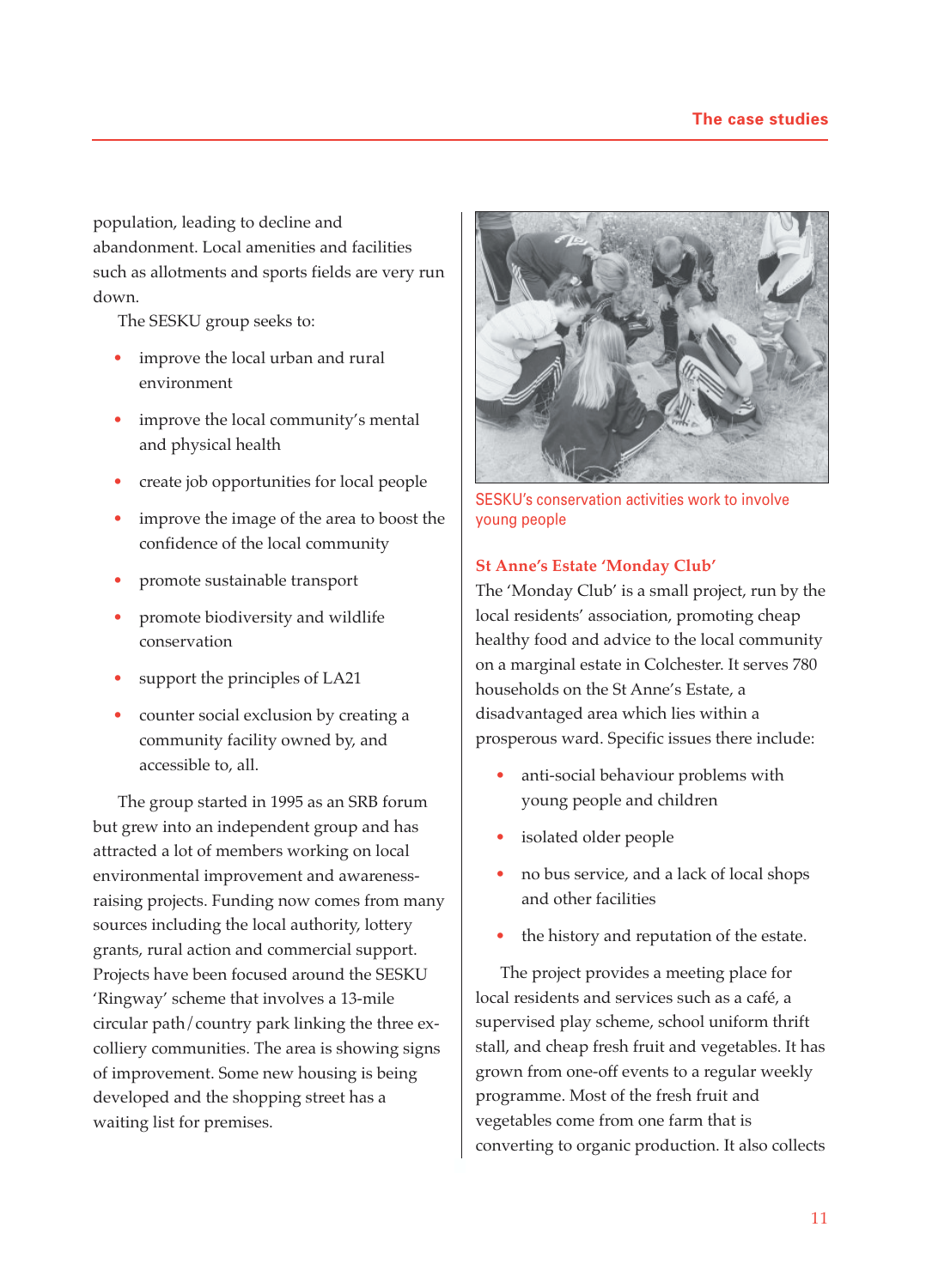donations from local gardeners and encourages local people to sell food and goods they have made themselves. It has a compost heap, is reusing furniture and uses the council recycling scheme on the estate for waste from the Monday Club.

The St Anne's Residents' Association was formed around 1998 and, although it has no paid employees, it has a number of regular volunteers.

### **The Vines Centre Trust**

The Vines Centre Trust is a charity in Medway that runs a variety of recycling projects with linked training and employment for local unemployed people. It covers a population of 250,000 along the North Kent coast – an area where rich communities are interspersed with poor areas.

In addition to its recycling initiative, the Trust is involved in other community work, including youth work, an after-school club, a parent and toddler group, a credit union and community IT learning centres.

Local people are involved mainly through training and as users of the refurbished materials. The Trust's projects have helped people get employment, supported personal development and capacity building, and provided support to local groups, while diverting materials from landfill.

The Trust has 14 employees and about 40 volunteers/training placements a week. Annual running costs are £400,000. It also collects donations and contributions through its furniture recycling project, to cover transport costs if people can afford to make a contribution, and sells reconditioned computers and generates income from a timber reuse

project. Funding comes from many sources including the local council as well as SRB funds, the Church Urban fund and European sources.

## **Wai Yin Environmental Vision Project (EVP), Manchester**

Wai Yin EVP is a 12-month project to raise awareness about energy efficiency and the environment among the Chinese communities in Greater Manchester, and is one of several projects run by the Wai Yin Chinese Women's Society. It involves interrelated programmes and events including:

- workshops to promote environmental education
- a recycling project
- a poster competition for Chinese children
- developing a permanent environmental exhibition at the Wai Yin centre
- using the project as a base for developing other ideas.

The Chinese community is scattered through the city. Most of the 450-plus members of Wai Yin come from within the city, but many come from outside. The project is a positive step towards raising awareness among an ethnic group with little history of work on environmental issues. It also relates positively to the prevailing culture among older Chinese women of passing knowledge on to their grandchildren. The project has drawn on the expertise within the city council and fits in with the city's LA21 objectives.

The project came about as a result of a successful application for a National Grid Community 21 Award, which funded the workshops, the competition, the open day and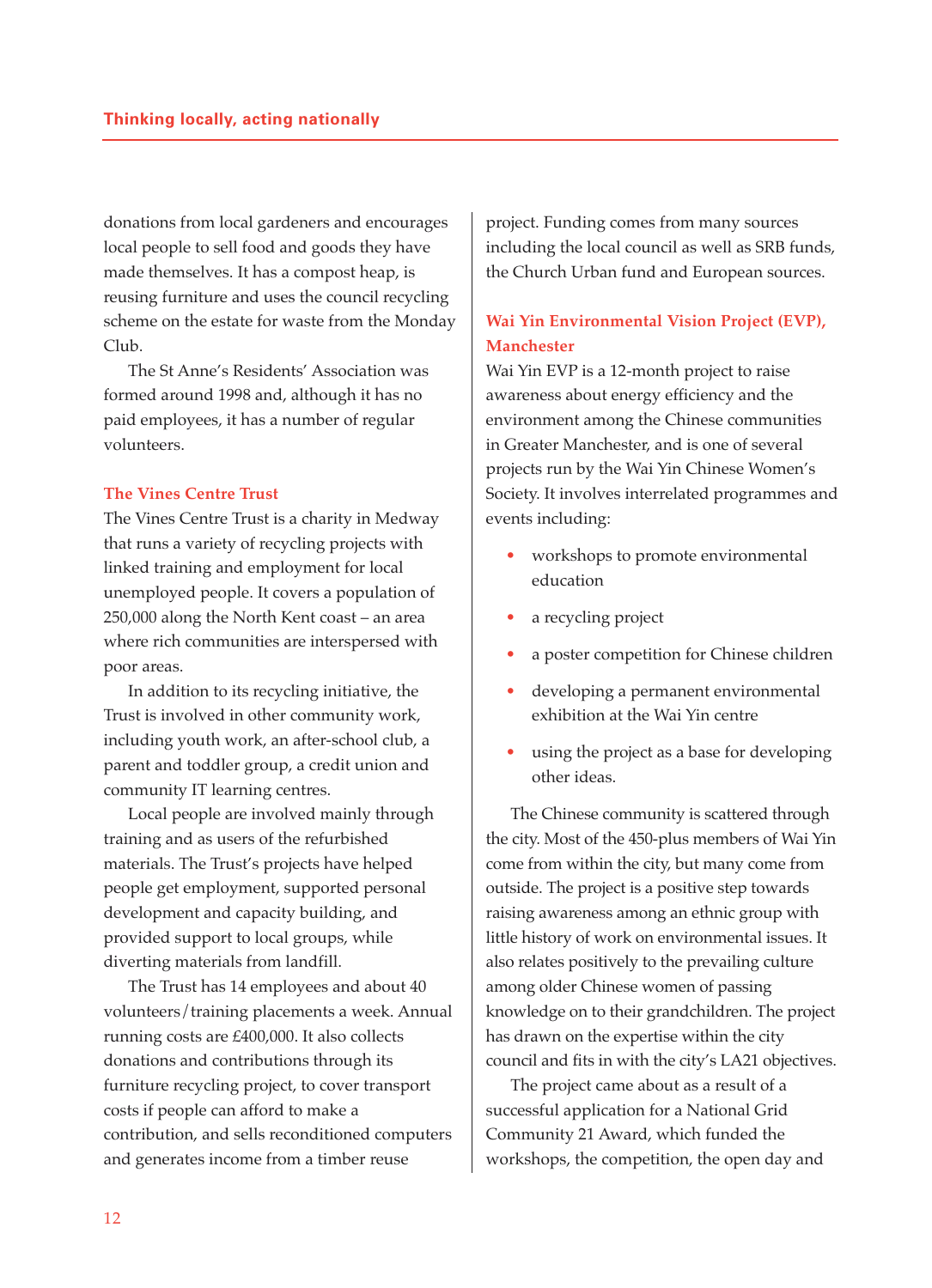the exhibition. It is also supported by Wai Yin itself and the City Council Housing Energy Team.

## **West Devon Environmental Network (West DEN)**

West DEN is an innovative independent charity, set up in 1994, working on many aspects of rural sustainability with local communities. Its aim is: 'to support those members of the community who wish to conserve, preserve or sustain their social, economic, and natural environments' (West DEN constitution). Its area of work covers a population of around 47,000 in a very rural area, whose economy was being devastated by foot and mouth disease at the time of survey. There is much hidden poverty, including single-parent families and poorer older people.

West DEN has taken a lead in implementing the Local Agenda 21 process in West Devon in partnership with West Devon Borough Council. Major projects include:

- support to community groups to develop action projects, such as credit unions and play areas, through 'community animateurs'
- practical help and training for young people who want to live and work in West Devon (Ley of the Land project)
- drawing up 40 sustainability indicators to measure progress around the 16 principles developed with members of the community
- sustainable food including a farmers' market, an organic producers' support group/co-op and a local food register

• Europe–India rural links – networking and learning between organisations/ individuals working on sustainable development at the community level.

The initiative has received support from the borough and county councils, the Rural Development Commission and the European Regional Development Fund. There are 12 employees, three part-time community animateurs and a number of regular volunteers.

## **Wiltshire Agenda 21 (WA21)**

WA21 is an independent project, funded by local authorities in Wiltshire and managed by the Wiltshire Wildlife Trust (WWT). It runs projects, events and actions to promote and implement LA21 in Wiltshire, covering waste reduction, energy efficiency, fair trade, transport, engaging young people, food and farming, and wildlife and biodiversity.

The work started in 1995 to bring the various council LA21 programmes together: initial work focused on building capacity. The next big challenges are seen as influencing big regeneration programmes in Wiltshire and starting to develop a green economy.

There are four full-time and three part-time employees and on average two full-time and three part-time volunteers each week. The annual running cost is £180,000. The project covers a population of 600,000. Wiltshire is extremely rural and quite a rich area. The main issues are transport and mobility, lack of services and foot and mouth disease.

The project is having some direct environmental impacts, through energy use reduction and household action, but most change is still at the awareness level.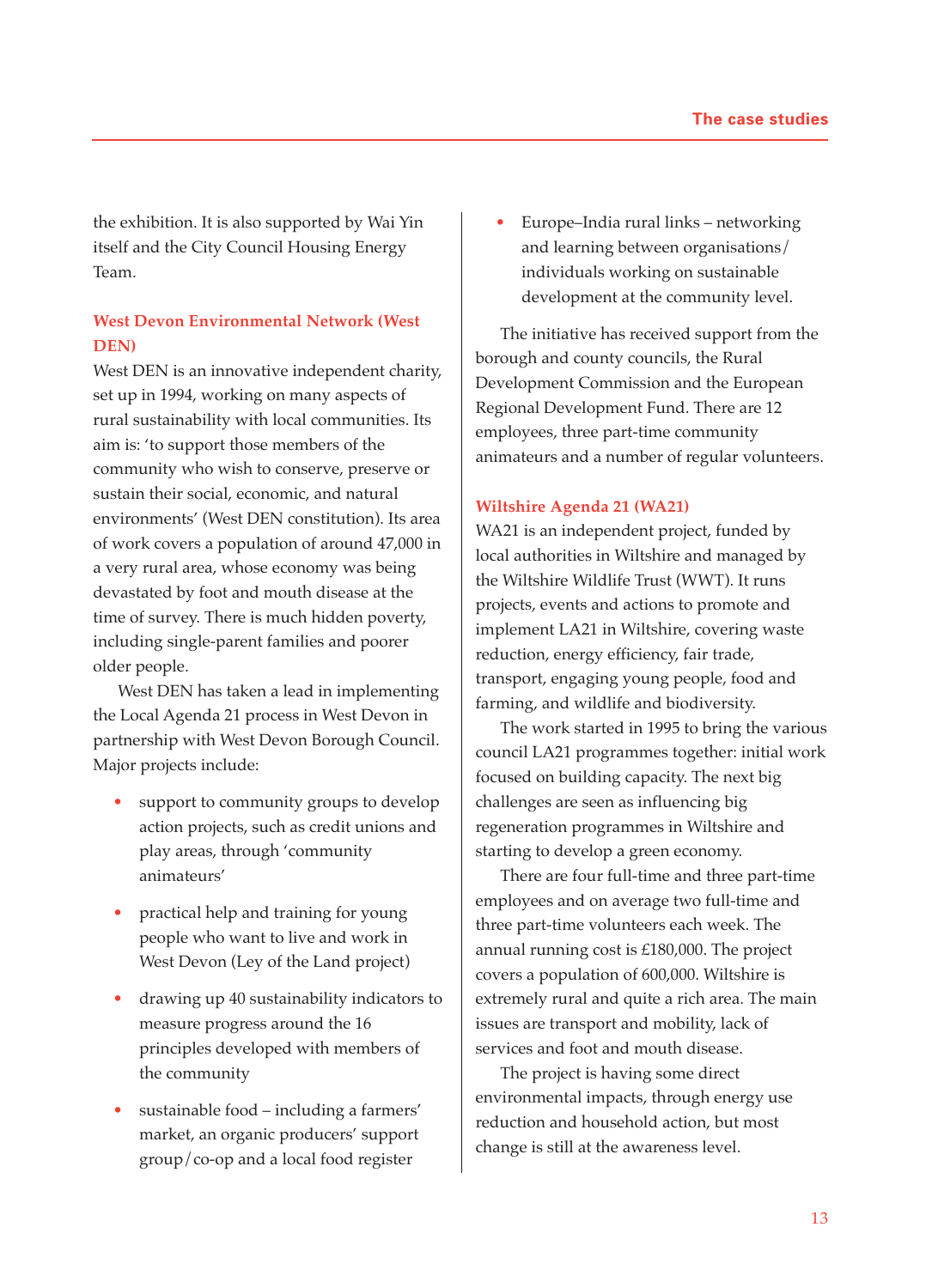

'Junk Swap' days in Wiltshire – "like jumble sales with no money!"

Community involvement is limited to activities and projects on the ground. WA21 is funded by all the local councils and assists them in delivering their environmental objectives, but has much less impact in terms of the economic and social aspects.

## **Variety and diversity**

The outlines above demonstrate how projects are driven by very different motivations, and employ very different tools and approaches to achieve their different ends. The wide-ranging types of action taking place within the case studies fall broadly into the 'types' shown in Table 1, although these are inevitably crude and cannot cover all the variation.

As noted above, these 'types' are by no means absolute and it will be clear that there is often substantial overlap. For example, the community enterprises that Heeley City Farm and the Vines Centre Trust run could also be said to be environmentally friendly solutions to community need. The examples cited above refer to projects' primary activities – almost all have secondary impacts too, of which awareness raising is the most common.

Moreover, as the summaries above indicate, this wide diversity among the case studies chosen was not only in relation to their position on the 'environmental/social spectrum'. It was also evident in the size and scope of their operations, their geographical coverage, their lead organisation, and the nature and depth of community involvement in their leadership or activities. Although this could in part be said to reflect the selection criteria applied (see Chapter 1), this variety was also apparent among those responding to the questionnaire survey.

#### **Size and scope**

Those projects responding to the survey (and those selected for more detailed study) ranged from small, voluntary, community-led projects to regional (or in one case national) programmes with several linked projects. In between were medium-sized health and regeneration projects with two or three workers, and significant local social enterprises employing 30 people plus. The overwhelming majority of projects also made use of volunteers to organise or deliver their services. Annual running costs ranged from nothing at all to several thousand pounds.

Table 2 gives some indication of the varying scale of operations.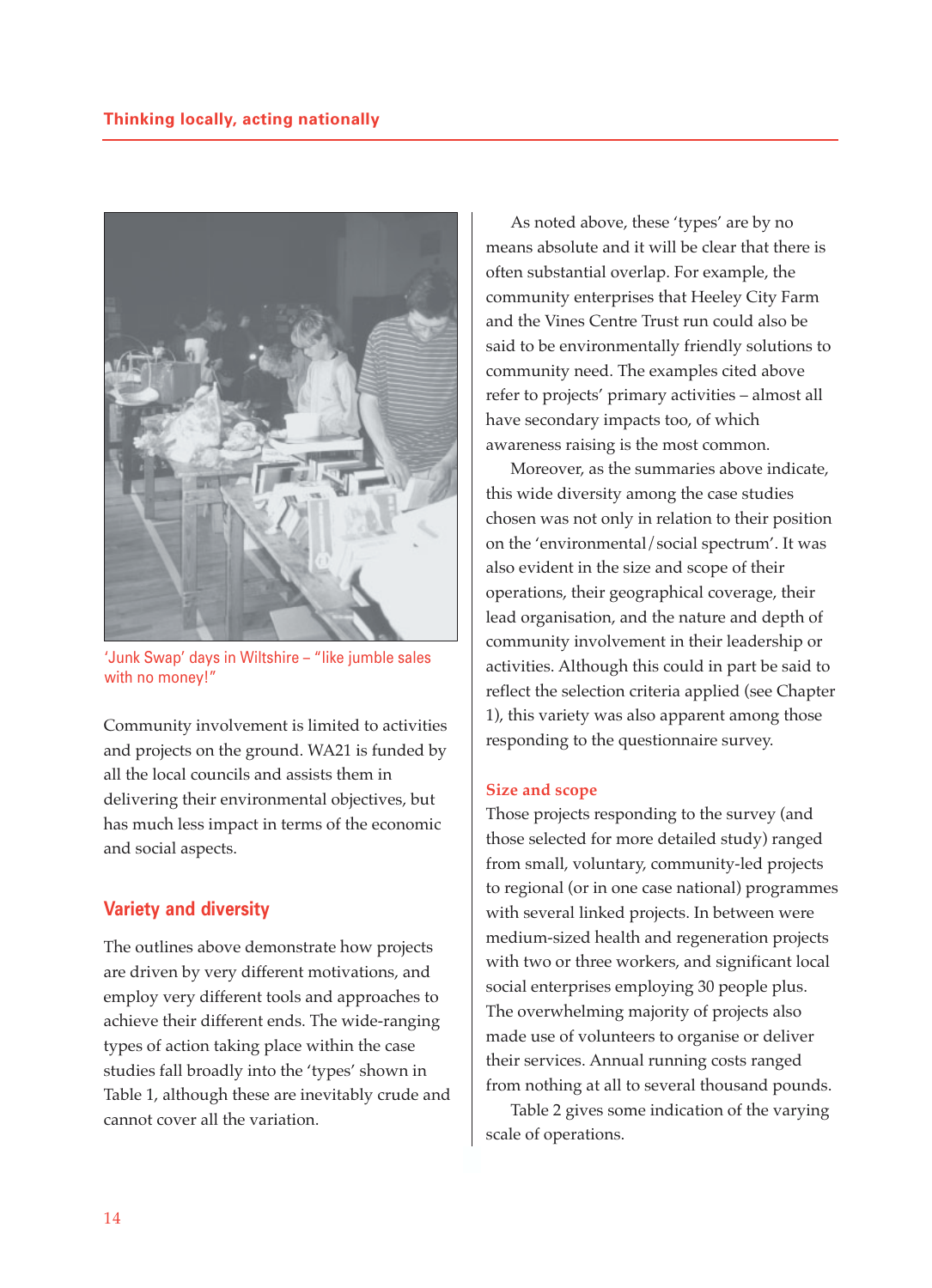## **Table 1 A basic typology**

| Type of project                                                                                                                                                 | Examples                                                                                                          |
|-----------------------------------------------------------------------------------------------------------------------------------------------------------------|-------------------------------------------------------------------------------------------------------------------|
| Community/social enterprises with an<br>environmental theme, offering training,<br>employment and personal development to local<br>residents who are unemployed | Heeley City Farm<br><b>Vines Centre Trust</b>                                                                     |
| Projects using community development and local<br>action to engage communities with wider natural<br>environment or sustainable development issues              | Redbridge Community Agenda 21<br>Renfrewshire Sustainable Communities Project<br>West Devon Environmental Network |
| Projects employing environmentally friendly<br>solutions and tools to meet local need                                                                           | Green Estate Project<br>Downham Cycle Taxis<br>Ashley Vale Action Group<br><b>BioRegional Development Group</b>   |
| Projects working to promote, and raise awareness<br>of, ecological environment or sustainable<br>development issues to local communities                        | Wai Yin Environmental Vision Project<br>Wiltshire Agenda 21                                                       |
| Projects where local people are working to<br>improve their local environment as part of<br>improving their local quality of life or<br>regenerating their area | <b>SESKU Environment Group</b><br>Hartcliffe Health and Environment Action<br>Group                               |
| Projects that are primarily working to address<br>local needs/issues but are having some linked,<br>albeit limited, environmental impacts                       | St Anne's Estate Monday Club<br>Calstock Development Trust                                                        |

## **Table 2 Employees and volunteers**

|                                                | Full-time equivalent employees |                               | <b>Volunteers</b>       |                           |                               |  |  |  |
|------------------------------------------------|--------------------------------|-------------------------------|-------------------------|---------------------------|-------------------------------|--|--|--|
| No. of paid staff No. of survey<br>(full-time) | projects                       | No. of case<br>study projects | Average no.<br>per week | No. of survey<br>projects | No. of case<br>study projects |  |  |  |
| 0                                              | 11                             | З                             | 0                       | 5                         |                               |  |  |  |
|                                                | h                              |                               | $1 - 5$                 | 10                        |                               |  |  |  |
| $2 - 5$                                        | 18                             | h                             | $6 - 10$                | 16                        | 5                             |  |  |  |
| $6 - 10$                                       | 5                              |                               | $11 - 20$               | 8                         |                               |  |  |  |
| $11 - 20$                                      |                                | 4                             | $21 - 50$               | 5                         |                               |  |  |  |
| >20                                            | h                              |                               | $51 - 100$              |                           |                               |  |  |  |
|                                                |                                |                               | >100                    | 5                         |                               |  |  |  |
| Data missing                                   | 8                              |                               | Data missing            | 13                        | 4                             |  |  |  |
| <b>Total</b>                                   | 63                             | 17                            | <b>Total</b>            | 63                        | 17                            |  |  |  |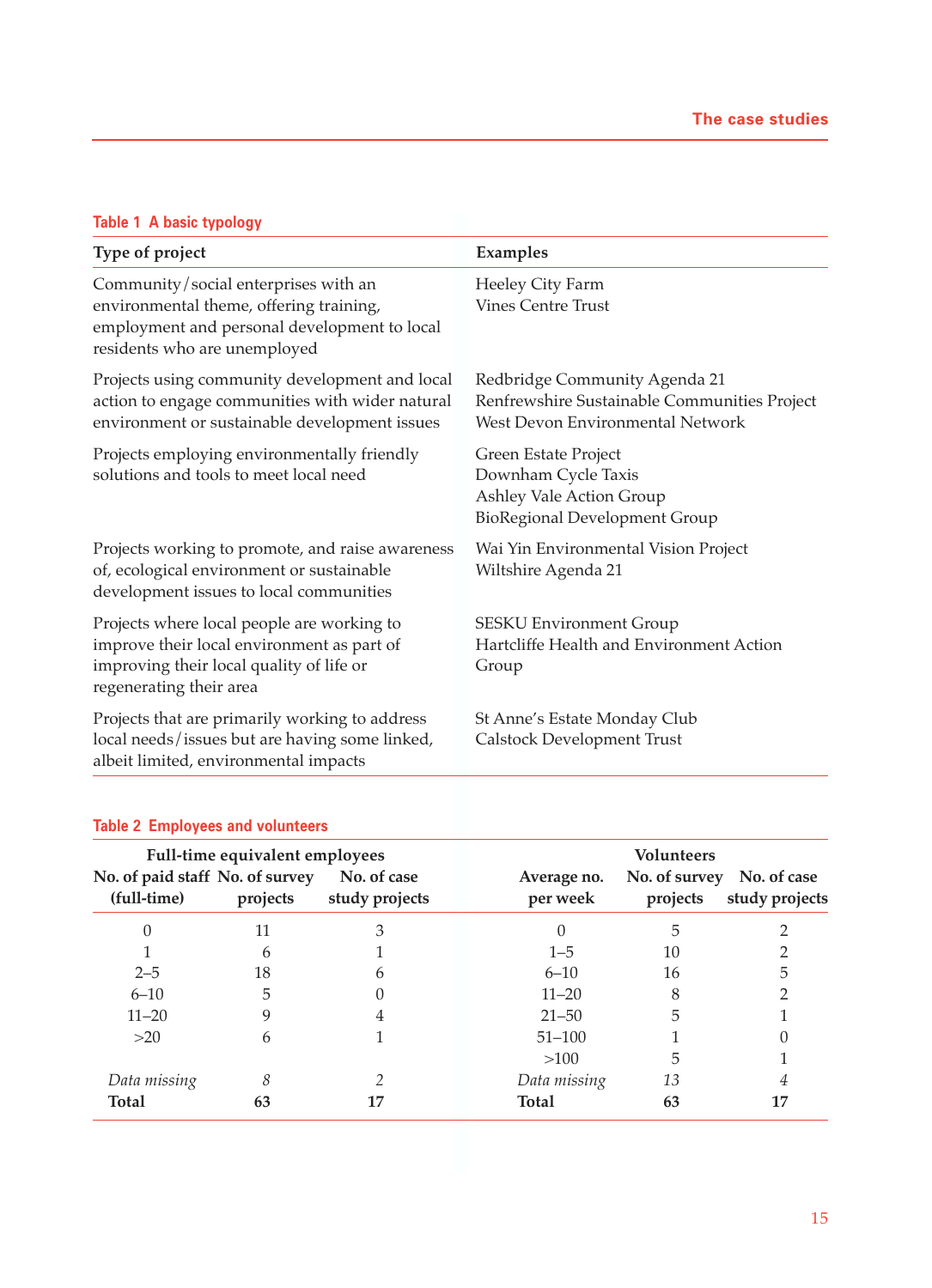## **Lead organisation**

As Table 3 shows, most of the projects responding to the survey (two-thirds) were being run by community or voluntary organisations. Others were led by various partnership arrangements, half of which involved local authorities. Only a small number were led by large, established organisations (local authorities, housing associations, or businesses).

#### **Nature of community involvement**

Virtually all projects reported community involvement and, again, most reported that

**Table 3 Type of organisation running/leading projects**

members of the community were involved at the level of running the project or making decisions about the direction of the project.

## **Local sustainability – something new or the same old story?**

So, what does this breadth and range of activity tell us about 'local sustainability'? There has been increasing use of the phrase in recent years but, as a field of work, it is relatively new and its scope and boundaries are not clear. Much depends on the viewpoint of those discussing the work. The research approached this

| Organisation type                             | No. of<br>survey projects | No. of case<br>study projects |
|-----------------------------------------------|---------------------------|-------------------------------|
| Voluntary organisation                        | 26                        |                               |
| Community organisation                        | 16                        |                               |
| 'Partnership' (involving local authority)     | h                         |                               |
| 'Partnership' (not involving local authority) | 4                         |                               |
| Local authority                               |                           |                               |
| Housing association                           |                           |                               |
| Company/business (for profit/not for profit)  |                           |                               |
| 'Partnership' – not specified                 |                           |                               |
| Data missing                                  | 4                         |                               |
| <b>Total</b>                                  | 63                        |                               |

#### **Table 4 Nature of community involvement**

| Nature of community involvement                 | No. of<br>responding projects | No. of case<br>study projects |
|-------------------------------------------------|-------------------------------|-------------------------------|
| Running the project                             |                               |                               |
| Decision-making (steering or through            |                               |                               |
| consultation/partnership)                       | 31                            | 12                            |
| Lead work or activities within the project      | 4                             |                               |
| Employed/volunteer in running the project       | 11                            | 7                             |
| Involved as volunteers with specific activities |                               | 3                             |
| <b>Total</b>                                    | 64 reported by<br>56 projects | 25 reported by<br>17 projects |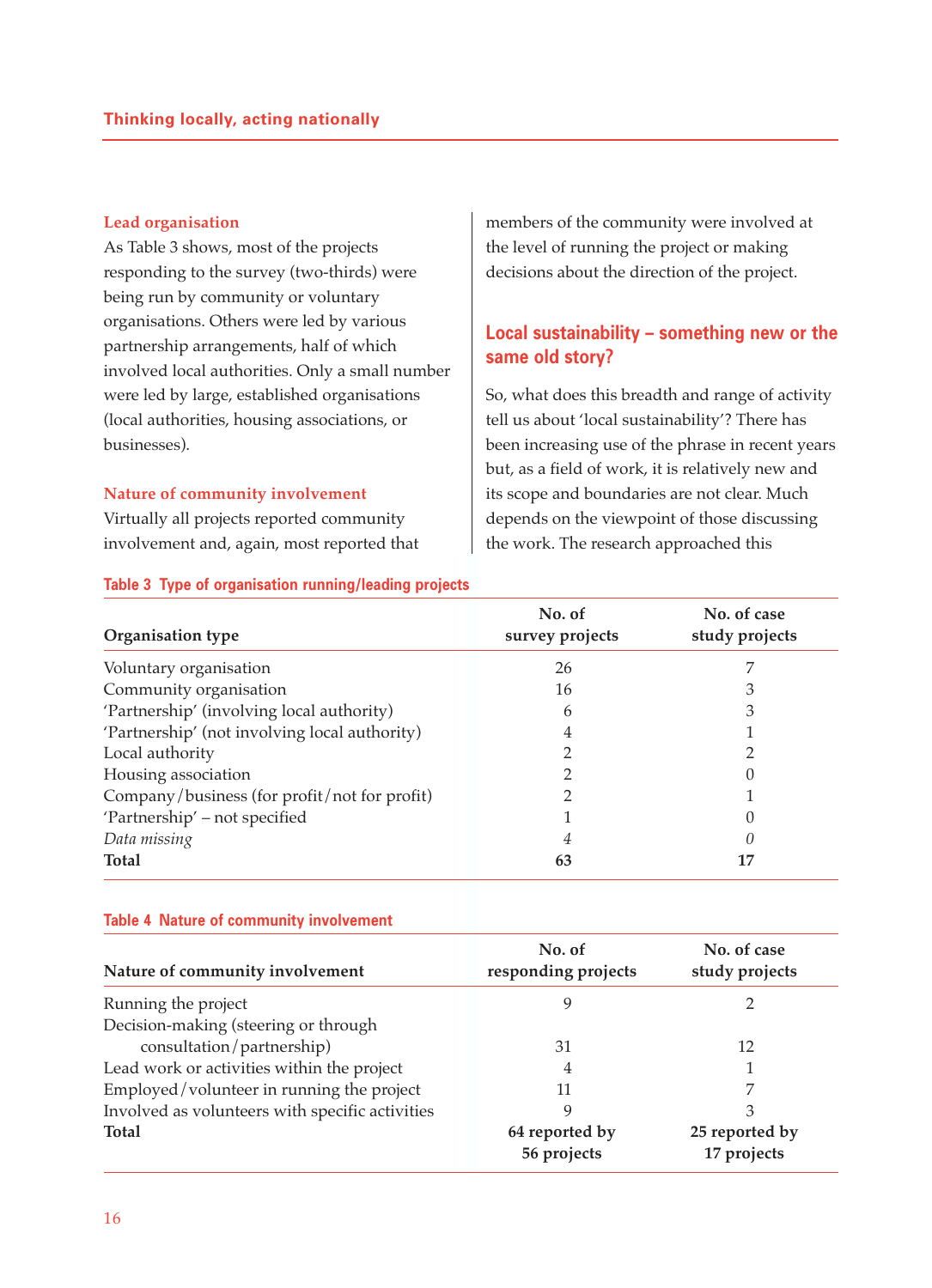question in a number of ways. First, interviews with national organisations concerned with sustainable development revealed very different views as to the relevance of local action. Some see community-based work on sustainable development as central to their mission; others see it as rather marginal or merely as supporting their policy goals.

Second, a mediated electronic discussion among practitioners suggested the following facets of a definition of local sustainability practice:

- Work that focuses on local issues and objectives, but seeks to link those local issues to national or global concerns.
- Work that has been broadly focused on environmental issues, but is moving towards developing a socio-economic perspective that makes it more peoplecentred.
- Work that recognises the importance of improving overall quality of life as well as meeting specific targets.
- Work that is commonly based within a local authority or a community/ voluntary sector group and that may involve some degree of co-operative working with other sectors.
- Work that sees the process of engagement of local people as an important part of the work and may well see community empowerment as a key outcome.
- Work that recognises the need to consider how work now affects intergenerational equity and prospects for a better quality of life in the future.

Third, the perspective and experience of the projects themselves. Those surveyed in this study supported the picture presented above to some extent, but not completely. Several of the projects responding to our call had socioeconomic issues as their starting point, and some of the smaller community projects surveyed and visited were not overtly considering the 'big picture' of global concerns and intergenerational equity. Nevertheless, they appeared to be making important contributions both to meeting local needs *and* to doing so in ways that were conducive to the environmental aspects of sustainability. This sometimes nebulous interface between the 'social' and the 'environmental' is the focus for the next chapter.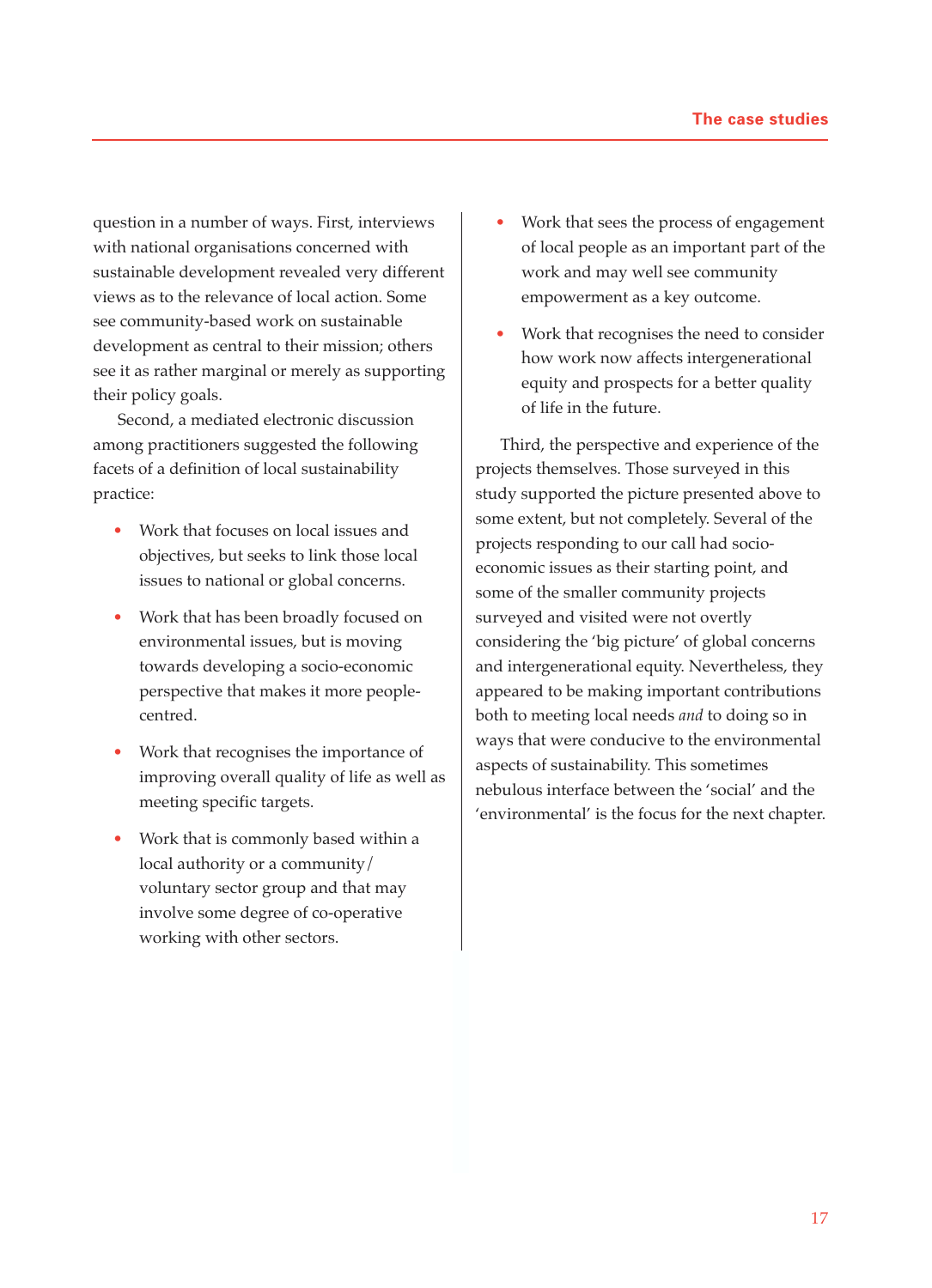## **3 Environmental and social integration – a neglected interface?**

## **Introduction**

Central to this research is the relationship between social and environmental concerns. There is a common view of sustainable development as being the integration of social, environmental and economic issues, as represented by the three-circle 'venn diagram' in Figure 1.

The desire for the 'triple bottom line' has meant that the area where all three overlap has been the main focus of attention. Of the areas where just two issues overlap, the socioeconomic interface is well documented and much of the work in the 1990s has been to explore the environmental–economic tension. But the social–environmental interface is still unclear.

Even at a local level it is not always clear just where the interface lies. Environmental programmes aimed at integrating the issues and thus mobilising disadvantaged groups have often failed to make any impact, and have been

## **Figure 1 A common view of sustainable development**



Sustainable development occurs where all three areas overlap.

seen by groups on the social side as still being primarily or even entirely environmental. At the same time, some community groups seeking to address basic local environmental issues have reportedly met with some disparagement by national and international environmental organisations.

However, despite some of these problems, the evidence from this study suggests that environmental and social concerns can be successfully integrated at a local level to provide working solutions to local needs.

## **Linkage and integration: on paper and in practice**

This research has consciously looked at how that integration is taking place at a local level and at how far such integrated working is intentional.

The results of the postal survey, presented in Tables 5 and 6, give an indication of how projects themselves defined their aims and purpose, and the extent to which integration of the two aspects was a deliberate strategy.

These varying accounts of aims and purpose can be summarised to show how far the projects were covering both the environmental and the social, and, beyond this, how far they were consciously integrating the two (see Table 6).

As this shows, while almost three-quarters of the projects responding to this question reported that they had both social and environmental aims, two-thirds of these *separated out* these different purposes. Only a quarter of the total number reported explicitly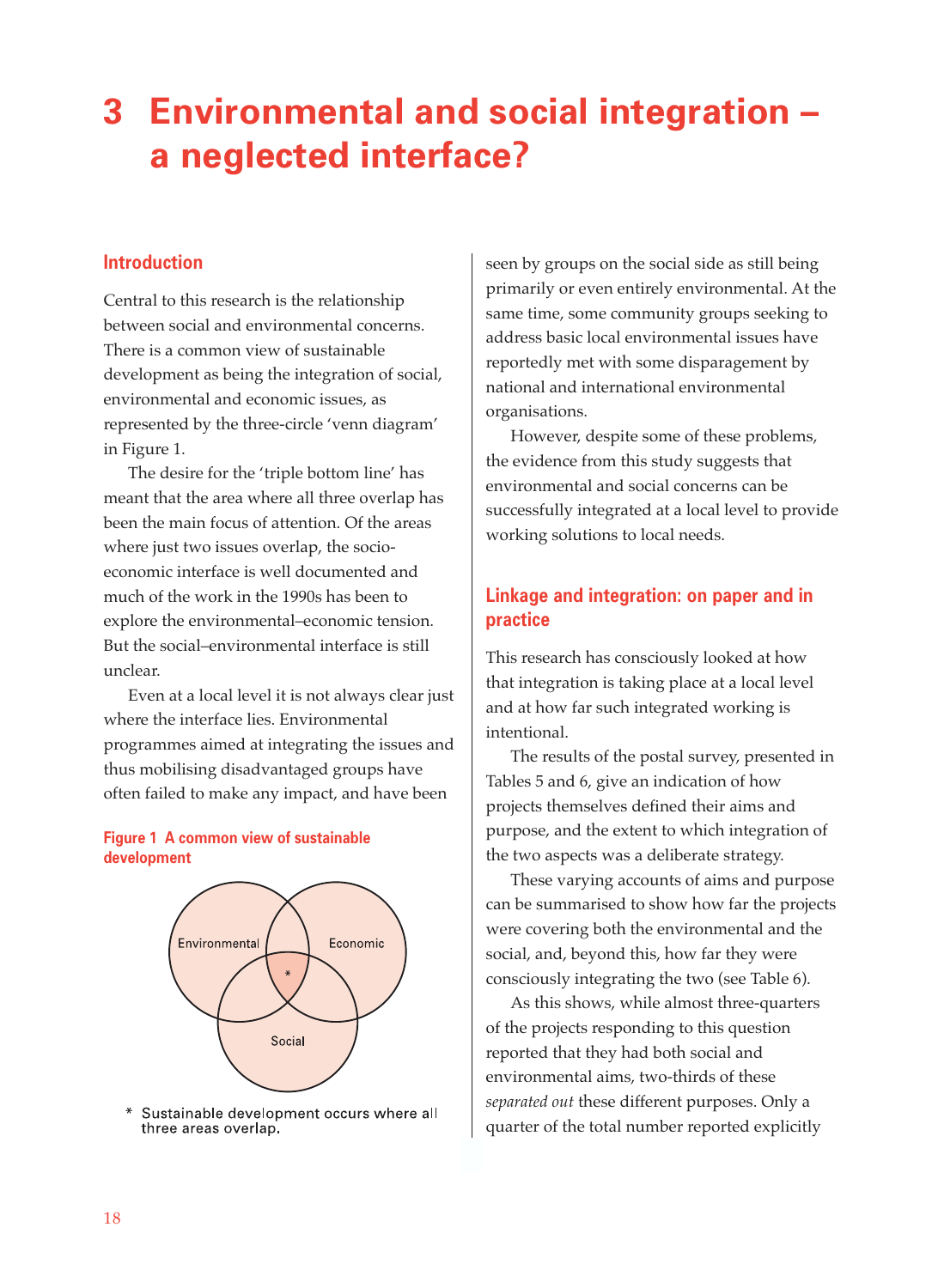seeking *integration* of social and environmental aspects, and these included those overtly concerned with LA21 or 'sustainable development'.

Among the case study projects, it was possible to delve a little deeper into their linkage and integration of social and environmental, their original motivations, and their moves across the socio-environmental interface. In fact, *all* of the case study projects demonstrated linkage between the 'social' and the 'environmental', but they had come to where they were through a myriad of different routes. Table 7 – albeit unavoidably simplified – gives an indication of this diversity.

#### **Table 5 Project purpose/aims**

| Reported purpose or aims                                                                                          | No. of projects             |
|-------------------------------------------------------------------------------------------------------------------|-----------------------------|
| Improve/develop/promote/celebrate/help regenerate the local environment                                           | 7                           |
| Encourage/support community involvement in environmental activities and<br>issues (local and wider)               | 10                          |
| Develop/pilot new environmentally friendly approach to needs                                                      | 2                           |
| Promote/encourage/campaign/educate for environmental issues/sustainable<br>development                            | 15                          |
| Contribute to environmental sustainability                                                                        | 15                          |
| Encourage/support community involvement in meeting community needs                                                | 10                          |
| Meet community needs/tackle social exclusion/contribute to community<br>development                               | 21                          |
| Promote/improve health                                                                                            | 7                           |
| Encourage and support creative activities                                                                         | $\overline{2}$              |
| Provide/improve facilities or resources                                                                           | 7                           |
| Contribute to the local economy                                                                                   | 5                           |
| Provide education and training                                                                                    | 5                           |
| Meet environmental and social needs together/contribute to Local Agenda 21 or<br>sustainable developmentxplicitly | 12                          |
| <b>Total</b>                                                                                                      | 118 reported by 47 projects |

#### **Table 6 Summary of relationship of environmental/social aspects**

| Reported purpose or aims                                     | No. of projects |
|--------------------------------------------------------------|-----------------|
| Mixed environmental and social – but with separate aims      | 23              |
| Explicitly environmental and social together - with same aim | 12              |
| Social purpose only                                          |                 |
| Environmental purpose only                                   | 3               |
| <b>Total</b>                                                 | 47              |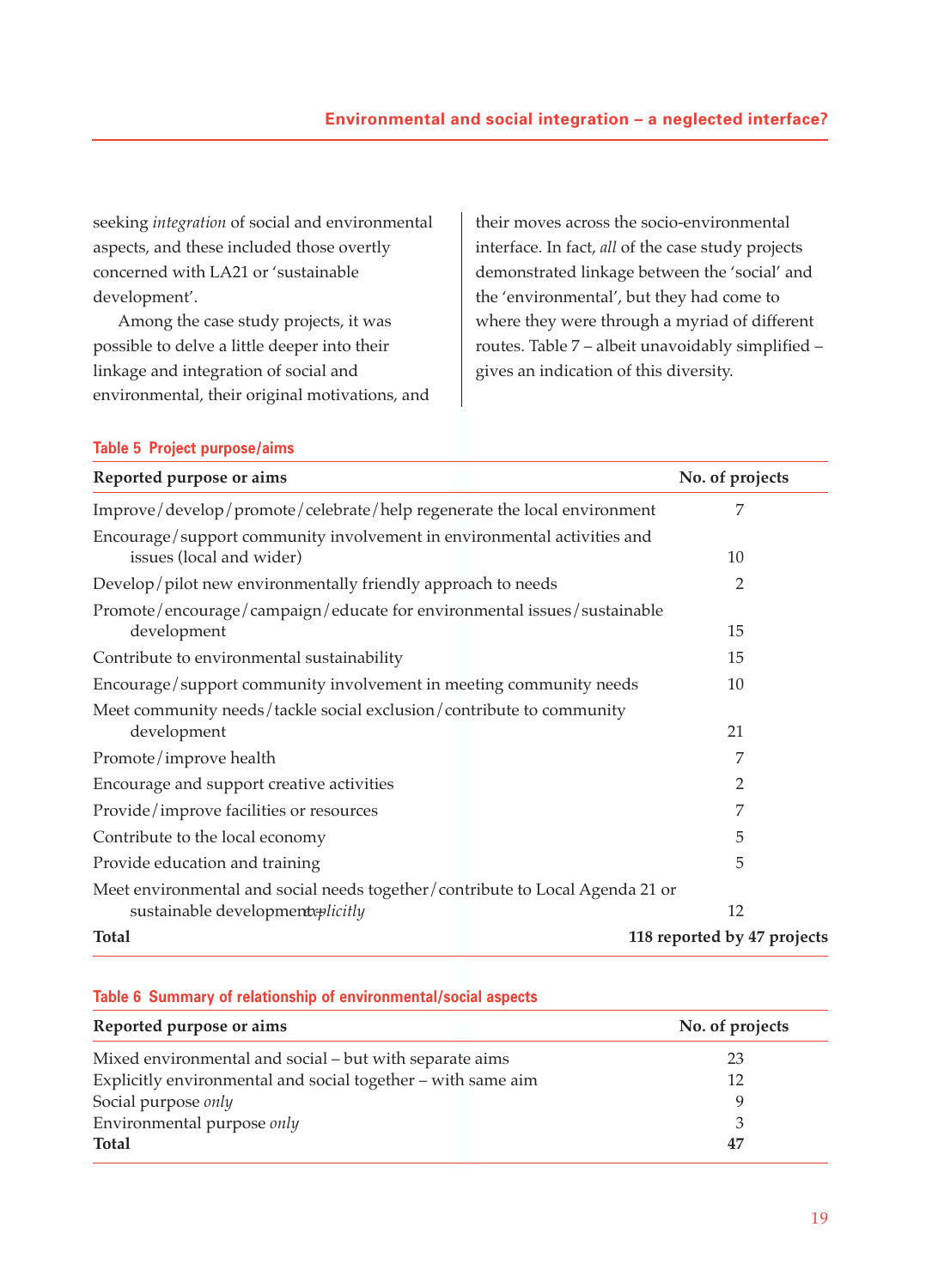| <b>Starting point and movement</b>                                                | Case study examples                                                                         |
|-----------------------------------------------------------------------------------|---------------------------------------------------------------------------------------------|
| Moved into environmental work from a social<br>perspective                        | Hartcliffe Health and Environment Action Group<br>Wai Yin Environmental Vision Project      |
| Environmental programmes consciously run so<br>as to maximise their social impact | Heeley City Farm<br>Manor and Castle Green Estate Project<br><b>SESKU Environment Group</b> |
| Initial issue to be addressed had both social and<br>environmental imperatives    | Balaji Temple Sacred Lands Project                                                          |
| Planned from the start to bring together social<br>and environmental aims         | Downham Cycle Taxi Service                                                                  |
| Social imperative but with environmental 'spin-<br>offs'                          | St Anne's Monday Club<br><b>Vines Centre Trust</b>                                          |
| Environmental imperative but with social 'spin-<br>offs'                          | Ashley Vale Action Group<br><b>BioRegional Development Group</b>                            |

## **Table 7 Case study projects and the socio-environmental interface**

Of course, such a summary inevitably masks some of the specificity of local context. The starting point for the Balaji Temple Sacred Lands Project, for example, was the building of a new Hindu temple which was to some extent 'parachuted' into an existing community. This led to the need for community development work to achieve integration and the fact that the temple was located on an ex-landfill site necessitated environmental improvements. In other projects, a key individual played a leading role. The Vines Centre Trust began with a local priest helping an existing small furniture reuse project as part of a desire to address local social needs. Interest from the local council led to the priest setting up the Trust, which has grown into a suite of projects providing training, jobs and affordable goods and services for local people, largely based around recycling.

Also missing from Table 7 are those projects with an explicit concern to take forward the post-Rio agenda of 'sustainable development'.

The LA21 activity in Wiltshire, Redbridge and Renfrewshire are all examples of council employees developing work areas that would have been unthought of and perhaps even off limits before 1992 (although, interestingly, attempts to link up with corporate anti-poverty strategies were sometimes problematic). In the case of Renfrewshire, what started out as a project with a clear environmental perspective has consciously stepped across the interface to prioritise social action. Line dancing and other social events with local community groups make an impact on health and leisure provision, but are also used as a way to engage people *and* build awareness of green issues. Importantly, this approach has also helped get political support and recognition for the work.

## **The benefits of linkage and integration**

The research suggests that 'joined-up working' is happening on the ground, even though it may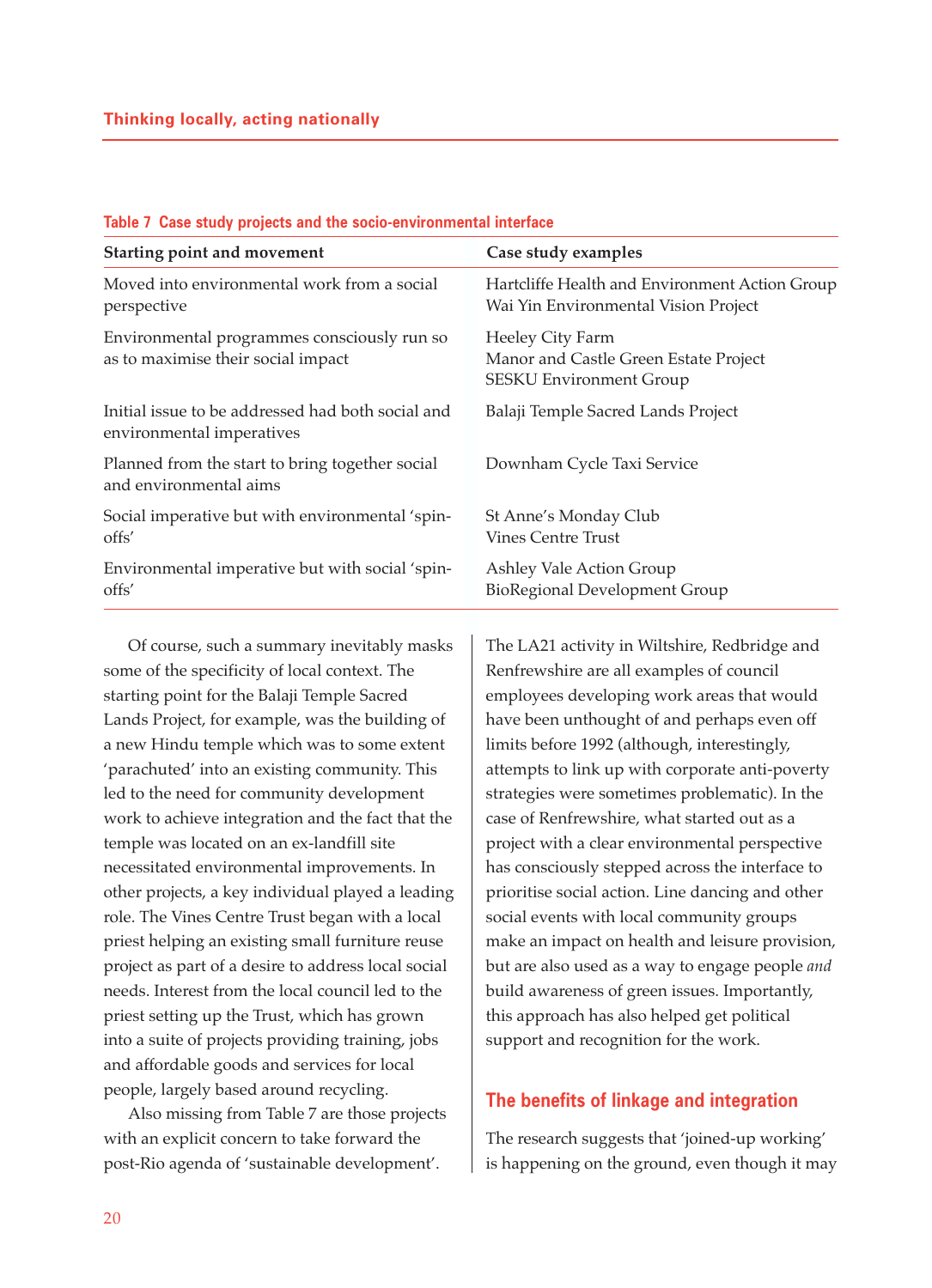not be receiving optimal levels of support (see Chapter 5) and that it sometimes appears to be almost incidental. Moreover, these features do not detract from its potential to deliver lasting benefits.

Most obviously, linkage and integration mean that practical environmental projects are doing their work in ways that also improve local social conditions. This is likely to lead to more community pride and less alienation, which in turn are likely to lead to more care and respect for the environment, thus developing a virtuous cycle of improvements. SESKU, a project working in a community devastated by pit closures, reported this as a notable achievement of its work.

Equally, there are numerous examples of social development projects that are building environmental awareness and action. These seem to be helping to break down some of the misconceptions about environmental issues and, again, a more attractive environment is likely to be a better place in which to try to create a genuinely sustainable community.

Less directly, integrated working can help develop political and financial support for local action to improve quality of life, as is shown by Renfrewshire (and also by Redbridge). If sustainability programmes can prove their worth to cynical observers by work that has real impacts on local quality of life (by, for example, creating jobs), then programme staff are more likely to be able to find support for larger-scale and longer-term programmes for change.

Whatever the starting point or position on the 'social/environmental' spectrum, projects deriving from both starting points are showing that sustainable development makes sense. But does it also deliver? It is to the question of impacts that the next chapter turns.



SESKU have worked as much to build community pride and involvement as to improve their environment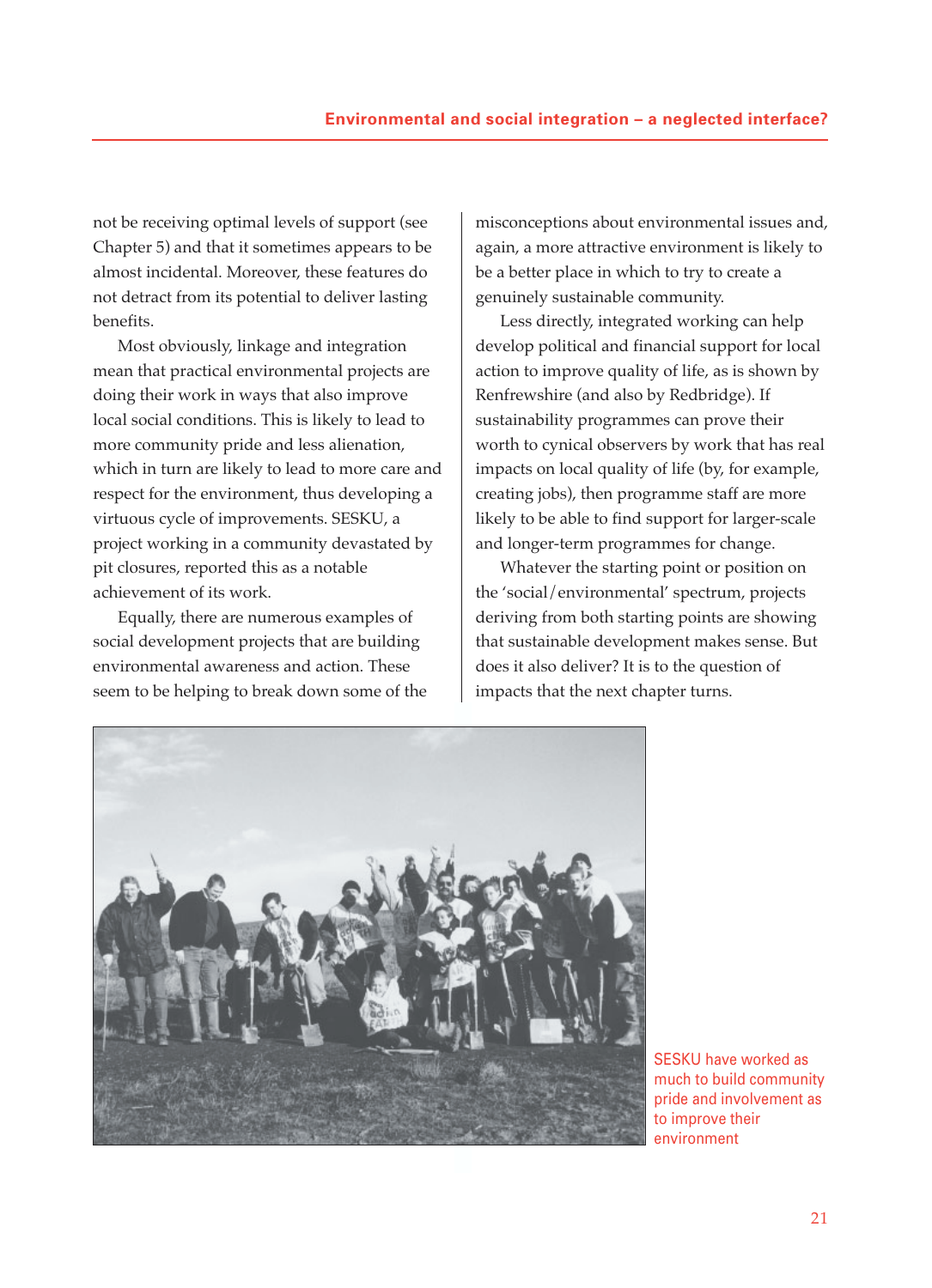## **4 The impacts of local action**

## **Range of impacts**

Within the two broad groupings of 'environmental' and 'socio-economic' impacts, there was a wide range of reported achievements. Within the socio-economic category, there was a combination of 'soft' and 'hard' impacts, ranging from increased confidence and self-esteem for individuals to the number of jobs created. Nine separate achievements identified by projects fell within this category (all identified in Table 8), and these were often backed up by cited examples.

Within 'community development and capacity building', for instance, projects were able to point to new community groups developed; support for other community groups; and new skills developed within the community. At the level of individual skill acquisition, examples ranged from writing business plans to planting trees. Local environmental improvement included cleanups; tackling fly tipping; lighting schemes; park/green space improvements; new seating areas; and renovation of housing. A similarly wide range of examples was evident among reported economic impacts. 'Jobs created' was accompanied by the establishment of new community enterprises or for-profit companies; support for local producers; use of local organisations; funding brought into the area; and money saving for individuals.

Of the 13 impacts reported within the environmental category, there were some direct impacts on resource use and the natural environment. These included, for example, habitat creation, reduced motor travel and associated  $CO<sub>2</sub>$  emissions, minimising and diverting waste, and reduced energy use.

There were also indirect impacts, through the projects' work on environmental education and awareness raising. The case study projects were engaging people, both communities and policy-makers, with environmental and sustainable development issues, and were thus having an effect on wider agendas and policies. Some of these local projects have many, even many hundreds of, unconnected equivalents in other localities, for example city farms and furniture recycling schemes. The collective impact of all these must be considerable. Similarly, by developing and promoting 'green' ways of working or providing goods or services, there was the potential to influence and inspire others.

Within the constraints of this study, it proved difficult to assess the impact that local projects were having on the wider field of sustainable development (SD). We developed an evaluation framework (see Chapter 1 and Appendix 1) linking sustainability indicators and community development assessment. Table 8 draws on the framework used. This lists the full range of positive socio-economic and environmental impacts reported by the case studies, and summarises the impacts each project is having.



Young people learn practical skills with West DEN's Ley of the Land project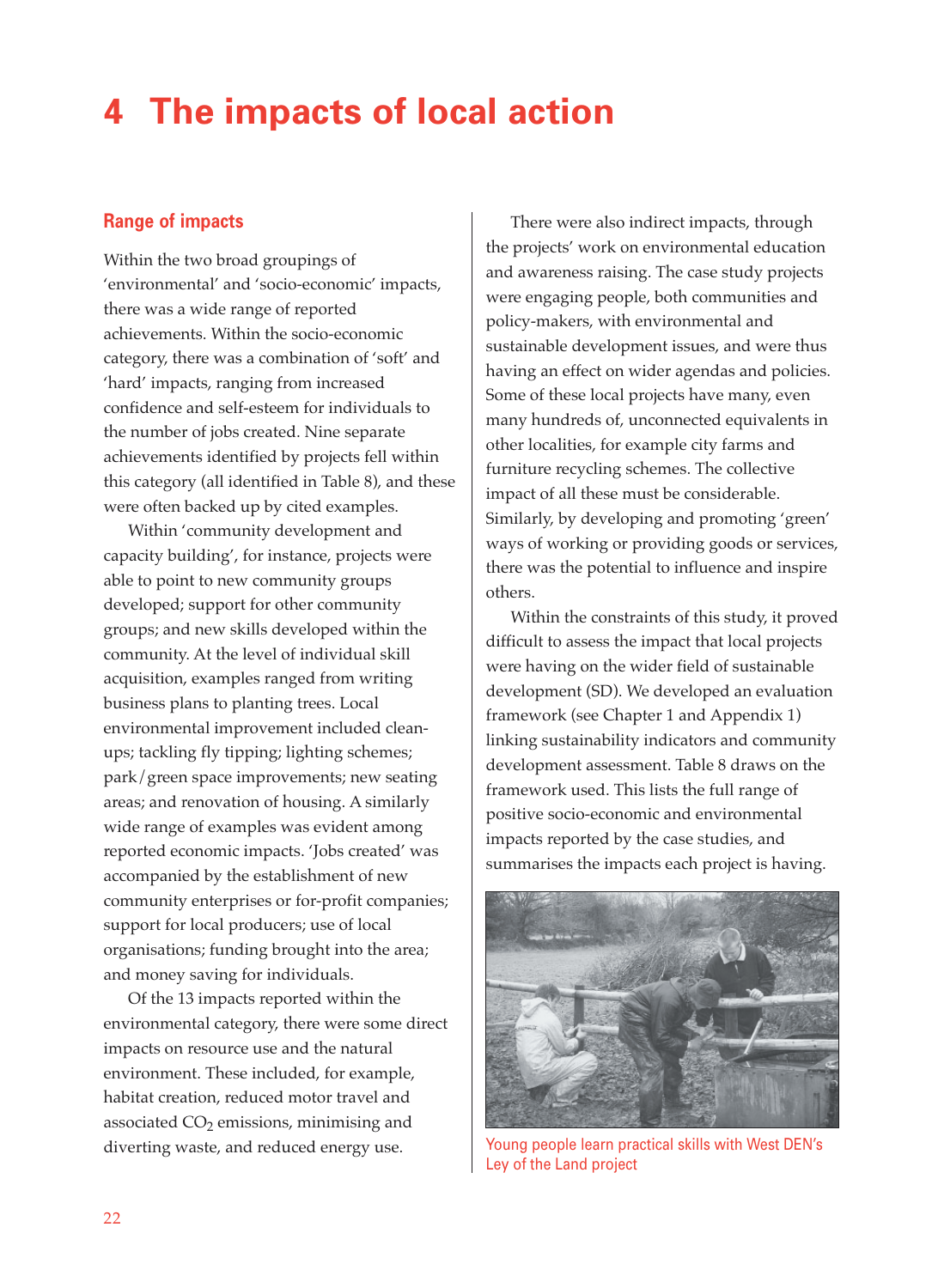|                                                                                                                          | <b>PROJECT</b> |   |                    |   |            |   |   |   |                   |
|--------------------------------------------------------------------------------------------------------------------------|----------------|---|--------------------|---|------------|---|---|---|-------------------|
| <b>IMPACT</b>                                                                                                            |                |   | AVAG BTSL BGNA BDG |   | <b>CDT</b> |   |   |   | DCT HHEA HCF MCGE |
| Community development and capacity building                                                                              | x              | x | x                  | x | x          |   | x | x | x                 |
| Personal development                                                                                                     | x              |   |                    | x | x          | x | x | x |                   |
| Living environment improvements                                                                                          |                | x | x                  |   | x          |   | x | x | X                 |
| <b>Training</b>                                                                                                          |                | x |                    |   | x          |   | x | x | X                 |
| Economic impacts                                                                                                         | x              |   |                    | x |            | x | x | x | X                 |
| New/improved services/resources/facilities                                                                               | x              | x |                    |   | x          | x | x | x | X                 |
| Community consultation/engagement/involvement                                                                            |                |   |                    |   | x          |   | x |   | X                 |
| Promoting/awareness of community development                                                                             | x              |   | x                  |   |            |   | x |   |                   |
| Health promotion/improvement                                                                                             |                | x |                    |   |            |   | x |   |                   |
| Habitats/wildlife                                                                                                        |                | x |                    | x |            |   | x | x |                   |
| Reclaiming/reusing derelict land                                                                                         |                | x |                    |   |            |   |   |   | x                 |
| <b>Waste minimisation</b>                                                                                                |                |   |                    | x |            |   |   |   | x                 |
| <b>Travel awareness</b>                                                                                                  |                |   |                    |   | x          | x |   |   |                   |
| <b>Energy</b> use                                                                                                        |                |   |                    |   |            |   |   | x |                   |
| Environmentally friendly housing/buildings                                                                               | x              |   |                    | x |            |   |   | x |                   |
| Pollution                                                                                                                |                |   | x                  |   |            |   |   |   |                   |
| Environmental education and information                                                                                  |                |   |                    |   |            |   | x |   | x                 |
| Environmental promotion/awareness raising                                                                                | x              |   |                    | x |            |   | x | x |                   |
| Engaging and involving with environmental/SD -<br>community                                                              |                |   |                    |   |            |   | x |   | x                 |
| Engaging/gaining support/changing attitudes around<br>environment and SD - policy level and business                     | x              |   | x                  | x |            |   |   |   |                   |
| Inputting into wider policy and planning                                                                                 |                |   |                    |   |            |   |   |   | X                 |
| Developing and promoting environmentally friendly ways of<br>working or providing goods/influencing and inspiring others | X              |   | x                  | x |            | x |   | x | x                 |

## **Table 8 Principal impacts reported by case study projects**

AVAG, Ashley Vale Action Group; BTSL, Balaji Temple Sacred Lands; BGNA, Balmoral Good Neighbour Agreement; BDG, BioRegional Development Group; CDT, Calstock Development Trust; DCT, Downham Cycle Taxis; HHEA, Hartcliffe Health and Environment Action Group; HCF, Heeley City Farm; MCGE, Manor and Castle Green Estate Project.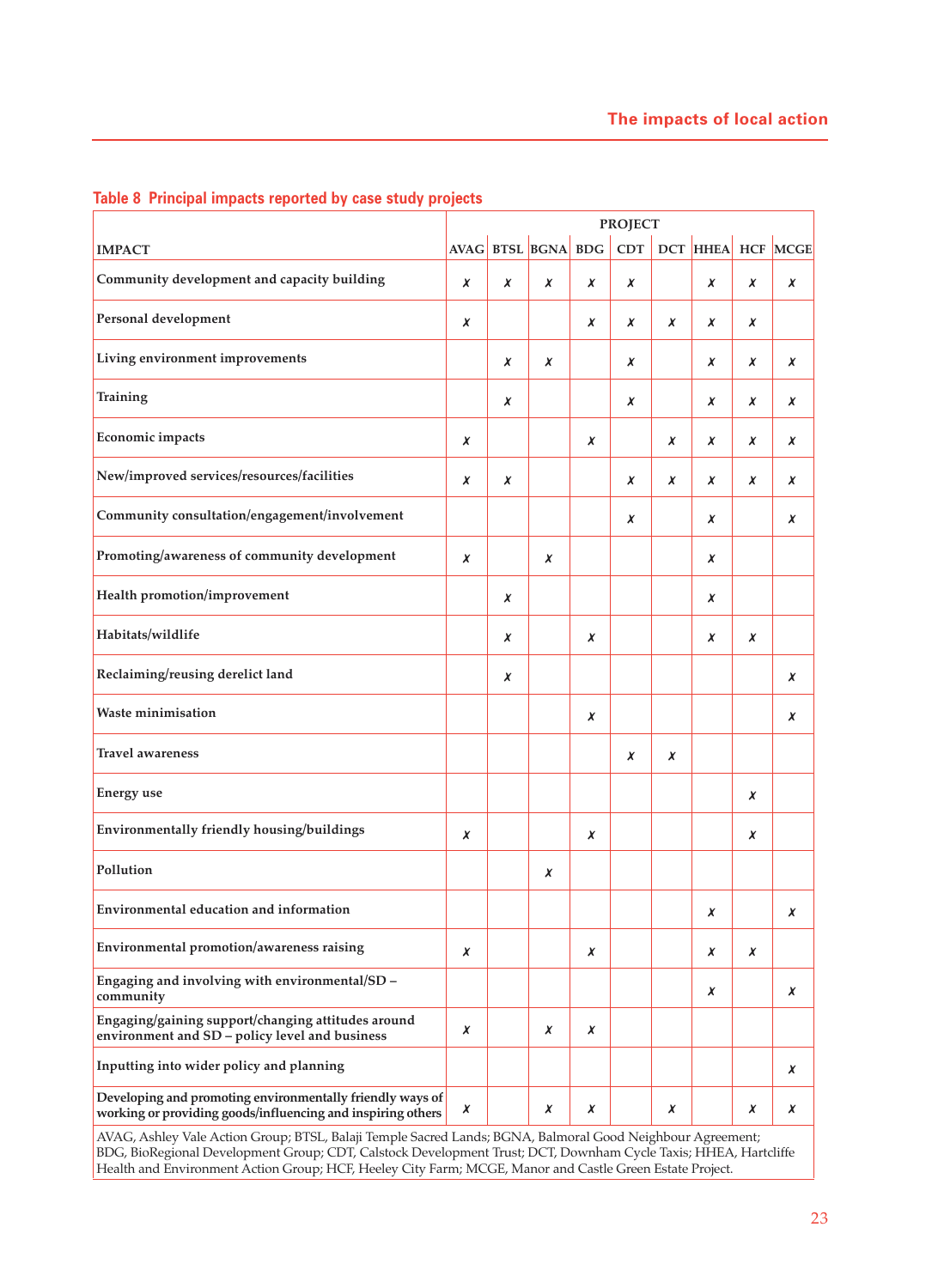|                                                                                                                                                                                                                   | <b>PROJECT</b> |   |                  |            |            |   |                  |           |
|-------------------------------------------------------------------------------------------------------------------------------------------------------------------------------------------------------------------|----------------|---|------------------|------------|------------|---|------------------|-----------|
| <b>IMPACT</b>                                                                                                                                                                                                     | <b>RCA</b>     |   | <b>RSCP SAEM</b> | <b>SEG</b> | <b>VCT</b> |   | <b>WYEV WDEN</b> | <b>WA</b> |
| Community development and capacity building                                                                                                                                                                       | x              | x | x                | x          | x          |   | x                | x         |
| Personal development                                                                                                                                                                                              | x              | x | x                | x          | x          |   | x                |           |
| Living environment improvements                                                                                                                                                                                   | x              | x |                  | x          |            |   |                  |           |
| Training                                                                                                                                                                                                          |                |   | x                | x          | x          |   | x                |           |
| Economic impacts                                                                                                                                                                                                  | x              |   | x                | x          | x          |   | x                | x         |
| New/improved services/resources/facilities                                                                                                                                                                        |                | x | x                | x          |            |   |                  |           |
| Community consultation/engagement/involvement                                                                                                                                                                     | x              | x |                  | x          |            |   | x                |           |
| Promoting/awareness of community development                                                                                                                                                                      |                |   |                  |            |            |   |                  |           |
| Health promotion/improvement                                                                                                                                                                                      |                |   | x                | x          |            |   |                  |           |
| Habitats/wildlife                                                                                                                                                                                                 | x              |   |                  | x          |            |   |                  |           |
| Reclaiming/reusing derelict land                                                                                                                                                                                  |                |   |                  |            |            |   |                  |           |
| <b>Waste minimisation</b>                                                                                                                                                                                         |                |   |                  |            | x          |   |                  | x         |
| <b>Travel awareness</b>                                                                                                                                                                                           |                |   |                  |            |            |   |                  |           |
| <b>Energy</b> use                                                                                                                                                                                                 | x              |   |                  |            |            |   |                  | x         |
| Environmentally friendly housing/buildings                                                                                                                                                                        |                |   |                  |            |            |   |                  |           |
| Pollution                                                                                                                                                                                                         |                |   |                  |            |            |   |                  |           |
| Environmental education and information                                                                                                                                                                           | x              | x |                  | x          |            | x |                  | x         |
| Environmental promotion/awareness raising                                                                                                                                                                         | X              |   |                  | x          |            | X | X                | x         |
| Engaging and involving with environmental/SD -<br>community                                                                                                                                                       | x              | x |                  | x          |            |   | x                |           |
| Engaging/gaining support/changing attitudes around<br>environment and SD - policy level and business                                                                                                              | x              | x |                  |            |            |   |                  | x         |
| Inputting into wider policy and planning                                                                                                                                                                          |                |   | x                | x          |            |   |                  | x         |
| Developing and promoting environmentally friendly ways of<br>working or providing goods/influencing and inspiring others                                                                                          |                |   |                  |            |            |   |                  |           |
| RCA, Redbridge Community Agenda 21; RSCP, Renfrewshire Sustainable Communities Project; SAEM, St Anne's<br>Estate Monday Club; SEG, SESKU Environment Group; VCT, Vines Centre Trust; WYEV, Wai Yin Environmental |                |   |                  |            |            |   |                  |           |

Vision Project; WDEN, West Devon Environmental Network; WA, Wiltshire Agenda 21.

## **Table 8 Principal impacts reported by case study projects (continued)**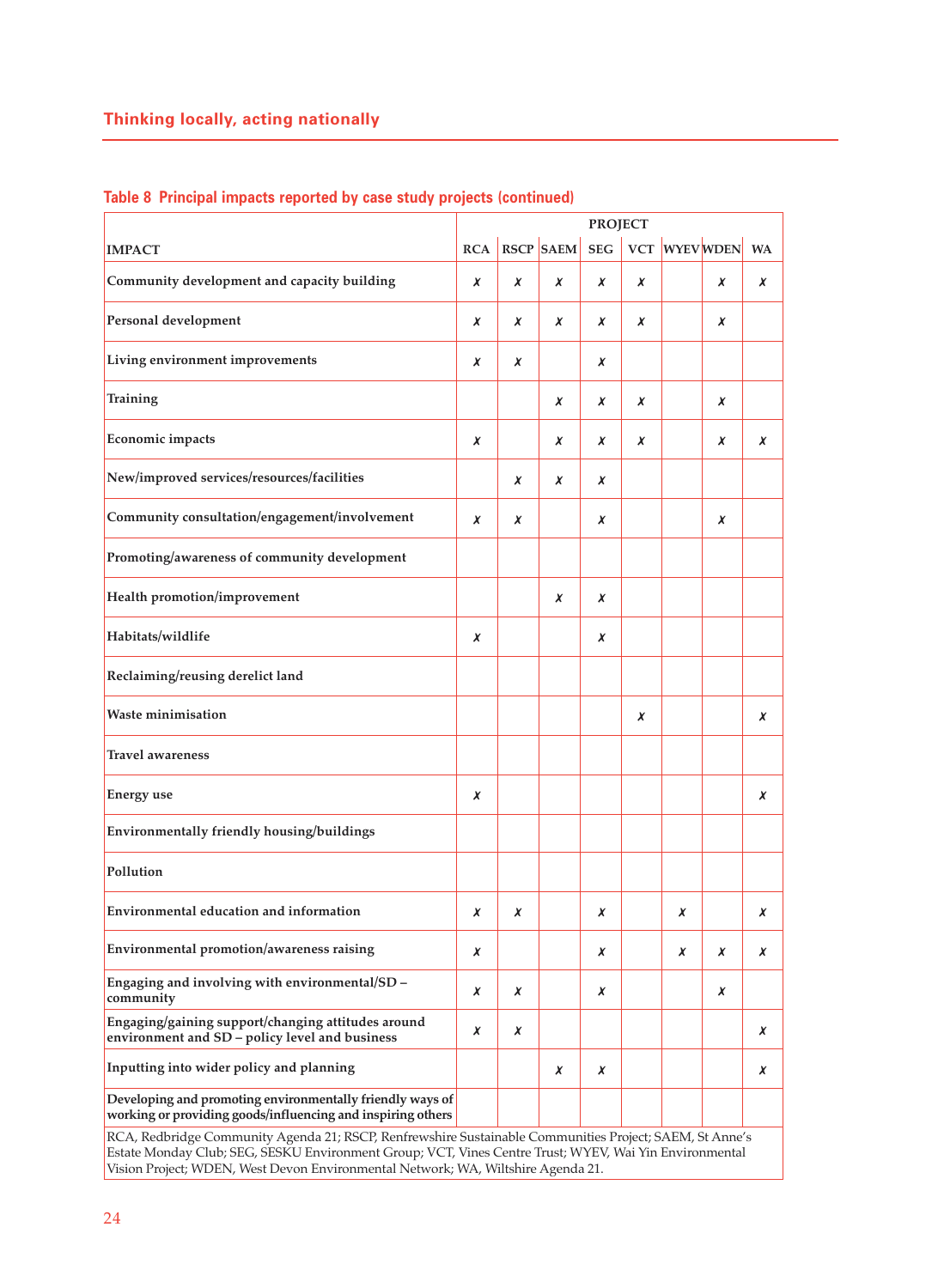## **Assessment of impacts**

When looking at the impact of such projects, it is important to consider them within the local context and in relation to their own objectives. Small local projects may seem almost irrelevant at city scale or above but, if wider policies lead to larger numbers of them, there is every reason to expect them, in aggregate, to have proportionate impact. The in-depth interviews and projects' self-assessments on which this research is based at least open up consideration of such projects' wider significance. Given the difficulty of commenting on the impact of small local projects on wide sustainable development goals, we attempted to develop an evaluation framework linking sustainability indicators and community development, ranging from local to much wider impacts (see Appendix 2).

#### **Direct environmental impacts**

Direct impacts on resource use and the natural environment appeared to be significant in relation to the overall project in only four of the 17 case studies:

- Ashley Vale Action Group, where the ecological impacts of environmentally friendly building methods and materials, and mixed use development (shorter work–home distances with potential positive impacts on car use) are a significant part of the aims and objectives of the whole project
- The BioRegional Development Group, whose work is focused on environmentally friendly solutions, including sustainable housing developments, paper recycling and local paper pulp production from sustainable sources
- Downham Cycle Taxis, where a mobility and delivery service is provided using non-polluting, human-powered vehicles
- The Vines Centre Trust, where most of its activities are centred around recycling and reuse.

For the others, direct ecological environmental impacts appeared to be minor, even within the context of the project itself. For example, although the Balaji Temple Sacred Lands Project has not been without direct ecological impacts through planting and habitat creation on the former landfill site, it has primarily focused on activities and events to engage people from the local community. Similarly, the Redbridge Community Agenda 21 projects involve community involvement in identifying and taking action on issues related to the local living environment but direct ecological impacts are mainly limited to fairly incidental actions such as the planting of trees and shrubs in urban areas.

This picture is reflected in the interviewees' own assessments. Only one – the BioRegional Development Group – talked about significant impacts, and even then these are to be achieved over a large timescale. Others said that their direct environmental impacts are 'not very much' (Calstock Development Trust); 'tiny' (Hartcliffe Health and Environment Action Group); 'mainly on the land that we manage' (Heeley City Farm).

Of the four with fairly significant environmental impacts in their own context, perhaps two have an effect that might register at the local authority scale. The Downham Cycle Taxi scheme's ecological environmental impacts, relating to just two vehicles, will not register at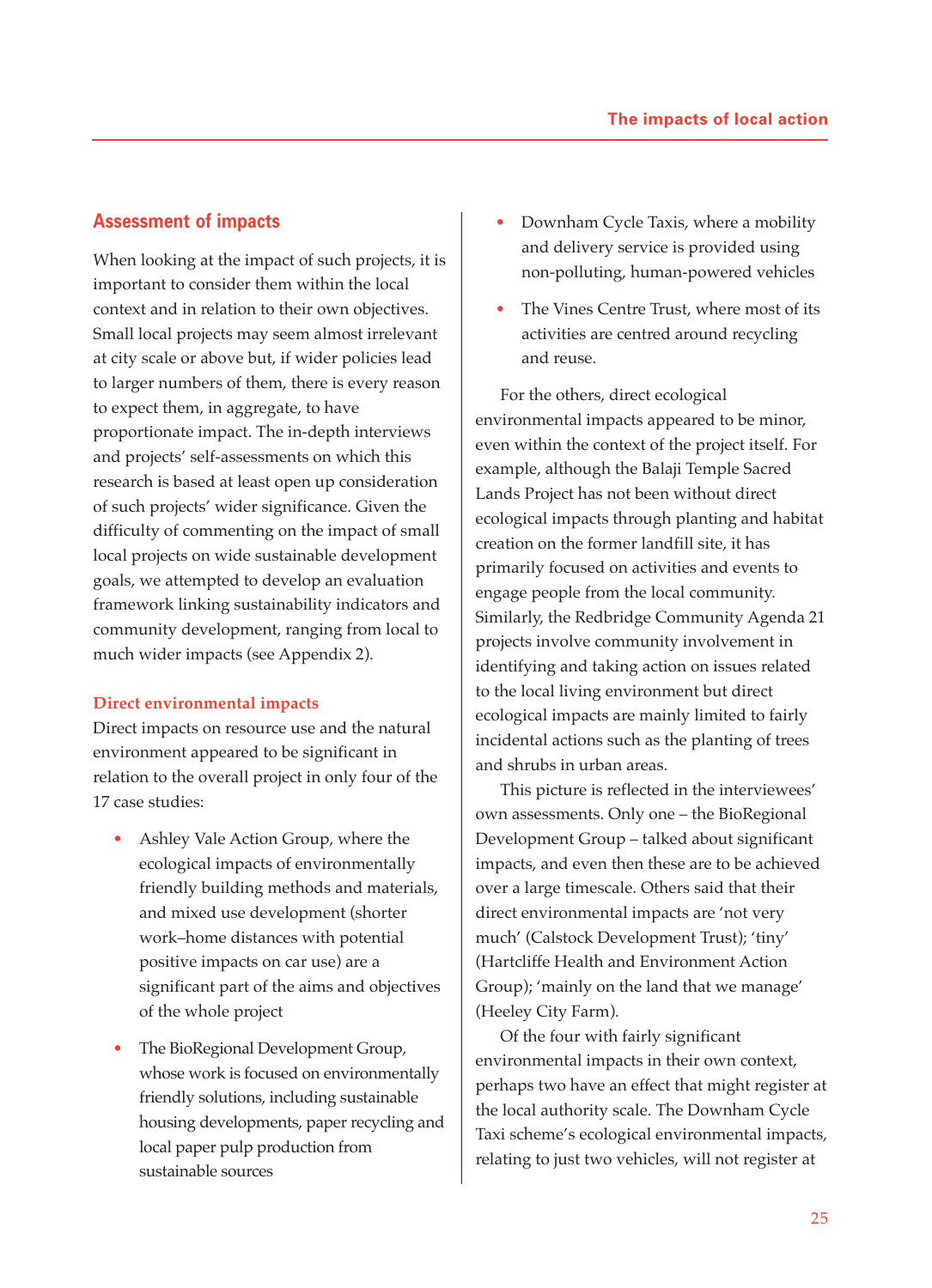

Downham Cycle Taxis – a social service with a small but positive environmental impact

this scale, nor will the Ashley Vale initiative. However, the Vines Centre Trust diverts enough waste for reuse to potentially register on local authority-wide targets for recycling/reuse. The BioRegional Development Group's environmentally friendly housing development involves a not unsubstantial 82-home development, and some of BRDG's work has the potential to have significant impacts at the regional and even national and international scales. If it succeeds in developing and bringing into use its 'BioRegional MiniMills', which could produce paper pulp locally using environmentally friendly technology, then this could have an effect on the importation of pulp, often from unsustainable wood sources.

### **Collective impacts**

While individual projects may make only minimal impacts, the growing number of such projects means that their collective impacts may be increasingly significant. There are some 350 community recycling initiatives linked to the Community Recycling Network. This type of work has been going on since the 1970s and is well established. The Vines Centre runs just one

of around 300 furniture recycling projects in England and Wales. Many of these started in the 1980s and are now well established both as training providers and as sources of furniture for those on low incomes.

There are also about 250 projects registered with the UK Food Poverty Network, many similar in scale to St Anne's. Many of these have emerged in the last two years, suggesting that this is an issue where people feel local action can be effective, driven also by concerns about 'food scares' at a national level. There are several other issue-based networks such as the National Federation of City Farms and Community Gardens. These play an important role in supporting project development and offer the prospect of impacts that transcend individual project boundaries.

#### **Indirect impacts**

There was also an important range of indirect environmental effects: these may in fact be more significant, both for the local community and for the wider goals of sustainable development. They included:

- environmental promotion, education and awareness raising
- engaging and involving people with environmental and sustainability issues in their daily lives
- changing the attitudes of policy-makers (especially at the local level) with regard to environmental issues
- developing and promoting new services and ways of working that help meet the goals of sustainable development.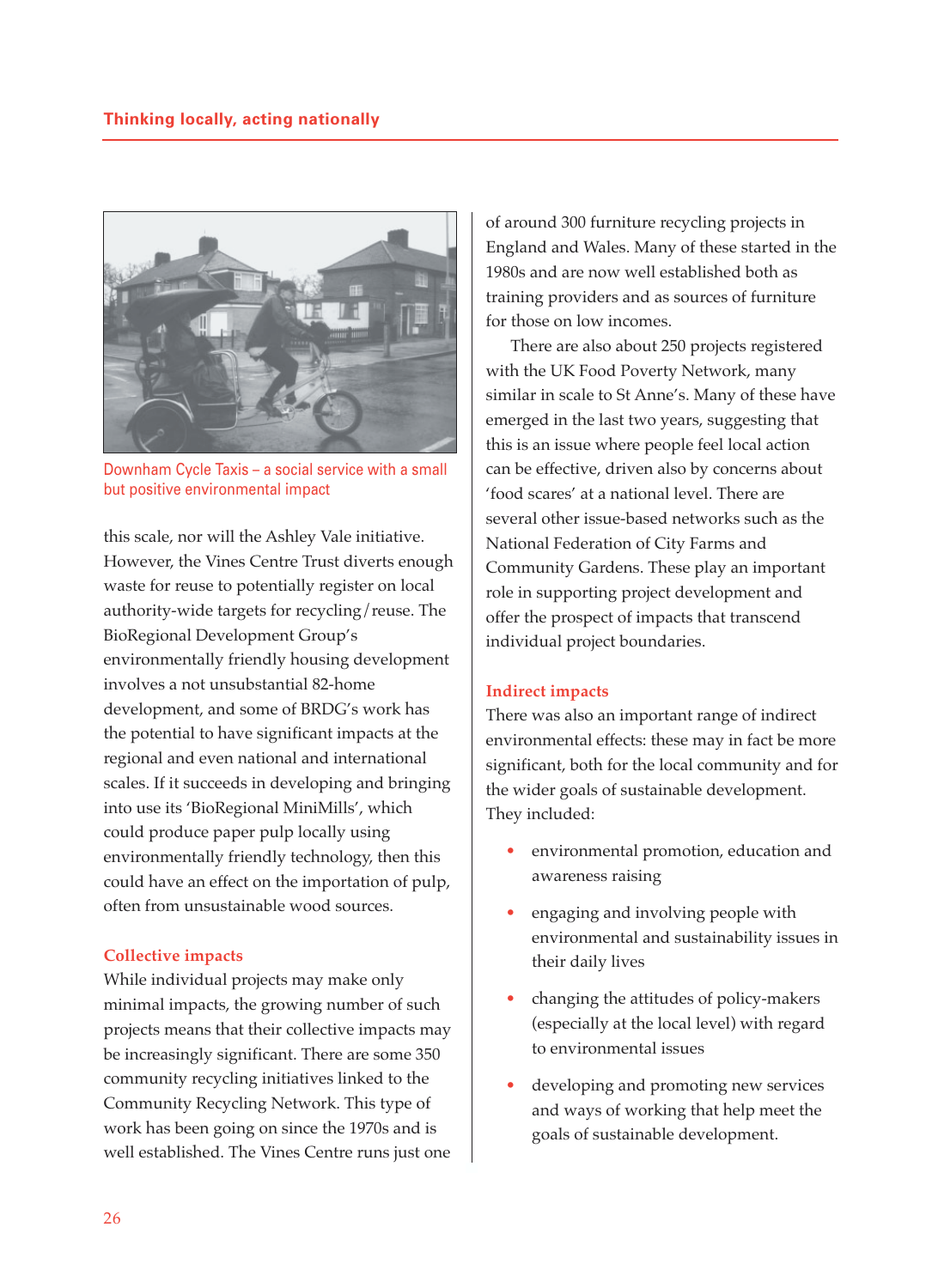All of the case study projects had indirect impacts as above. While it was not possible to quantify these in detail, the projects were undoubtedly playing an important role in building public awareness and engagement. Many of the projects (e.g. West DEN, HHEAG, SESKU) had evidence that those involved were going on to take further environmental action in their own lives, through lifestyle change, increased involvement in community affairs and engaging with national environmental issues. These may well be the most important longterm results of some of the projects.



Learning to cook in Hartcliffe

### **Engaging and involving people**

There were many and varied examples of how people were being successfully engaged and involved. Alongside its organisation of social events, Renfrewshire Sustainable Communities programme has engaged community groups, individuals and schools with action on community gardens, composting, recycling, and environmental education. The SESKU Environment Group attracted a strong community membership and involvement from the beginning in activities focused around developing new public green spaces and improving footpaths in the area. The Manor and Castle Green Estate Project has employed a local resident to carry out some pilot work on a recycling scheme. The good response to Heeley City Farm's recycling scheme is attributed by workers to the raised environmental awareness that local people have got from visiting the farm.

A number of common learning points emerge from this experience.

#### *Start where people are*

Many of the projects stressed that their success has been due to 'starting where people are' engaging people by making links with their immediate environments, lives and concerns, and showing them that things can change. This issue emerged from 13 of the case study interviews. It was contrasted with the approach of some external agencies (both local authorities and environmental groups) that were sometimes seen as coming into an area with an agenda that was not relevant to, or mindful of, that of the local community.

#### *Start simple and build on success*

The projects consistently showed how it is possible to start with locally relevant issues and then go on to introduce wider sustainable development issues. The Renfrewshire project engaged local community groups through developing community gardens and has gone on from there *(continued overleaf)*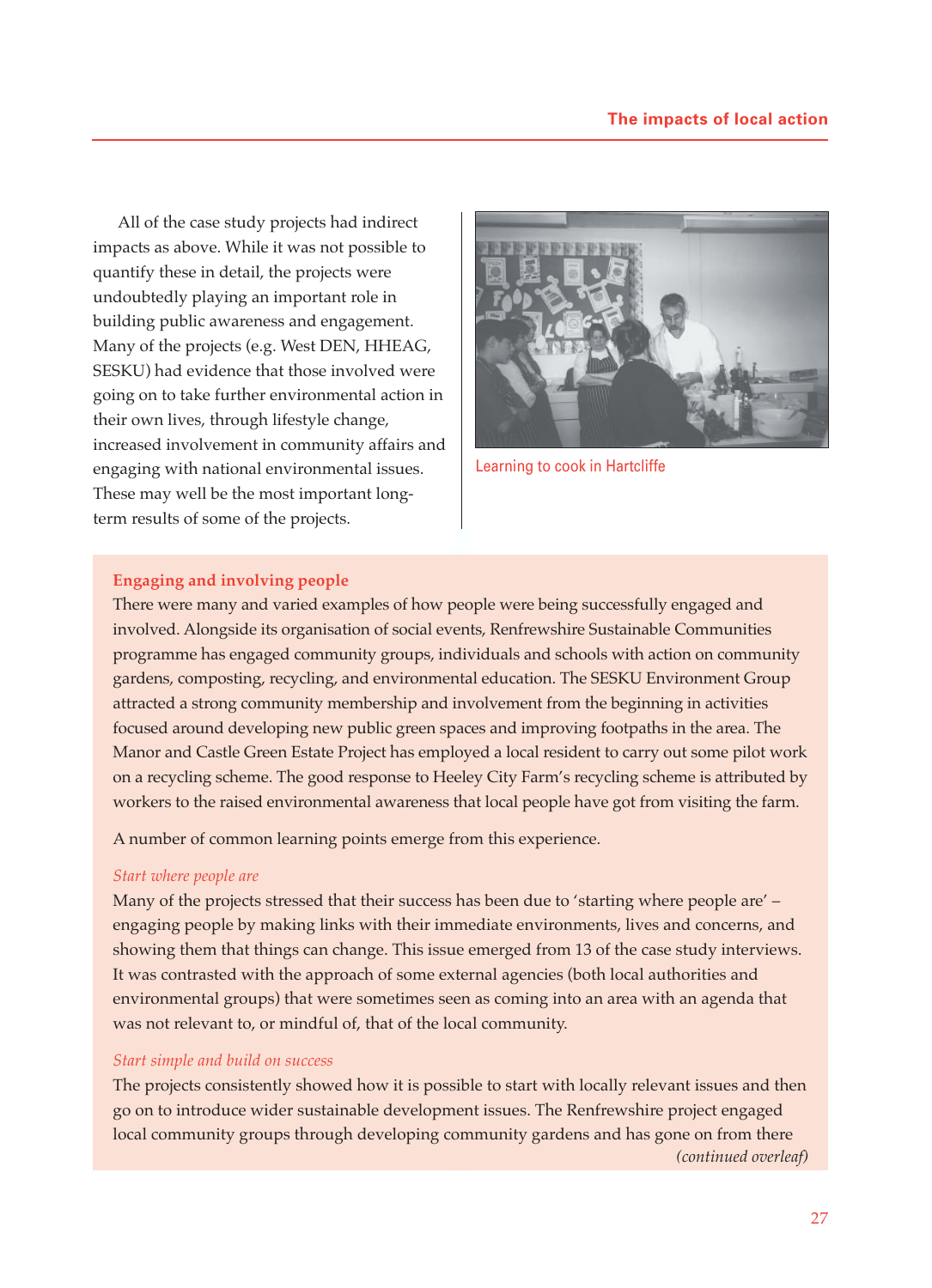to composting in the gardens and working on recycling. HHEAG workers said that local people are using a council box recycling scheme, buying whole and organic foods, and are talking about the idea of local food growing, whereas a few years previously they had not been interested in these actions and ideas. They felt that this was partly due to the project introducing these ideas through a food co-op and to the environmental day trips they ran.

#### *Make awareness raising a planned outcome*

At least eight of the case study projects reported that they have increased environmental awareness and understanding. The Wiltshire Agenda 21 project employs a press officer, and runs specific awareness campaigns and events (such as its 'Fair Trade Fortnight'). It reported a greater understanding and engagement with environmental and sustainable development issues within its local authority, which is something it has consistently worked towards.

Other projects have had a less overt but still significant effect on people's awareness of environmental issues. The SESKU project reported that members of the community involved with the group had become more concerned with conservation issues from a starting point of mainly being motivated by getting more jobs into the area. Workers felt that public attitudes changed after seeing the positive effects of environmental improvements such as tree planting.

There is no doubt people in the communities have some awareness of, and concern about, many wider environmental issues. A member of the tenants' and residents' group that runs the St Anne's Monday Club said that she tries to be 'as environmental as I can', and talked about local people buying dolphin-friendly tuna. A local businessman in Redbridge said that members of the community group are interested in 'doing their bit' as far as wider 'eco' environmental issues go.

#### *Help provide access to solutions*

Many people may fail to act environmentally simply because they lack access to the solutions, whether these are recycling facilities or bus services. In St Anne's, a member talked about being unable to afford organic food. This is an area where local projects can make a big difference. The HHEAG food co-op sells healthy and organic foods at cost price. Friends of the Earth Scotland researched ideas from abroad and gave the Balmoral Residents' Association the idea of Good Neighbour Agreements as a tool for helping address their needs.

### *Engage policy-makers through positive local action*

Action that makes a clear difference to the quality of life of local communities can help win political and policy-level support. Both Redbridge and Renfrewshire reported that their success in engaging local communities and improving neighbourhoods had drawn significant interest and support from initially sceptical local politicians and policy-makers, leading to expansion of their work.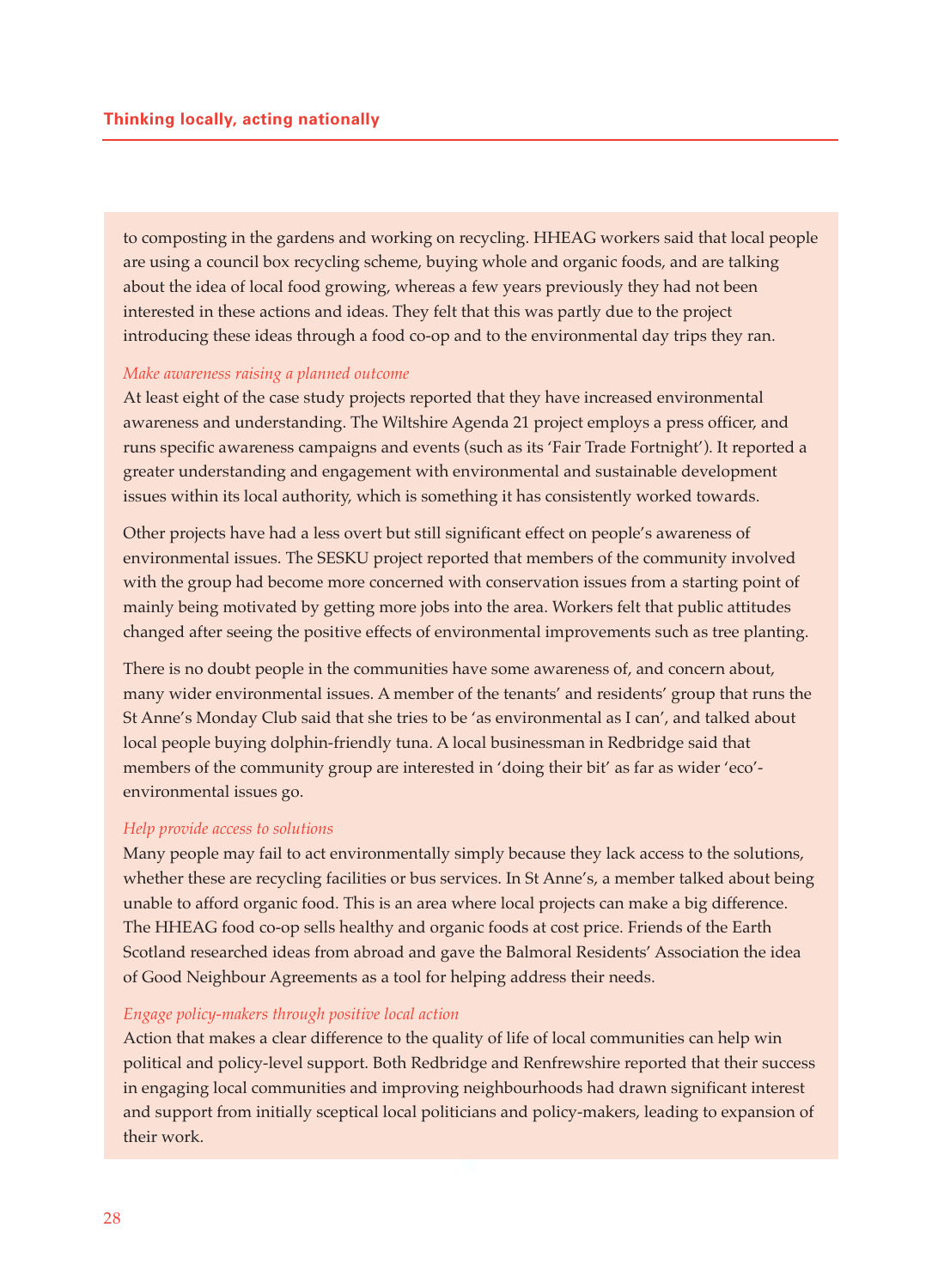### **Socio-economic impacts**

As with the environmental impacts, the significance of the social impacts should be considered in terms of the project objectives. In this context, they may be quite significant. Heeley City Farm and its linked organisations employ 60 people, a significant number for a low-income area with few local jobs. The Downham Cycle Taxi project has provided a valuable new service for elderly people, some of whom reported that it is their only means of spending time out of their homes. The Renfrewshire Sustainable Communities Project managed to help 35 people into jobs or training.

The majority of funding bodies and statutory agencies continue to emphasise the importance of direct economic impacts and jobs. Yet, these projects are making broader contributions on the socio-economic front and, again, these can contribute to long-term sustainable development in the locality. These include:

- local economic improvements (including job creation for local people)
- personal development and training
- community development and capacity building
- new or improved access to services and facilities
- health improvement
- improved community participation and engagement.

The specific economic impacts are considered here in detail because of the way in which these emerged as having major significance at the local level. They include the following.

## *Creating jobs*

Heeley City Farm itself had 34 staff at the time of interviewing in spring 2001; and the BioRegional Development Group had 18 full-time posts. These are the higher end of the range: more typical would be Hartcliffe Health and Environment Action Group (HHAEG). Numbers of employees here fluctuate around three to five, with the three main people doing the equivalent of about two full-time posts. These are supported by up to seven other sessional workers, and 12 to 14 further volunteers. Calstock has two full-time jobs and a youth worker one day a week. Flexible approaches can be accommodated. Two volunteers in SESKU took on a job share with the organisation, with the salary paid from SRB funds.



BRDG's Charcoal Project creates jobs and provides saleable products using resources that might otherwise go to waste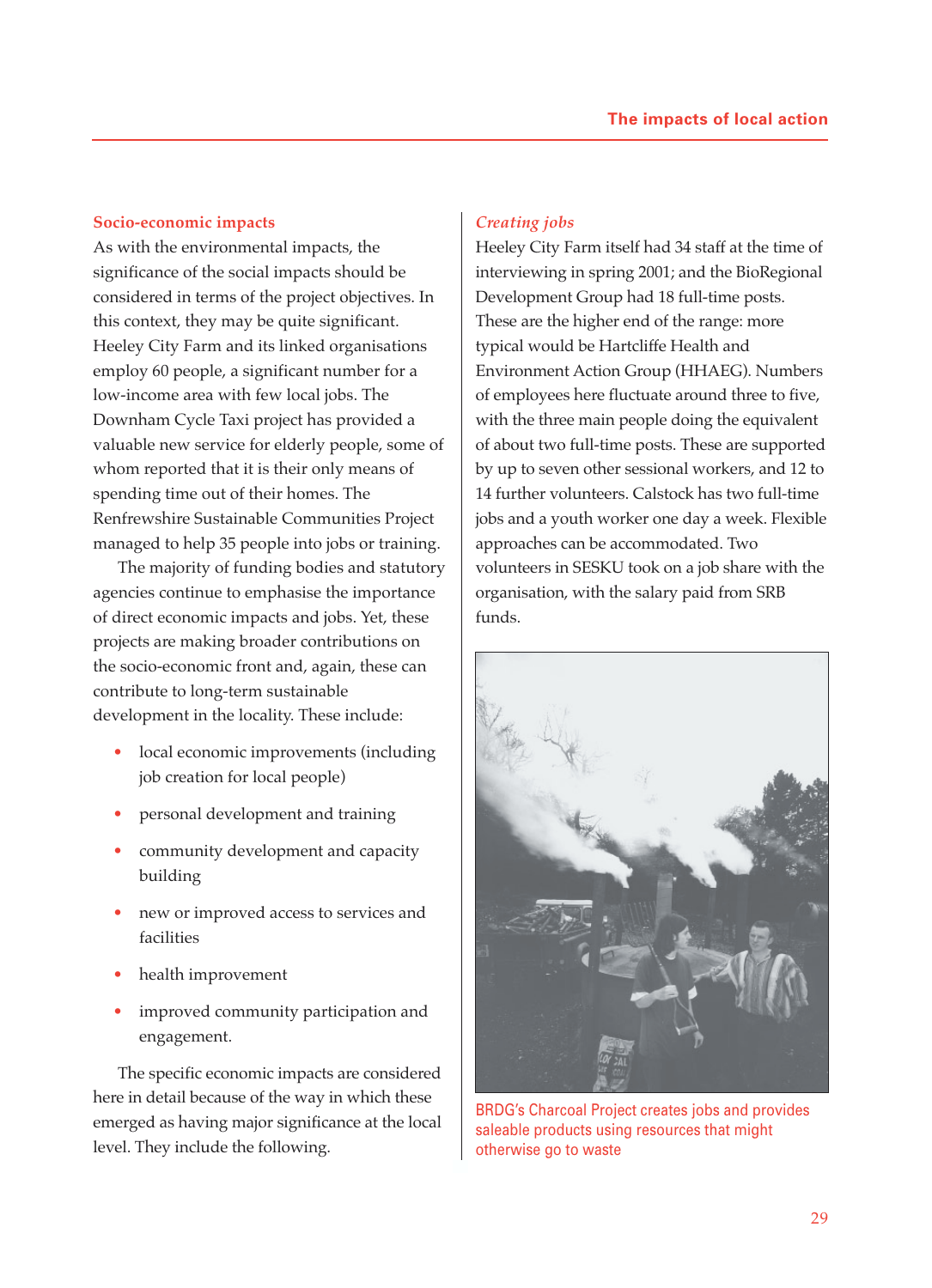## *Helping people gain qualifications and other experience*

Social economy projects are in a good position to help people gain formal qualifications. Thus, a city farm can provide vocational training for the horticulture sector; and food-related projects can lay on food hygiene courses. West DEN's Ley of the Land project provided training in a range of countryside management skills. Some projects run courses for local people. Calstock took 100 people through one-to-one IT training and arranged for 24 to get skills training. Such skills can be used in mainstream work or in other projects. Skill transfer has become an increasingly important trend and has grown in the context of schemes like New Deal. Projects are learning to exploit these new opportunities. The Vines Centre Trust has had about 20 young people going through the New Deal Environmental Task Force route at any one time. It has also employed an average of seven people under the Intermediate Labour Market (ILM) scheme, focusing on IT skills, with two-thirds going on into permanent jobs. SESKU, too, has linked ILM jobs to community-led environmental projects.

However, this focus on formal qualifications often overlooks experience that people gain by working as volunteers. The research is rich in material that shows how individuals have gained confidence and experience from working as volunteers, and environmental action can let them do so gradually, at their own pace. In the words of one interviewee: 'People don't feel intimidated by trees'. There are three ways in which this process becomes apparent. First, people move from a minor role within the project to take the lead in developing a new initiative. Second, they 'graduate' to represent a

project in a wider partnership forum – perhaps an SRB Steering Committee. Third, having gained knowledge and confidence from such experience, people move on to work outside the organisation in a mainstream job or with another project. The two SESKU job-sharers went on to work in another job-share in community economic regeneration in a different SRB area.

Volunteers 'graduating' in such ways do not receive formal qualifications that can be counted. But, collectively, they make a significant and growing contribution to assumptions about the future of community development and regeneration programmes, and to the growing focus on 'bottom-up' perspectives. The way in which they 'train' by being involved as volunteers is frequently taken for granted.

#### *The rise of the 'social entrepreneur'*

In recent years, several writers have drawn attention to the importance of social entrepreneurs. These are described as energetic and charismatic people who develop entrepreneurial skills, which they use for the benefit of the community. The ones that have cropped up in this research project have had two characteristics in common. First, they have a sense of vision, which they use to think laterally, develop ideas and inspire and enthuse others. Second, they have a dynamism and energy that infects others.

The lesson here (which appears to be borne out by other studies, see Macgillivray *et al.*, 2000) is that it is important to recognise that such individuals have usually developed their skills *within* community organisations. Local action, usually project-focused, provides an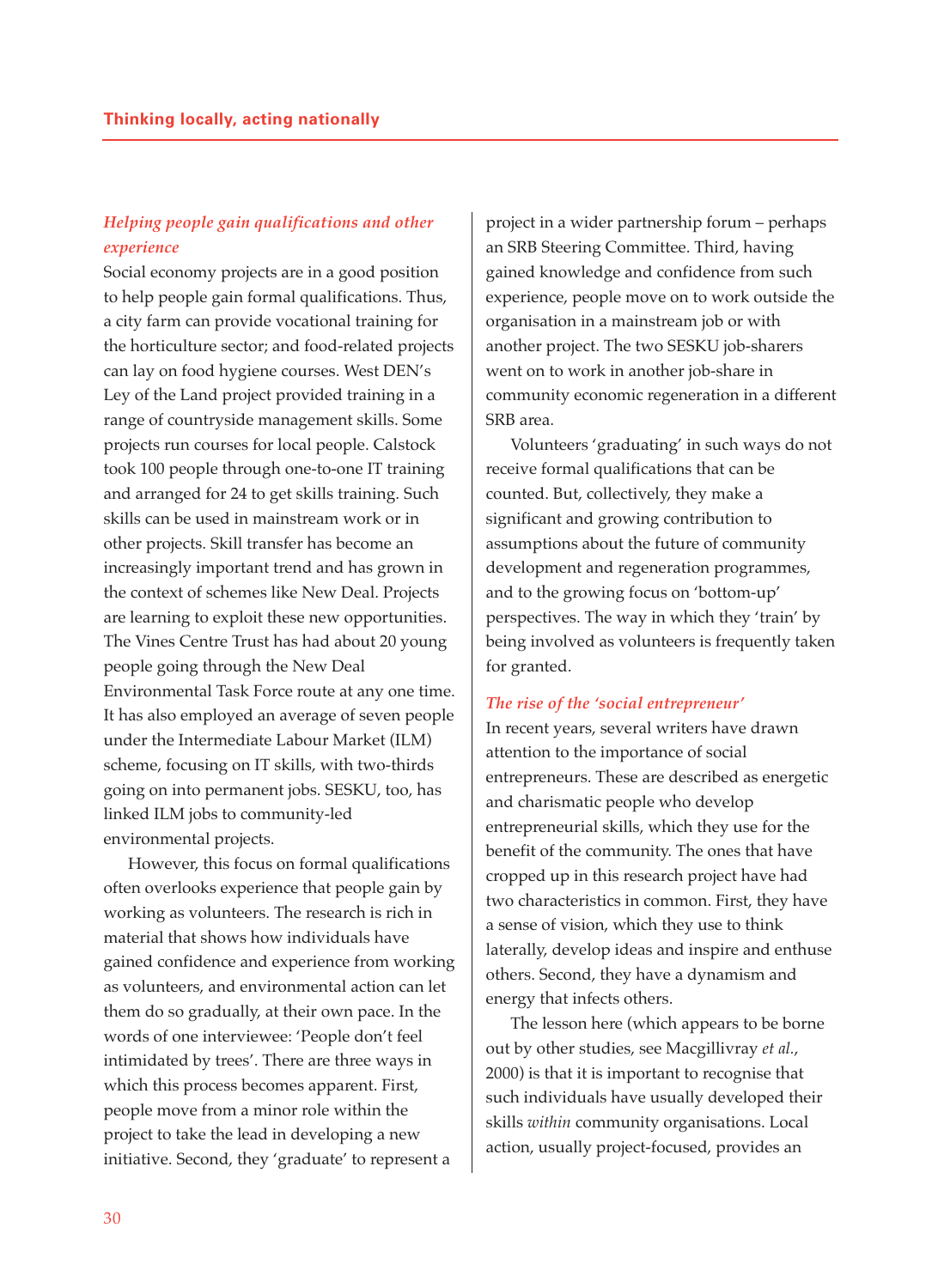important training ground. It is here that they gain the breadth of experience that they need to give them the rounded view that is indispensable to leadership in the social economy.

## *Conventional trading and mainstream economic activity*

Many projects operate in the mainstream economy selling goods and services in a conventional way. Small projects can earn a little income to supplement other funding sources. Several of the case studies ran cafés or sold food.

Others now have a significant presence in their local economy. In 1993, a consultant's report estimated that more than 100,000 people visited Heeley City Farm annually, spending money in the café and the garden centre, and making it the biggest visitor attraction in Sheffield. Heeley is also just one example from the case studies of an organisation competing with local colleges to provide training programmes. It has now successfully recruited people from local authorities and social housing providers onto its energy efficiency courses.

Other projects relate to the emerging needs of other sectors. The BRDG, for example, researched the sustainability aspects of the charcoal sold by B&Q and of paper-making processes used by UK firms. It is also investigating less environmentally damaging processes of paper production for use in the UK.

#### *Meeting local economic needs*

Some projects provide goods and services explicitly to meet local needs. HHEAG has developed healthy-eating packs for teachers to use in local schools and has helped people learn how to grow their own food (there is no local shop). Other projects have organised

community composting schemes (partly to get the compost recycled back onto vegetable plots), and several have begun to offer advice to local people on energy efficiency, or to initiate recycling of one type or another.

## *Trading and exchanging in the local social economy*

Strong networks between community-based organisations have become a well-established feature of the social economy. People running projects respond to inquiries and share their experiences. This supplements the role of national-based organisations like the Development Trusts Association.

Recently, a more radical approach to local economic activity has begun to emerge, as organisations in the social economy start to trade and exchange between themselves. Cooperation between small groups brings shared information, publicity for each other's events, links and other mutual benefits. SESKU's contact with Yorkshire Arts' Circus led directly to the 'Walking on Cold Coal' project, a series of outdoor arts events encouraging people to use a green space newly released (after a century behind a colliery fence!) for public enjoyment. Bigger organisations like the Vines Centre Trust have successfully helped three smaller groups write funding applications for online centres, and then helped them learn how to run the projects. Similarly, those involved in SRB-type programmes share expertise and learn from each other.

Another aspect of this is the way that new organisations grow off from established ones – rather as a clove of garlic grows. Heeley City Farm helped establish Heeley Development Trust and Sheffield Environmental Trading, and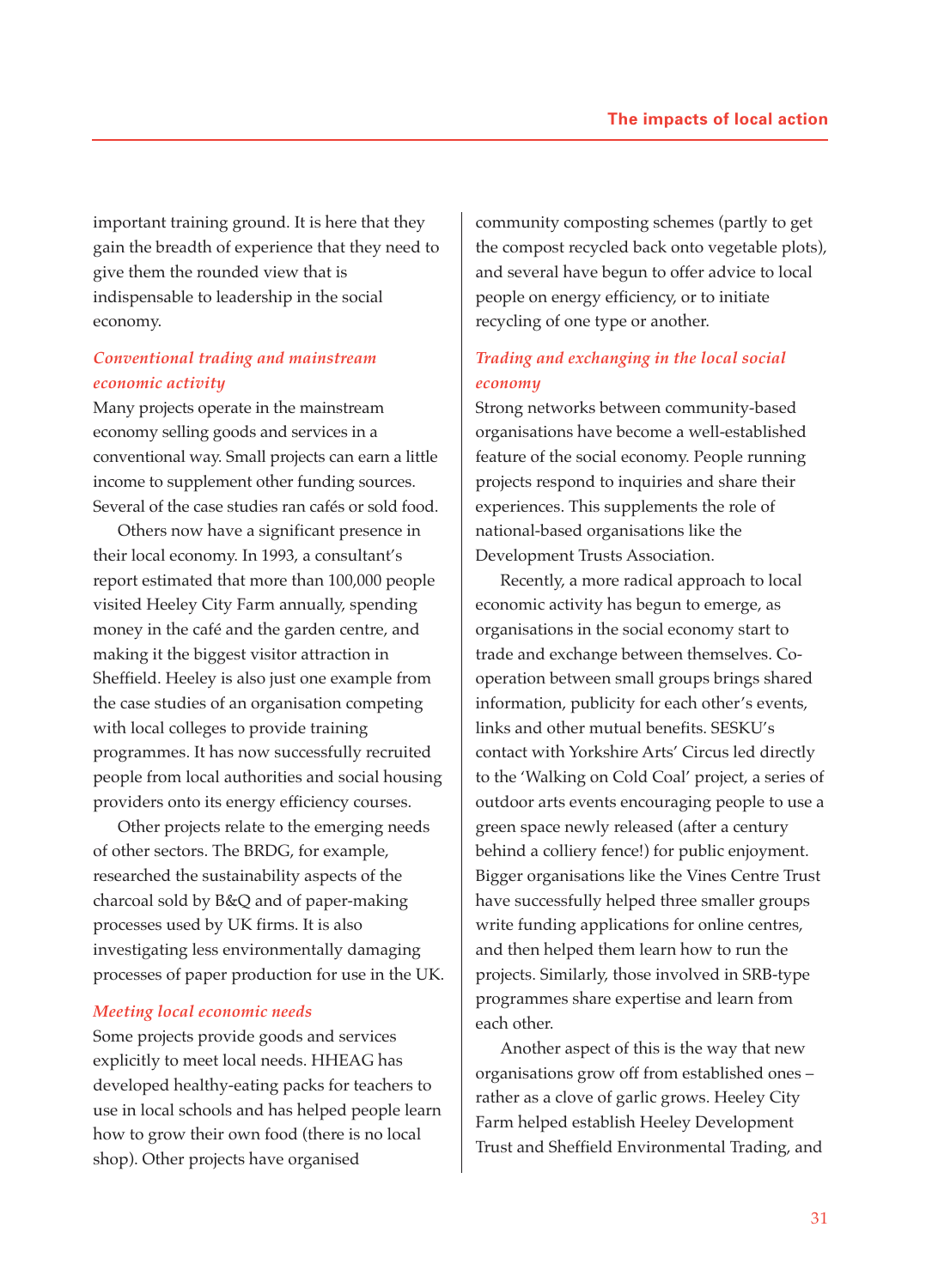is setting up a twinning arrangement with an estate the other side of the city. The BRDG has also given birth to a number of projects as a result of its core activity, while HHEAG spun off a separate mental health project.

## **The significance of local action**

So, what does the above tell us about the significance of local action? In the past, cynical national commentators have suggested that local action remains irrelevant in the national context. The picture painted in this research – of projects that are improving the living environment, involving and engaging communities, and impacting on people's health – does not bear this out. The evidence above suggests that, while the direct environmental impacts of most local projects are indeed limited and are mostly restricted to improvements in

their own localities, this is by no means the end of the story.

First, the socio-economic impacts of such projects are frequently more significant, and include job creation, training and community development – reasons in themselves to encourage this type of work. Moreover, local projects have important effects above and beyond these immediate impacts. One of the most important such effects is the successful building of environmental awareness and engagement, and the encouragement of individual and collective action that supports sustainable development. Finally, the *collective* impact of such projects on national targets for sustainable development is increasingly significant. Their numbers are growing and, with support, could grow more. It is to questions of support for, and of barriers to, local community projects that the next chapter turns.



City Farms like Heeley can help transform communities and provide new experiences for young people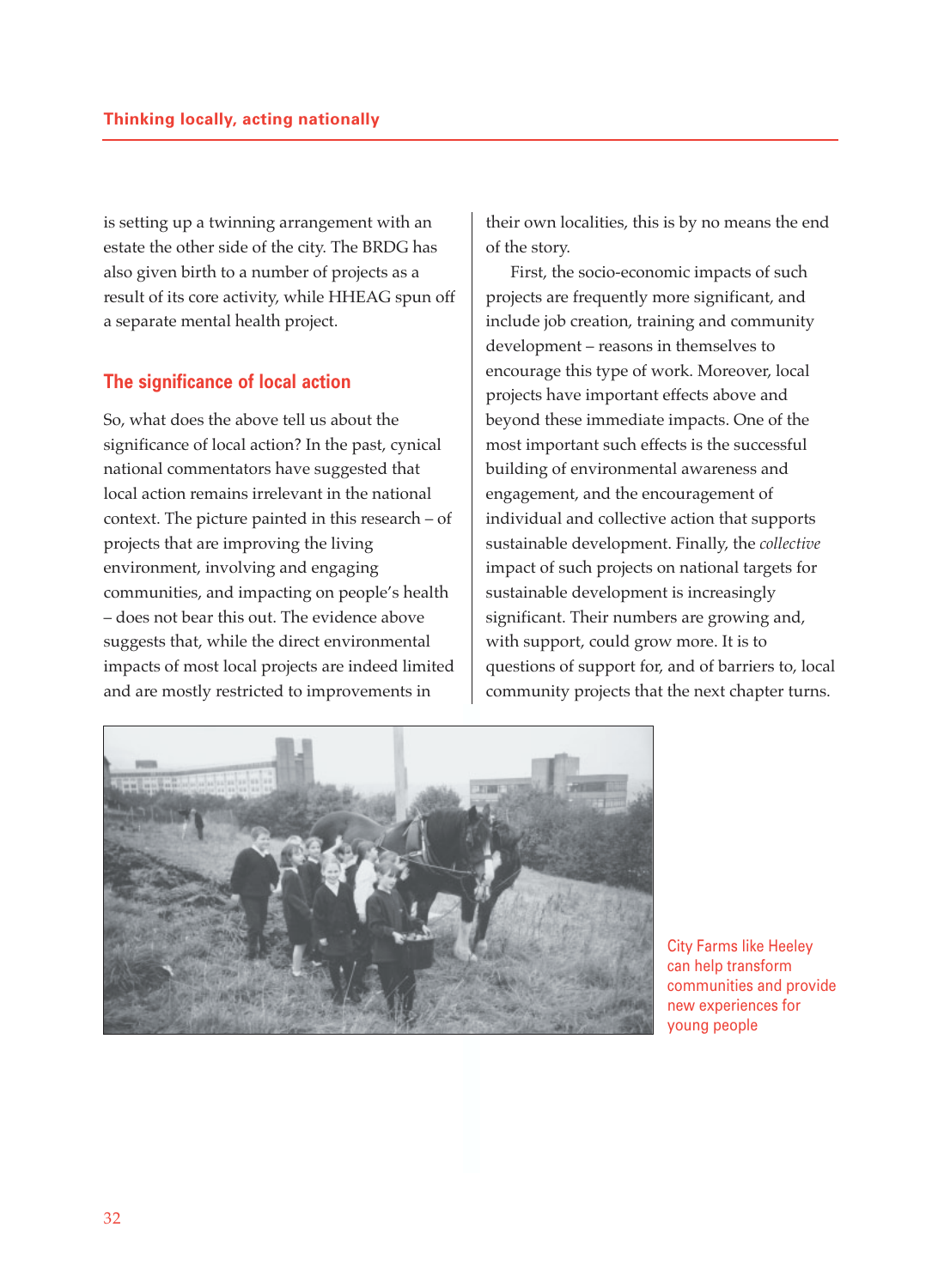## **5 Support for projects and barriers to local sustainability**

## **Support for local projects**

Almost all the projects had received some form of external support, with the exception of local authority-run projects, and even these had used advice from other departments, external consultants, etc. This support was delivered in a variety of ways.

### **Community-level support**

Frequently, the support was provided at the community level, often through community development workers. These people were a common source of ideas, advice and inspiration. At Balaji, the health authority's community development worker played a key role in developing outreach activities; HHEAG was started by a council development worker and a health promotion officer; and the St Anne's Estate community development worker was able to introduce food and health issues to the locality.

However, although community development workers were often an important conduit for support to community organisations developing new projects, there were no clear information networks through which such staff received information and ideas about what kind of local projects meet local needs. Council staff in St Anne's, Renfrewshire, Hartcliffe and elsewhere have been instrumental in promoting environmental activity by deprived communities, but, in many cases, such staff may lack a clear overview of developing good sustainable development practice. This is especially true if they are community development workers rather than LA21 practitioners.

The lack of any planned information base is likely to lead to unnecessary duplication and may mean local projects founder because of the lack of informed support. Increased availability of advice to community development workers on sustainability programmes that work could be a valuable step forward.

### **Support from national organisations**

Intermediary agencies might also be playing a supportive role. Issue-focused networks tend to be run by their members in ways that provide the support that is needed and may be a source of the technical support that is also needed for projects to develop.

The development of issue-focused intermediary agencies has been an aspect of work on sustainability in the 1990s that has been going on with relatively little national recognition. Examples would include the Community Recycling Network and the Foundation for Local Food Initiatives: projects that have received support in this way include Calstock (from the Development Trusts Association) and Heeley City Farm (from the National Federation of City Farms and Community Gardens).

However, while some small projects found useful links early on (e.g. SESKU, HHEAG), others did not appear to be well plugged into networks that might have supported them (e.g. St Anne's, AVAG). The stage at which such linkages took place is potentially important since there seemed to be some evidence that intermediary agencies were best suited to supporting smaller projects. As the projects grow and develop, so the network may be able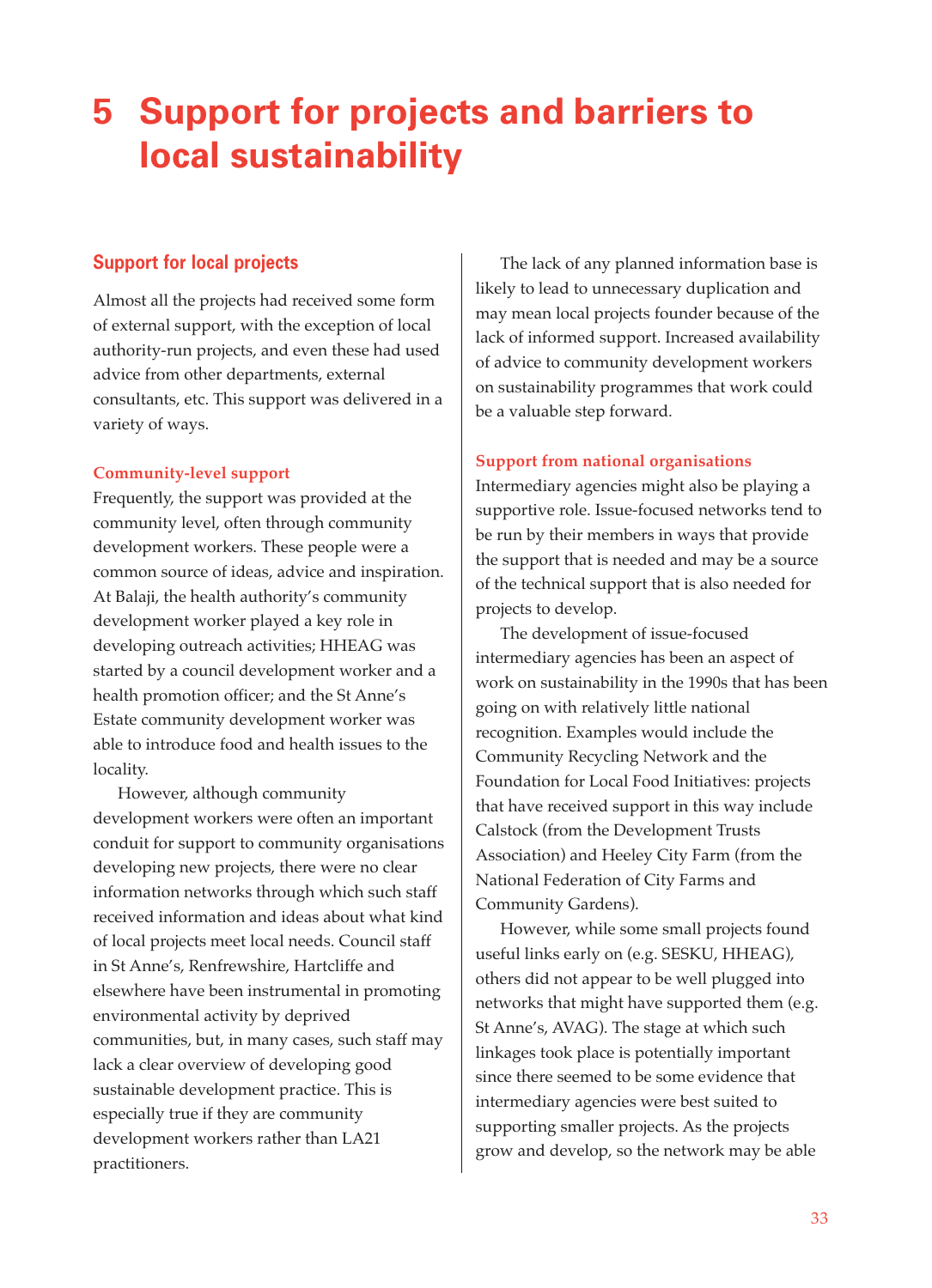to offer less and even start looking to the project itself for support. This appeared to be the case for Heeley's activity within the City Farms network.

For other projects, national environmental groups were delivering support. Friends of the Earth Scotland provided crucial support to the Balmoral Estate project, Wiltshire Wildlife Trust is at the centre of Wiltshire Agenda 21 and the British Trust for Conservation Volunteers has been actively involved in the Balaji Sacred Lands project.

#### **Other support routes**

For some, technical support came through other larger bodies. Help came from SRB programmes (as with SESKU); from the private sector (some of the BRDG's projects); or from specialists in certain professions (health sector support given to HHEAG). Some of the larger projects studied (Heeley, West DEN) were themselves providing support to smaller new projects.

#### **Learning and networking**

The ways in which the local projects learned were varied, but with several common routes. Most seemed to rely heavily on personal contact: few projects reported using 'good practice' networks or guides; and electronic databases are probably only of interest or available to larger groups. Direct group-togroup visits and exchanges of experience were reported as important to almost half the groups and could be directly supported by larger organisations. In Redbridge, for example, council staff took two newly formed community groups to visit a similar project in a neighbouring borough.

Networking is central to the spread of ideas, and its role – formal and informal, local and national – came up repeatedly. However, the lack of capacity among smaller projects arose frequently as an issue. Several (notably St Anne's) mentioned the way in which getting involved in networks could help a project gain new insights. Yet, networking takes time and resources: it can add extra stress to key workers who see the potential value but are already working long hours and may not wish to travel at anti-social hours. Some projects reported that a lack of resources meant that they were not making links with networks that might be able to help them in the longer term.

## **Problems and barriers**

Local projects exist within a complex environment, with many factors affecting that environment outside their immediate control. These can easily become barriers to success or further development and the case study interviews attempted to get a clear picture of these. Table 9 presents the main categories of problem or barrier cited by people interviewed.

The problems highlighted by case studies can be usefully compared with the 'barriers to local sustainability' identified by a six-nation European survey of Local Agenda 21 programmes (ANPED, 2001). This identified the key issues as lack of support, information and resources; lack of a clear national strategy for sustainability; and difficulties in linking local work with national priorities.

As Table 9 demonstrates, the most reported problems among our case studies were funding related. These included: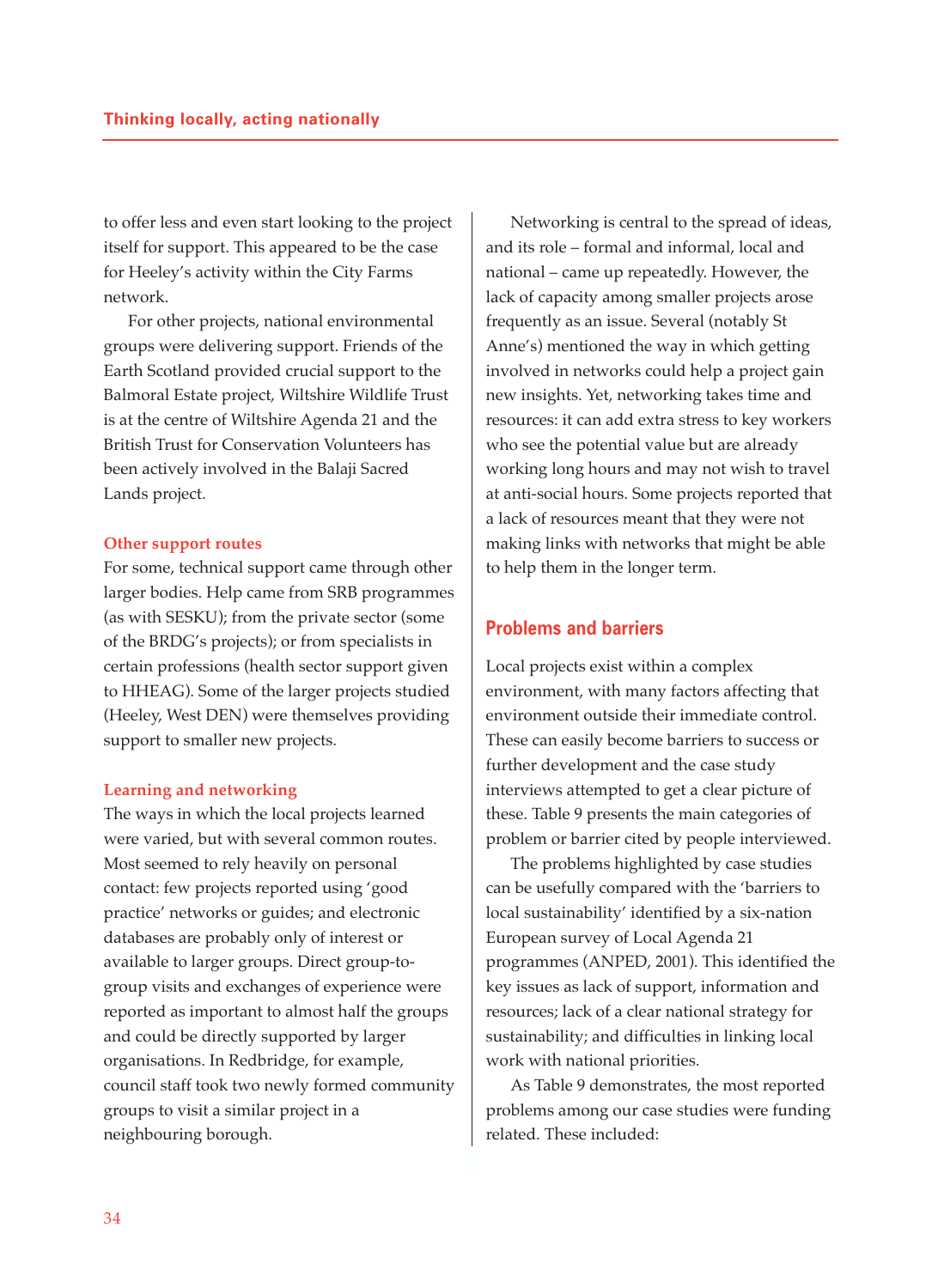#### **Table 9 Cited problems and barriers**

| Problem/barrier                                               | No. of times reported       |
|---------------------------------------------------------------|-----------------------------|
| Problems related to funding                                   | 25                          |
| Organisational and general project working issues             | 18                          |
| Problems related to the area, or the nature of local work     | 18                          |
| Problems associated with working with the local community     | 13                          |
| Problems coming from the external/policy context              | 9                           |
| Problems related to working with volunteers                   | 8                           |
| Problems with working with the local authority                | 6                           |
| Winning support from within their own organisation            | 5                           |
| Problems associated with the field of sustainable development | 2                           |
| <b>Total</b>                                                  | 104 reported by 17 projects |

- lack of funding
- difficulty in accessing certain sources of funding
- lack of understanding of sustainable development by the funders
- cash flow problems/dealing with funding paid in arrears.

Problems specifically to do with the area of sustainable development were cited less frequently, but included:

- the lack of political commitment
- the lack of 'joining up' at the policy level
- the lack of understanding and the problems inherent in trying to reconcile a global issue with local action
- problems with local government related to claims about their 'obstructive' nature and their resistance to change.

Other issues raised were:

• problems relating to the areas in which the projects were working, such as

vandalism, racial tension, dispersed rural populations and the mix of different local needs

• organisational and project working problems, such as the need for specialist skills and the problems of partnership working.

The case study projects were also asked what changes or support would make their task easier. Table 10 summarises the results.

As this shows, the change that the case study projects most often cited as potentially helpful was a more supportive policy context and action at the policy level. Specific suggestions included:

- clearer national strategy and policy frameworks
- more joining up at the policy level
- a greater shift by government towards embracing sustainable development
- greater incentives for people to work at the local level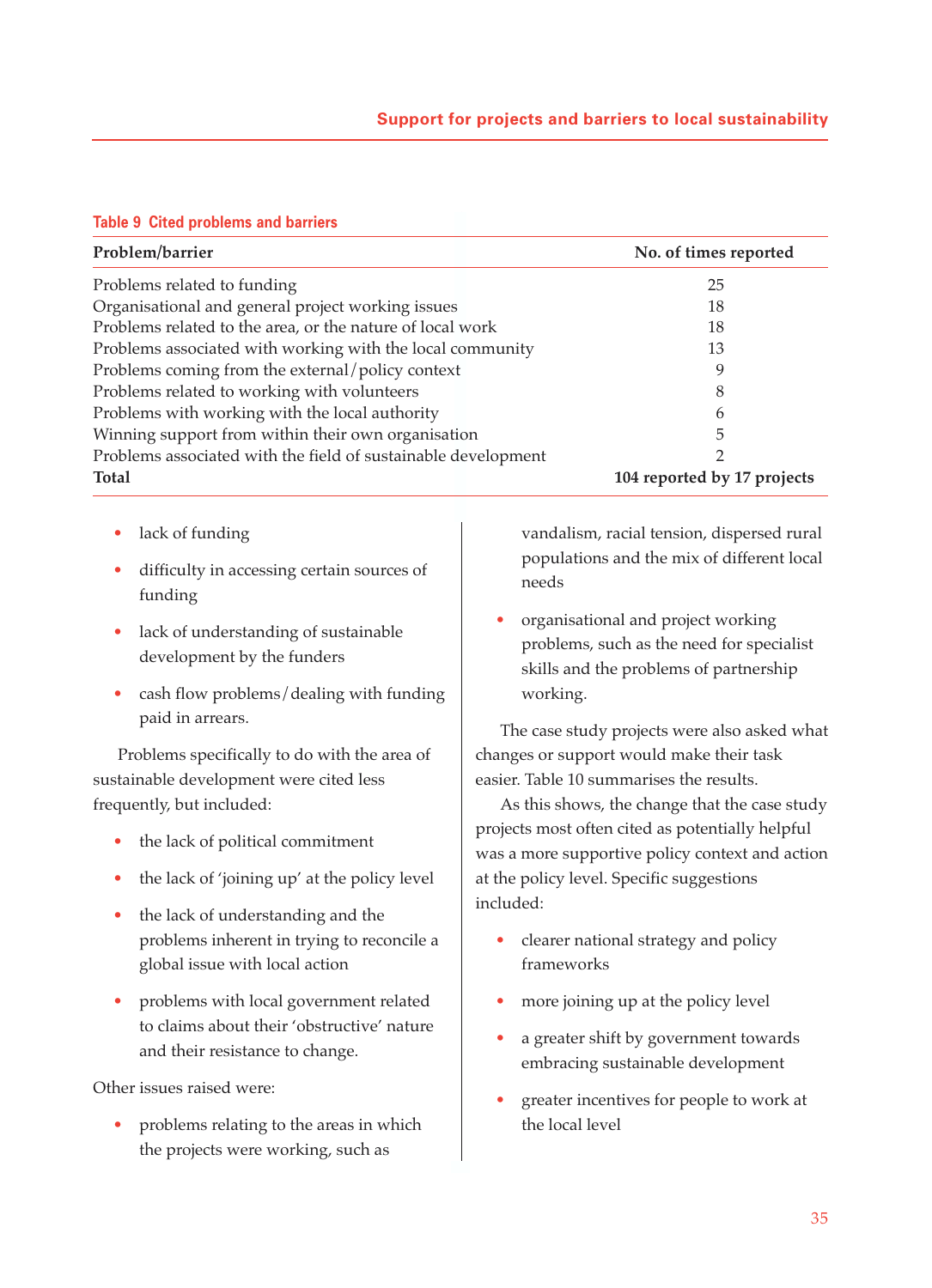#### **Table 10 Support/changes called for**

| Support/change wanted                               | No. of times cited          |  |  |  |
|-----------------------------------------------------|-----------------------------|--|--|--|
| Supportive policy context and action                | 19                          |  |  |  |
| Funding and resources                               | 14                          |  |  |  |
| General organisational/working issues               | 8                           |  |  |  |
| More support from the local authority level         | 6                           |  |  |  |
| More effective/relevant national publicity          | 3                           |  |  |  |
| Broker to help improve relationships and co-working | ∍                           |  |  |  |
| Support for workers                                 |                             |  |  |  |
| <b>Total</b>                                        | 53 requested by 17 projects |  |  |  |

- more concerted, effective and targeted publicity/'propaganda' campaigns from government
- more support for small organisations to reach more people more effectively.

Changes in local authority attitudes were also called for, such as:

- a more open and positive approach
- greater co-ordination within the local authority
- better co-working between the local authority and external practitioners.

## **Partnerships and relationships**

Any analysis of relationships in this field needs to take into account the continuing changes that are taking place. These can be personal or local – the departure of key staff or activists – or they can be related to major changes, such as the development of the new local government agenda of Community Strategies and the perceived 'winding down' of LA21. There is therefore a need for a more detailed review of local support structures to consider how they can help resolve these issues.

One of the key concerns that emerged at an early stage in the research was how local programmes and projects related to other organisations in their area: this was clearly linked to how the projects learn and develop. It was expected that one of the key relationships would be with local government. This proved to be the case for several but not all of the case studies. For some, other relationships also came to the fore: these included community organisations working with other groups at a local level and local voluntary groups receiving support from larger organisations or professionals.

All the projects assessed were supported, and to some extent defined, by a set of relationships with other organisations and with those they help and support. The nature of such relationships appears to be one key to the success of local sustainability practice, and any evaluation of the success or potential of a project needs to assess not just what the project does but also how it relates to others. Relationships with larger organisations play a major part in the work of almost all community projects. Smaller projects may rely on the local council for external funding, giving the larger organisation a greater role than the project might desire.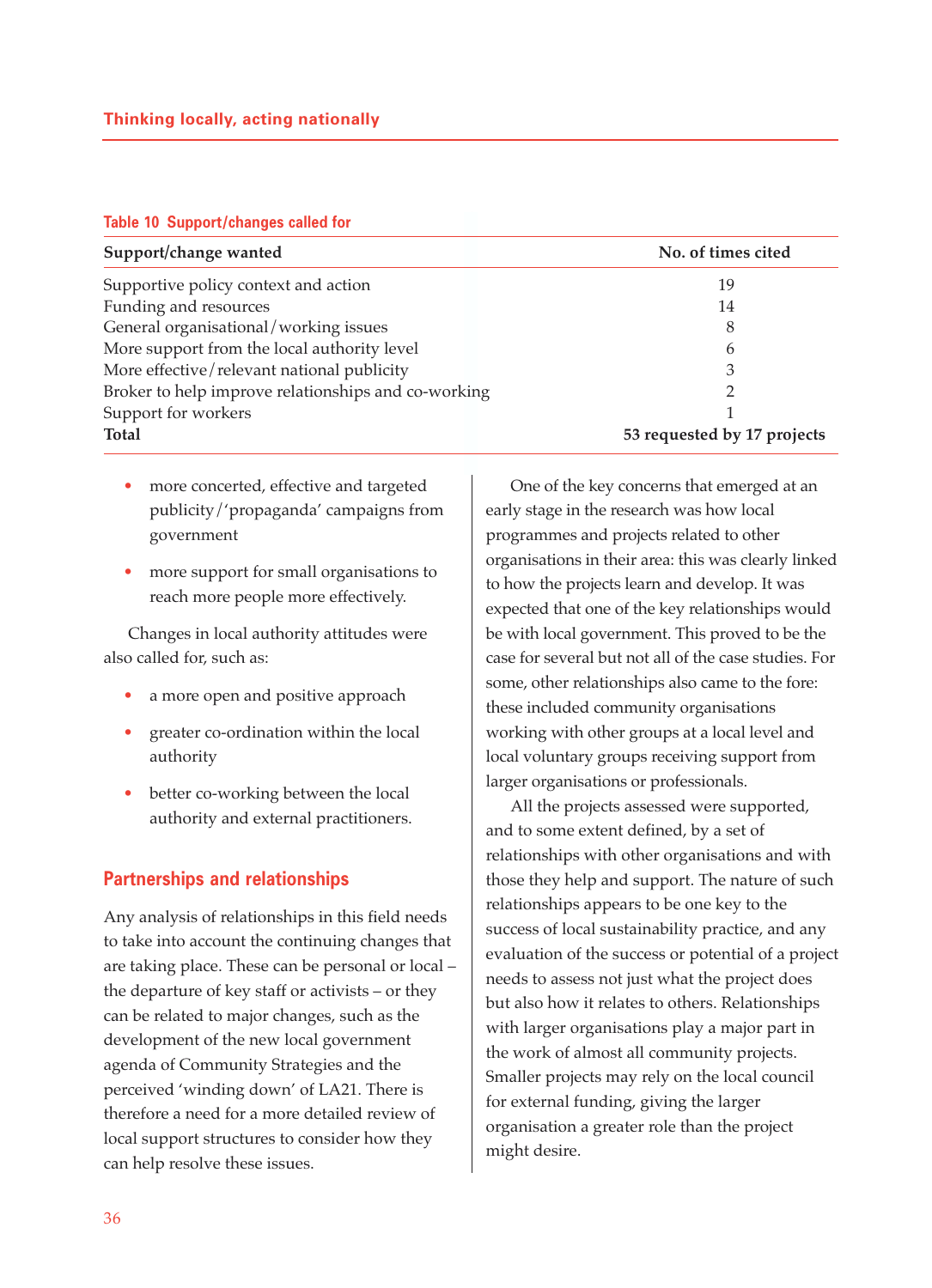Working relationships can initially be assessed as *horizontal* (relationships with organisations of a similar size or nature, usually within the same community of locality or interest) and *vertical* (relationships with smaller or larger organisations). Unsurprisingly, the smaller projects tended to have smaller networks and some (e.g. Downham, St Anne's) felt that they might benefit from a wider range of contacts with like-minded groups but lacked the time and resources to build such relationships.

#### **A hierarchy of relationships**

In describing the relationships that exist between local projects of one sort or another and other bodies/organisations, the word 'partnership' is often used. However, consideration of the relationships held by the case studies suggested that this catch-all phrase may be obscuring a much more complex pattern of relationships. Partnership implies a degree of equal standing on both sides of the relationship, which in most cases did not exist.

In fact, the following hierarchy of relationships could be distinguished within the case study projects.

#### *Client relationship*

Smaller projects frequently seemed to be in a *client relationship*, depending on their own internal resources and on support from the local authority or some other large body. Such support may be financial but may also be in the form of staff time, whether for a designated worker (St Anne's) or for advice through an LA21 officer or an environmental co-ordinator (Redbridge).

This level of relationship is often uneasy: distrust for local councils was reported in four of the smaller projects and there may be little recognition on either side of the problems faced. This is more likely to be a concern where social problems are a big issue (St Anne's again) and less so where there is a clearly defined project and an agreed set of outputs (such as Downham).

#### *Supported relationship*

As projects develop, so they acquire a degree of self-reliance and can bring in resources from elsewhere. They may thus be *supported* by the larger organisation but be developing networks of contacts and funding sources that will be broadening their horizons. This may lead to them having a greater social identity and a clearer understanding of their own priorities, which can mean they are less keen to be guided.

Local authorities are by no means the only large agencies supporting local work. Regeneration 'partnerships' are a major source of such support although how far this route will work for local sustainability is as yet unclear. Among the case study projects, Manor and Castle was an example of a project working in this way, while HHEAG has received consistent support from health sector bodies.

#### *Co-operative relationship*

A further stage gains ground as a more balanced approach emerges with both sides having a clearer idea of how the other works. Some stronger local projects have developed mutual working while maintaining their own identity. Examples might include West DEN and Calstock where a strong local project has a good relationship with the local authority but is clearly independent of it. Other cases where a local project is occasionally working with, but is not guided by, a local authority would include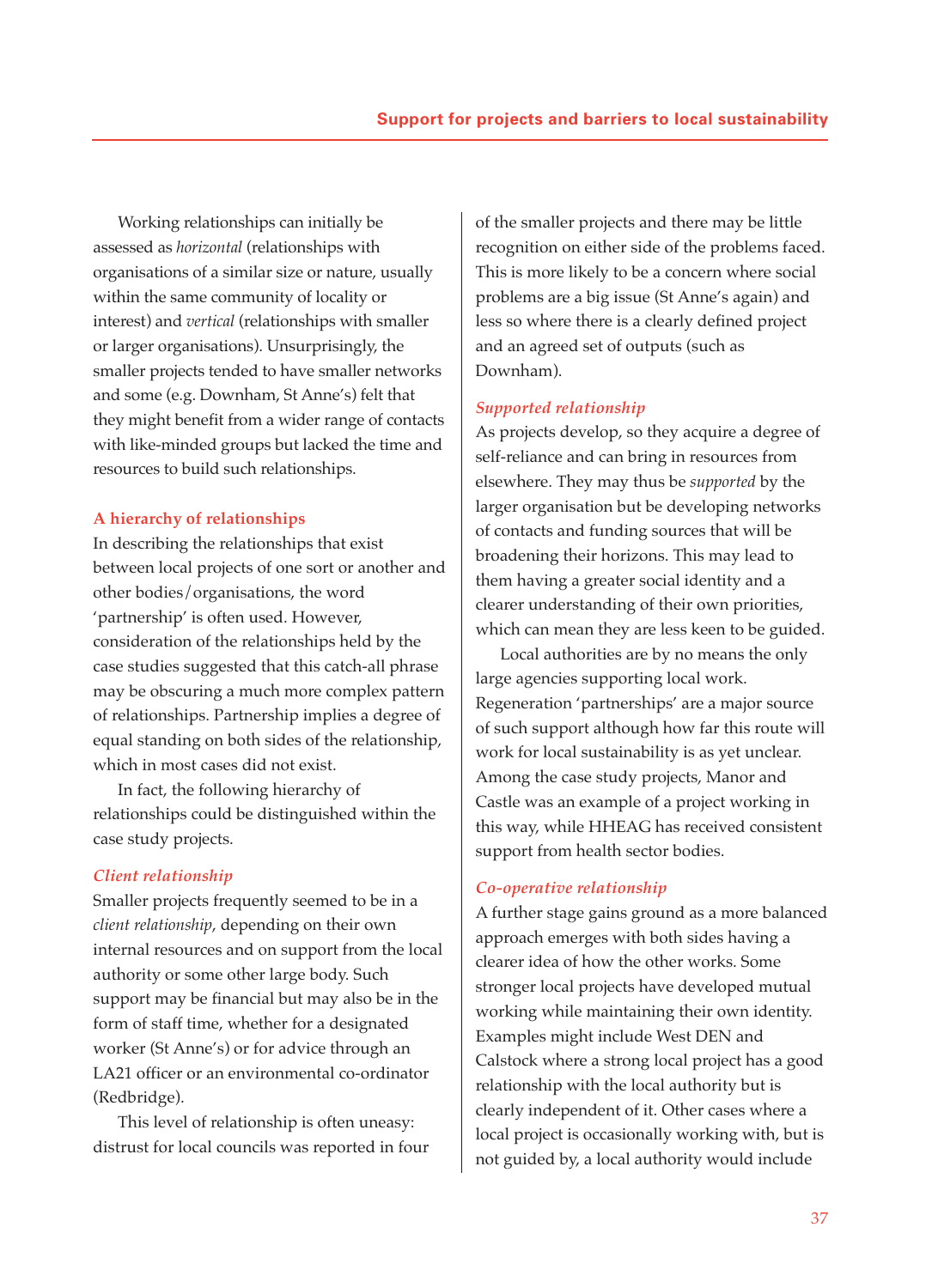Ashley Vale, SESKU and the BioRegional Development Group (BRDG).

Co-operation is also a key factor in horizontal relationships. This can include informal and formal relationships within local communities or more formal relationships between larger local projects and major local agencies (such as the relationship between the Manor and Castle project in Sheffield and the Regeneration Partnership).

#### *Partnership*

As noted above, the term 'partnership' implies some equality of stature and perhaps a formalised working agreement. This can be seen in some of the projects covered, notably those set up by local authorities (Redbridge, Wiltshire). However, such formal partnerships appear to be the exception rather than the rule in environmental work at the local level. Such arrangements may be a valuable mechanism for managing larger projects and providing an overview, but do not seem to be so relevant when it comes to day-to-day working at a local level. At present, the term is loosely used and may distort the power relationships that actually exist.

Moreover, the complexity of these relationships is deeper than the categorisation above implies. Relationships between local projects and larger local (or national) agencies are not always easy. Simple distrust (as with community organisations blaming the council for failure to improve services) or personal animosity may cause this, but it can also be related to the potential power of the project itself. Larger and successful projects can have difficult relationships, not least because the project can become an influential critic of others' activities. In such cases, relations may become guarded and even confrontational.

A final aspect of local relationships is the way in which local projects are 'budding off' from others. Examples would be the way in which the Hartcliffe project has led to the establishment of a separate mental health project and the launch within Redbridge of two independent but supported neighbourhoodlevel action groups. Others – notably the BioRegional Development Group – consciously exist as a mechanism to set up and develop new initiatives.



Wildflowers meadows around tower blocks – an unexpected benefit of effective co-operation in regeneration (© Harry Dillon)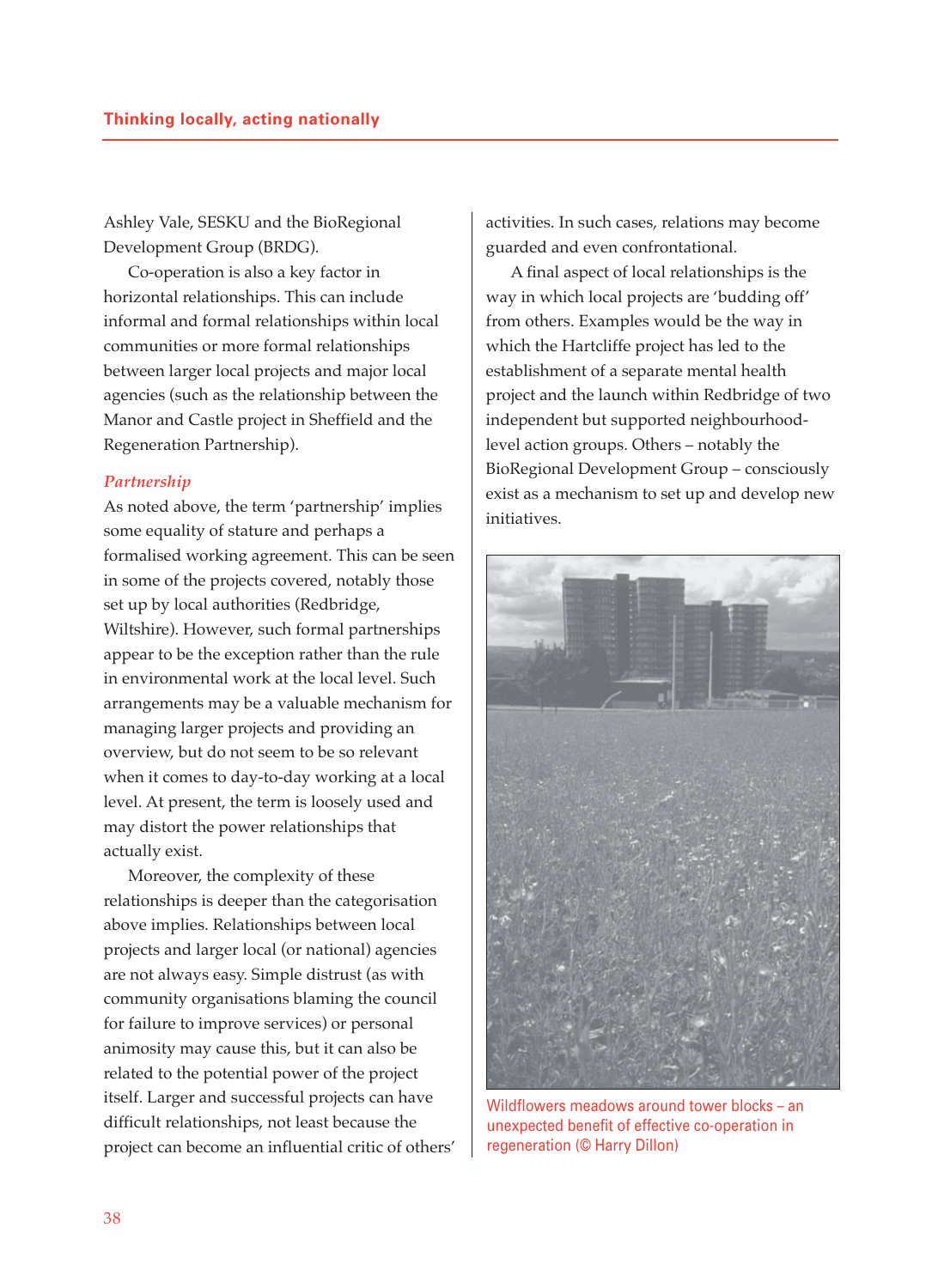## **6 Conclusions and recommendations**

## **Introduction and context**

National programmes for sustainability face major challenges over the next few years. Significant public lifestyle changes will be needed, including:

- major increases in recycling and waste minimisation, as landfill policy changes
- modal shifts in transport, where consumer resistance is already apparent
- massive development of energy conservation practice in every part of human activity to help meet longer-term climate change targets.

Available evidence to date suggests that delivering these changes will be difficult. The October 2000 review of the governmentsponsored 'Do Your Bit' campaign suggested that, while people claimed to be 'doing their bit', there was little hard evidence of the lifestyle changes required.

This then is the context: so can local action help government to meet the challenge ahead?

## **Environmental and social concerns: making the connection?**

One of the central targets for this work was to assess 'how far the links between environmental and social action were being operationalised'. The results of the research suggest that such links are indeed being made, but they are often unplanned and they may face obstacles. Integration can take a number of forms, but the research suggests that it is often of a practical nature linked to local needs. Motivating factors for communities, such as accessing more funding opportunities or improving child

health, offer what seem to be better starting points than 'greener' issues.

This supports the critique that says some of the traditional views that see environmental activities as being the exclusive concern of the middle classes are flawed (Burningham and Thrush, 2001; Church *et al.*, 1998). Throughout the UK, local community-based organisations are seeking to improve their surroundings. If this is not being seen as 'environmental' activity then some other traditional perceptions (including some deriving from the environmental movement itself) of what is and is not environmental are too narrow (Community Development Foundation, 1999). The fieldwork for this study suggests that getting involved in a practical local project is often a key first step both to active citizenship *and* to environmental awareness.

So far, much of this work has been unrecognised nationally, and in some cases locally, by those responsible for promoting sustainability. One reason may be that many such projects make little use of the phrase 'sustainable development'. It is important that those who are self-avowedly working on sustainability recognise how much they may have in common with community and voluntary sector activities dedicated to improving neighbourhoods, and how local project-based action can help make sustainable development relevant to people previously uninvolved.

This is not simply a local issue. The later 1990s saw a progressive change in how environmental organisations work with communities. All the major groups in this field such as Groundwork, British Trust for Conservation Volunteers and the Wildlife Trusts have worked hard to develop and publicise new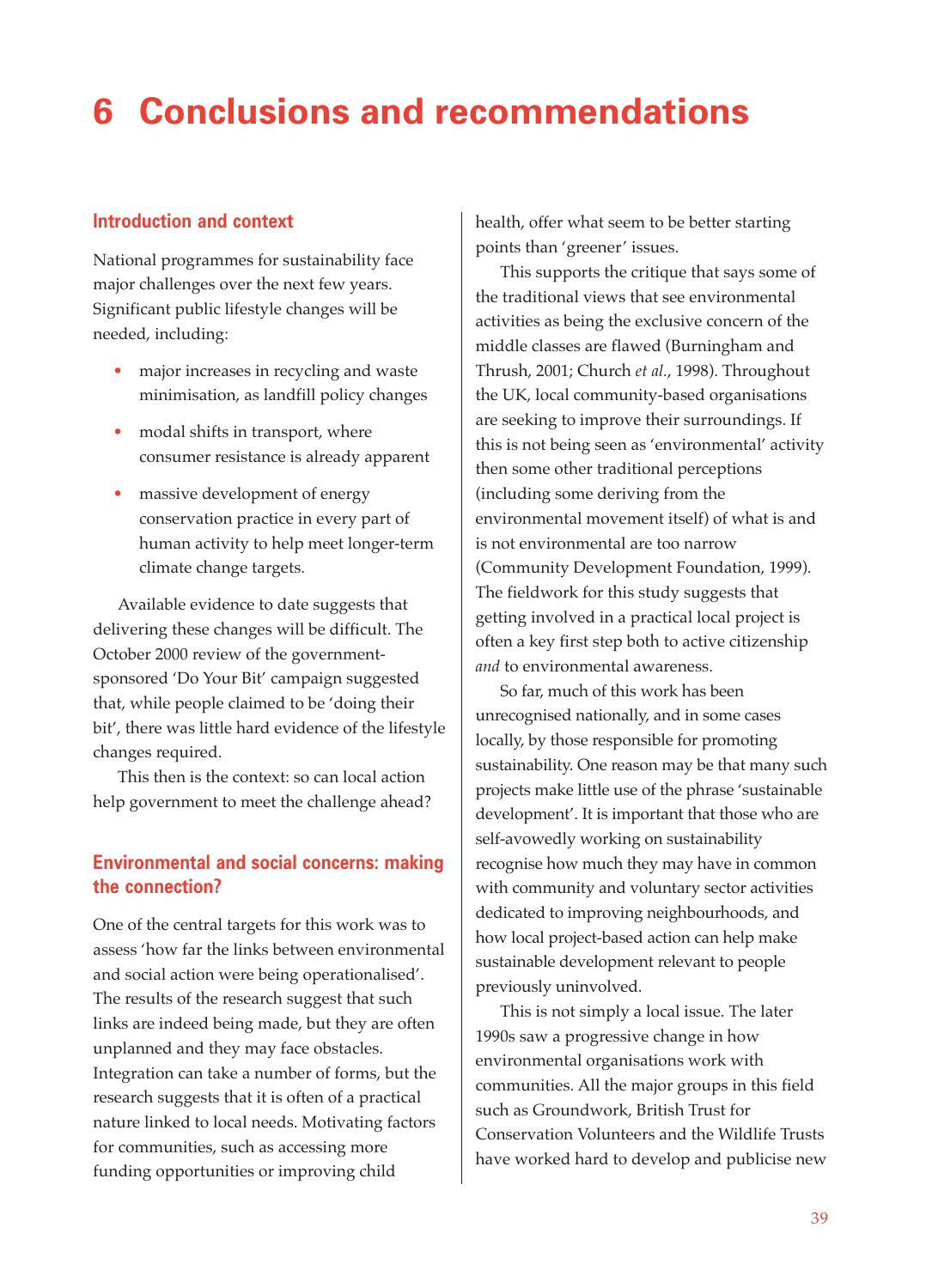'mission statements' or similar documents that highlight their desire to work with people as well as places and issues. However, progress is still patchy in both environmental groups and local government, and seems to be impeded by funding regimes that do not support such crossdisciplinary work. Few social sector groups are committing staff or resources to this work, but the new governmental focus on 'liveability' and local environmental quality may lead to more action*.*

## **Sustainability: the value of local action**

Our research suggests that local action can play an important part in making sustainable development work. It can lead to:

- practical local improvements that meet local needs
- implementation of measures advocated in local plans
- more individuals taking action to change their own lifestyles
- the achievement of local targets that complement national ones
- development of basic awareness and removal of suspicion
- engagement with people who have previously been uninterested in work on environmental issues or sustainable development.

In addition there may be longer-term, widerscale benefits. Good local projects can help to:

- build support for national policy changes through increasing public engagement
- give advice on how external or national support could help to maximise local contributions to national sustainability targets.



Renfrewshire's Sustainable Communities project has helped local people design a new playground on the Ferguslie Park estate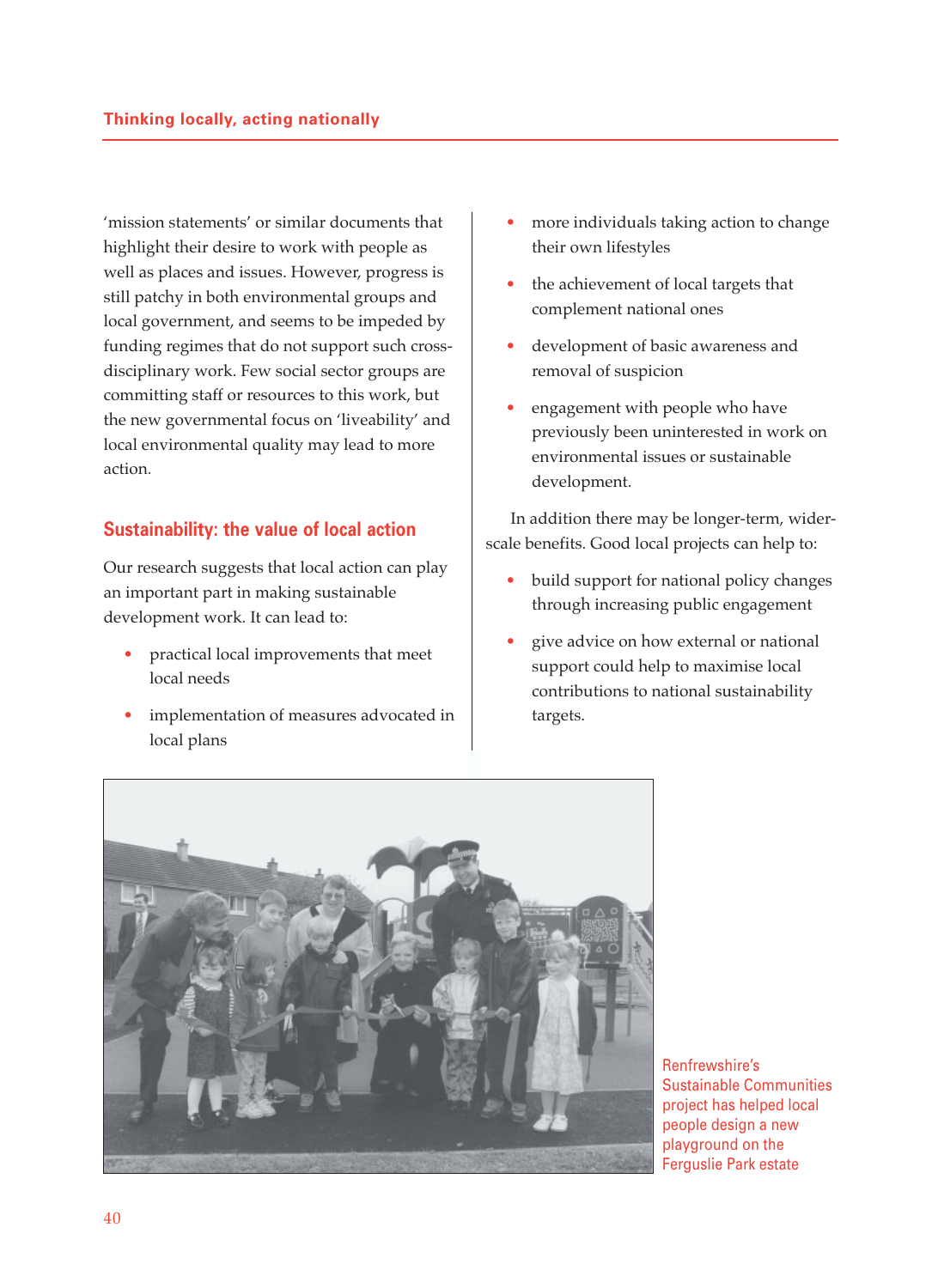Although quantifying the national impact of such projects was beyond the scope of this study, the research indicates that projects are having important impacts within their neighbourhoods. They are improving local 'quality of life', engaging people with environmental issues and action, and linking local environmental work with social and economic issues. In doing so, they are making 'liveability' and sustainable development a working reality. Moreover, there are many hundreds, even thousands, of projects like them across the UK. While individual projects may have limited effects, the collective impact of a large and growing number of such initiatives is likely to become increasingly significant.

## **Beyond the barriers: moving to more effective local sustainability**

The research highlights a number of ways in which better local practice could be helped to develop. Exchange of good ideas needs to be linked with information provision, and appropriate networks, training and mentoring programmes and managerial support are all needed. Funding, training and work programmes need to allow staff and community group members time to learn and appreciate the importance of community-centred work and the principles behind such work. Practical tools and programmes are also needed to help put these principles – and the principles of sustainable development – into operation.

## **Recognising the value of sustainable development**

Sustainable development is not a new discipline but it does offer and require a new way of

working. The integration of socio-economic and environmental issues poses professional challenges but offers valuable rewards in delivering solutions that work and in showing how social programmes can play a part in delivering national environmental targets, and vice versa. The new 'sustainability challenge' (CAG Consultants for Friends of the Earth, 1998) is to recognise and work with a much greater breadth of activity and to develop expertise in integrating and linking issues, rather than simply working on the issues themselves.

Most commentators agree that sustainable development remains on the margins of the policy agenda: this seems to be due partly to concerns that this new approach may cut across short-term priorities, partly to a lack of political will and partly to a simple fear of change. However, this issue has so far been explored in more detail at the local and global levels than at the national and regional ones. If the real benefits are to be delivered, and if ambitious sustainability targets are to be achieved, then this needs to change, with more leadership coming from national and regional government.

### **Recognising the value of local action**

As this research has shown, there are good reasons for believing that local communitybased projects (and not just those with explicit environmental criteria) are contributing to sustainable development. The protection and improvement of immediate living conditions is a natural focus for many such groups, and the simple fact that they may increase activity and options in a locality may help to limit transport use. More generally, 'social' projects looking for 'economic' solutions to local needs tend to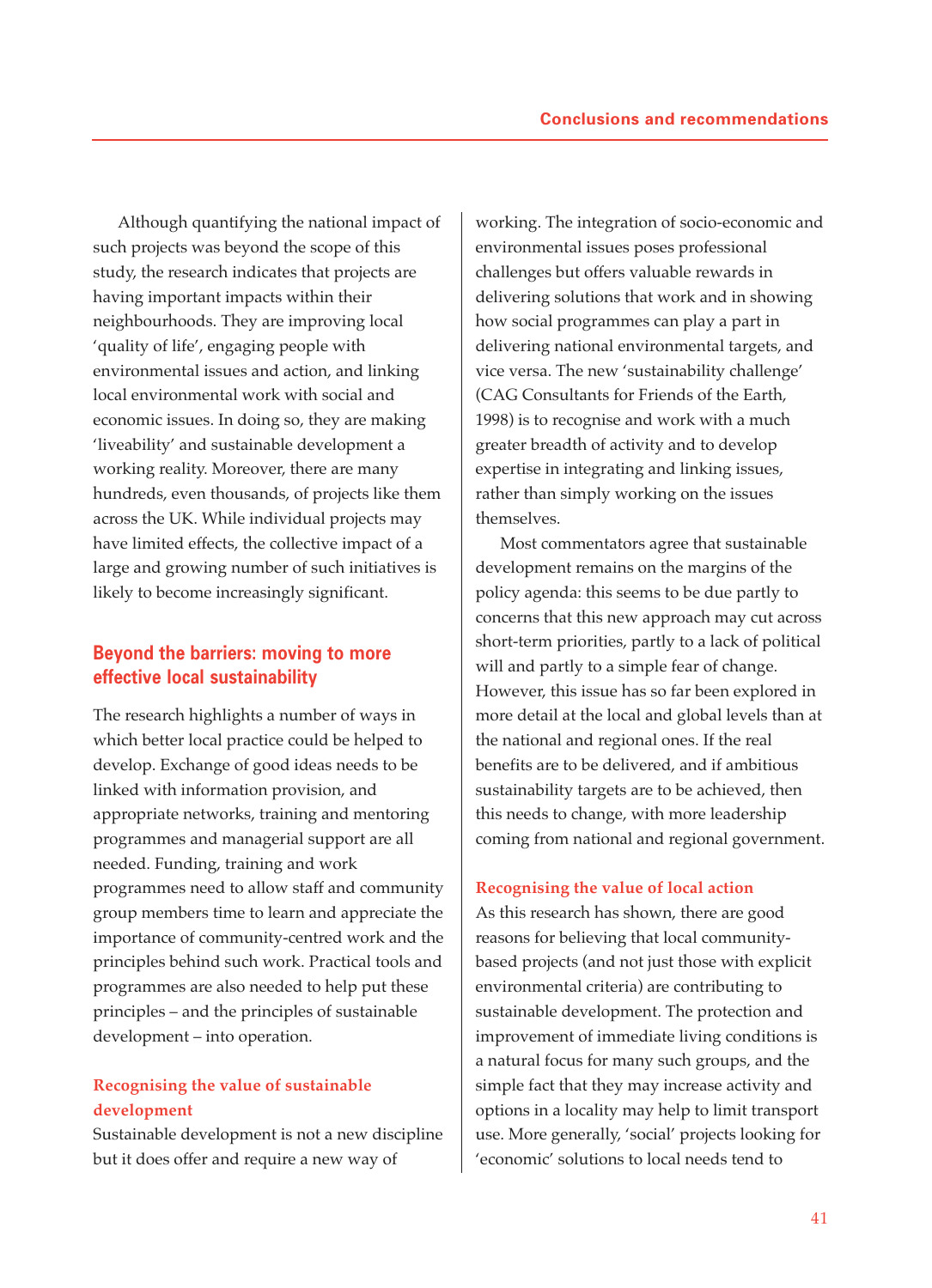gravitate to recycling and reuse in the widest sense; to personal networks, volunteering and to optimum use of limited resources, rather than to high-expenditure solutions that are often simply unavailable.

Until recently, there have been few programmes to help more citizens become active or indeed develop the social local identity and social capital that would help pave the way for long-term change. Now such programmes are emerging, aided by support from the Active Communities Unit, with the new Community Empowerment Fund as an example. Local Strategic Partnerships will have an important



Community food growing (here in Hartcliffe) may not change the world but builds confidence and engagement and helps with healthy eating

role to play in making sure that emergent good practice becomes common practice. Sustainable development policies and programmes need to add their weight to such initiatives. National policy-makers seeking to see the changes that their policies require also need to be more proactive in their support for local change.

Simple signposting of the positive links that can be made within sustainable development could help actors at all levels, from community groups to central government, add value to, and join up, their actions. Improving a neighbourhood can also provide training, employment and engagement of young people, and thinking about the local environment when working on health policies can help prevent illness. This should be further linked to practical examples, information and tools to help people unfamiliar with these ideas to realise the links.

#### **Better funding systems**

Chapter 5 showed that the most frequently cited problems among projects related to funding. Prominent among these was the lack of funding but, while many projects talked of this, it is also clear that many more funding opportunities (notably those related to the National Lottery and regeneration programmes) have developed in the last few years. It seems that the lack of guidance and support on funding is inhibiting the development of some projects. The first lesson, then, must simply be to work harder to publicise potential funding streams.

Second, while there is clearly a need for funding agencies to ensure that money is well spent, inflexible criteria may well hinder innovation. Any funding system should consider ways to make grants more accessible to smaller groups, perhaps through intermediaries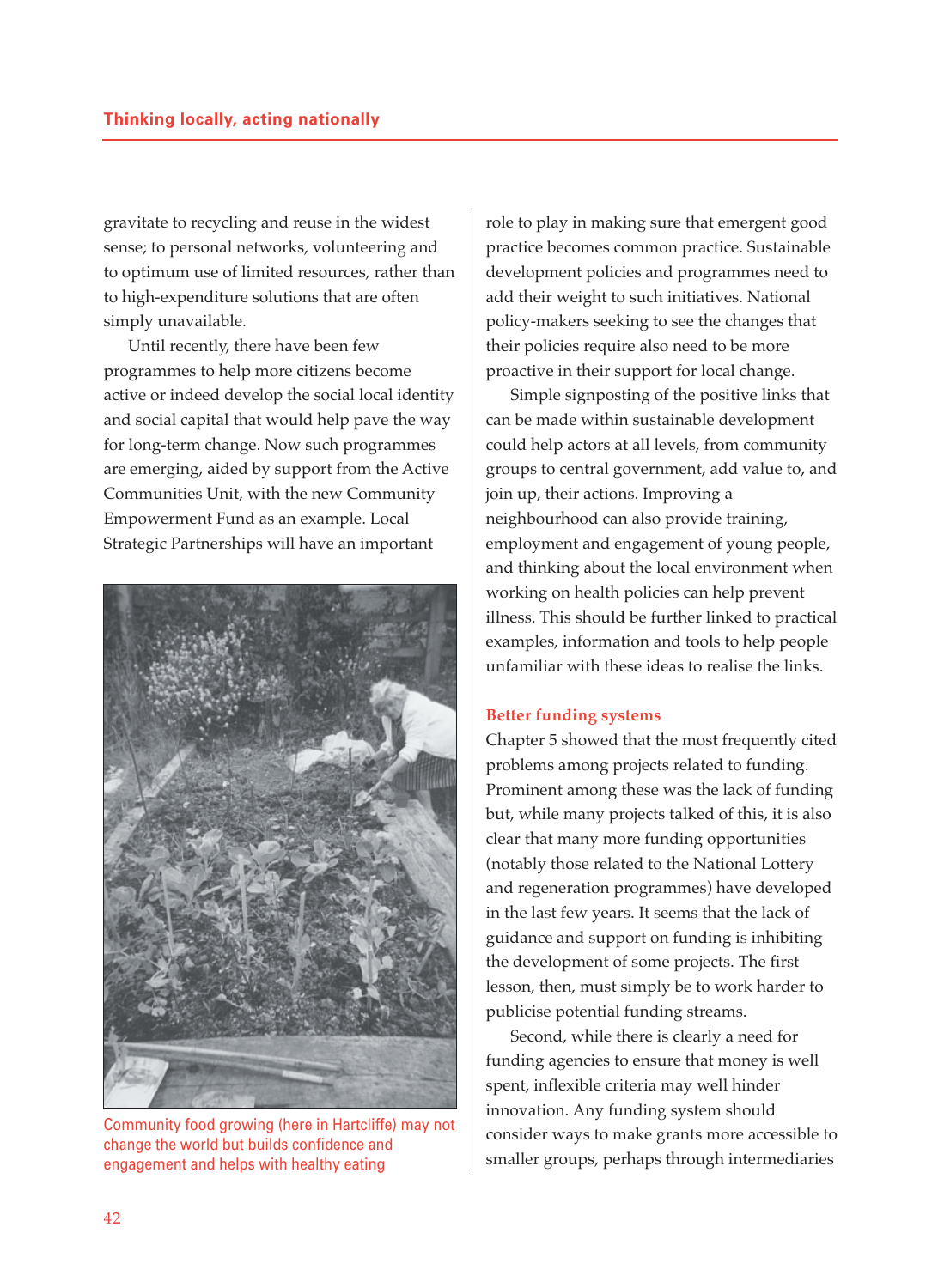and simpler processes. Equally, large projects with a good record of reporting and management should not have to get entangled in ever more bureaucracy as they develop more funding lines. It may be necessary to consider opening up new channels for core funding to groups that are ready to develop beyond one-off grants and are clearly making a difference in their locality.

Finally, there is also the sustainability context: funding bodies need to recognise the legitimacy and positive benefits of cross-sectoral integrated work, and indeed to promote such an approach. This implies some changes to current thinking: for example, evaluation systems would need to be developed that recognise and value soft outcomes as well as traditional outputs. Indeed, there is arguably a need for specific new funding to encourage work that is clearly addressing the interdisciplinary sustainability agenda, including work being done by local communities working with local councils.

In Sweden, for example, national government has made a series of 'investments in sustainability' now totalling 800 million euros. This money was made available to local councils as 'match funding' and many of the projects on which money was spent emerged from Local Agenda 21 programmes. There is, however, one potential difficulty with this approach: match funding is of little value to community organisations that cannot raise the other part. One possibility for overcoming this would be to accept costed volunteer inputs as the community organisation's contribution. The Volunteer Investment and Value Audit (VIVA) process (Sullivan *et al*., 2001) shows how this can be done. This would also mean that

community activity in this field would become more widely recognised and valued.

Although information and publicity is important (see below), it is worth reflecting that basic public awareness-raising campaigns such as 'Doing Your Bit' appear to have had limited impact. Diverting resources from this use to investing in 'real-life' good practice that 'starts where people are' and addresses local needs – thus engaging interest and attention – may be a more fruitful way forward.

#### **Better support systems and structures**

Funding apart, lack of support comes in many ways – for example, in an absence of:

- recognition
- good quality information
- training and development opportunities
- core resources such as adequate places to meet and work.

These are issues that national and local agencies need to face up to: resolving these problems may not need huge amounts of resources, but it does need long-term commitment and a system that can identify the problems as they arise.

There appear to be very substantial variations in the ways in which community action is enabled and supported by councils, regeneration agencies and other organisations. Community development has been treated with suspicion by some agencies and it has had something of a chequered history. More recent times, however, have seen CDF and others become engaged in developing clear standards and evaluation systems (see Community Development Foundation, 2001). There is a need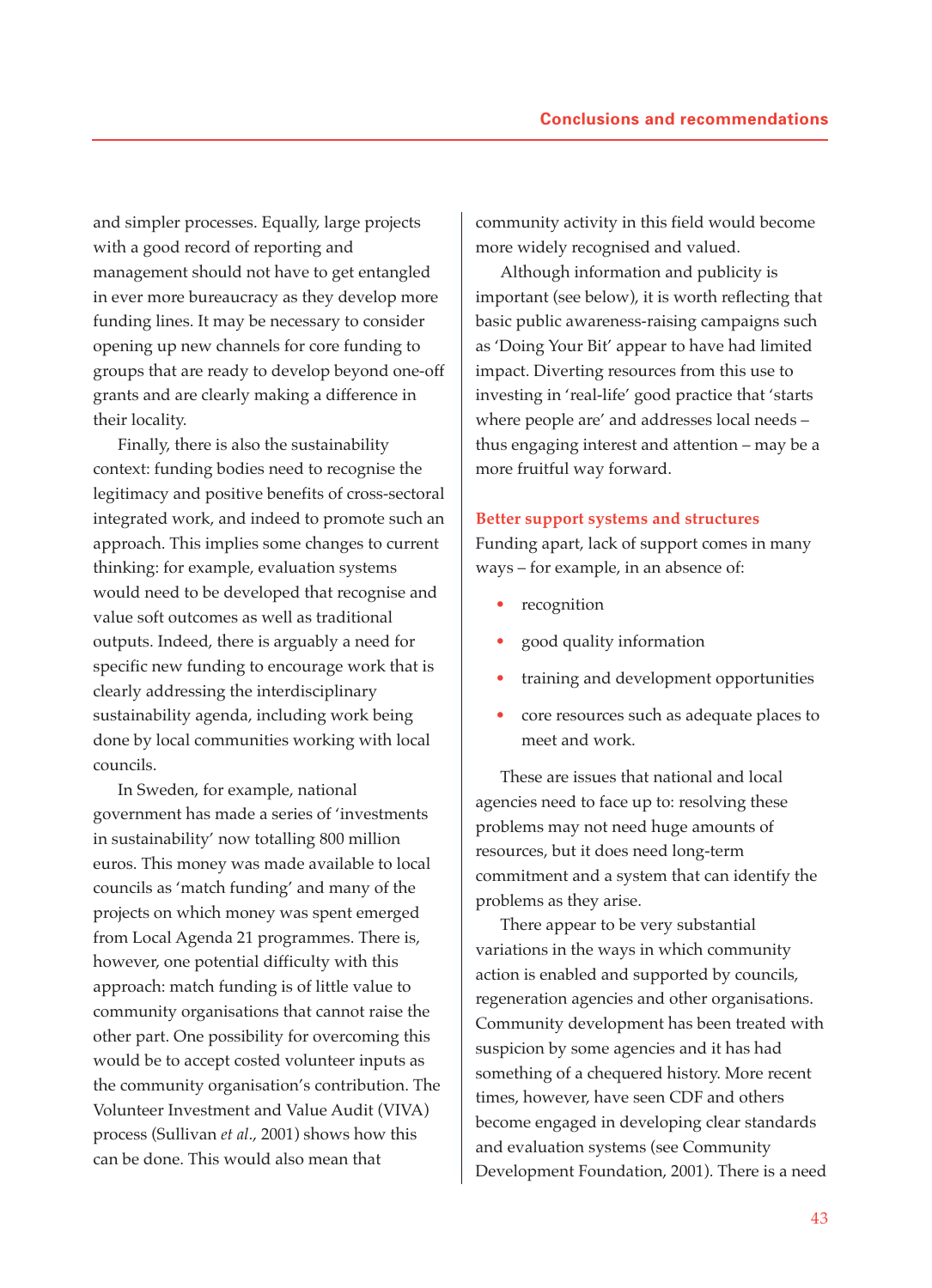to ensure that the efforts of local communities are not disadvantaged by the failure of local agencies to provide adequate support: a system of clear minimum standards for this work – linked to training, development and evaluation – could be one way forward.

Training is now widely available for community groups and mentoring is developing in many areas. Both clearly add value. Yet, there is a risk that smaller projects, especially those outside areas with well developed community infrastructure, may not hear about these opportunities. Voluntary sector networks and councils need to take a more proactive approach to promoting what is available and explaining the potential benefits. This could be complemented by local councils and other agencies developing clear participation strategies to ensure that all work with local communities is done to the same high standards and is routinely evaluated.

#### **Better promotion of information and ideas**

If sustainable development is not being more widely adopted, one reason is the lack of understanding of the issues. A new, sophisticated information initiative could target opinion-formers and policy-makers at every level, as well as the general public. There is also a need for a practice-focused information system, aimed at communities and professionals working with communities, that would actively present emerging practice in ways that would encourage and enable its uptake. This might include specific resourcing to allow projects to learn from each other. Moreover, any new programme should specifically signpost, at all levels, the links between different aspects of sustainable development and the positive

benefits of working across disciplines.

Finally, most local projects focus primarily on one area of interest, and the links that integrate the social and environmental aspects of their work are based on that interest. Such issue-based projects need issue-based support and this is increasingly being delivered by intermediary agencies. There is a need for better relationships between such agencies and statutory bodies: agencies need ways to feed into national policy agendas in order that policy-makers can learn from local practice.

## **Recognising and addressing barriers and their causes**

The evidence of this report suggests that creating an environment (nationally and locally) in which local action can flourish is crucial: support is important not just to help projects get off the ground, but also to ensure that they flourish and succeed in delivering their long-term objectives. Of course, there is no one 'correct' way to support or deliver good local action. Rather, there is a need for a common underlying approach that starts with a consideration of local needs and assesses how such needs can be met in ways that also benefit the environment or at least have a minimal environmental impact.

Some of the barriers raised by our case studies – such as organisational problems and issues of working within neighbourhoods – are common to most community-level programmes. They can be tackled first and foremost by good local support staff to guide fledgling projects as they go forward. A commitment to setting minimum standards for community support and development would be a suitable starting point for many agencies. There is also a need to ensure that sustainable development projects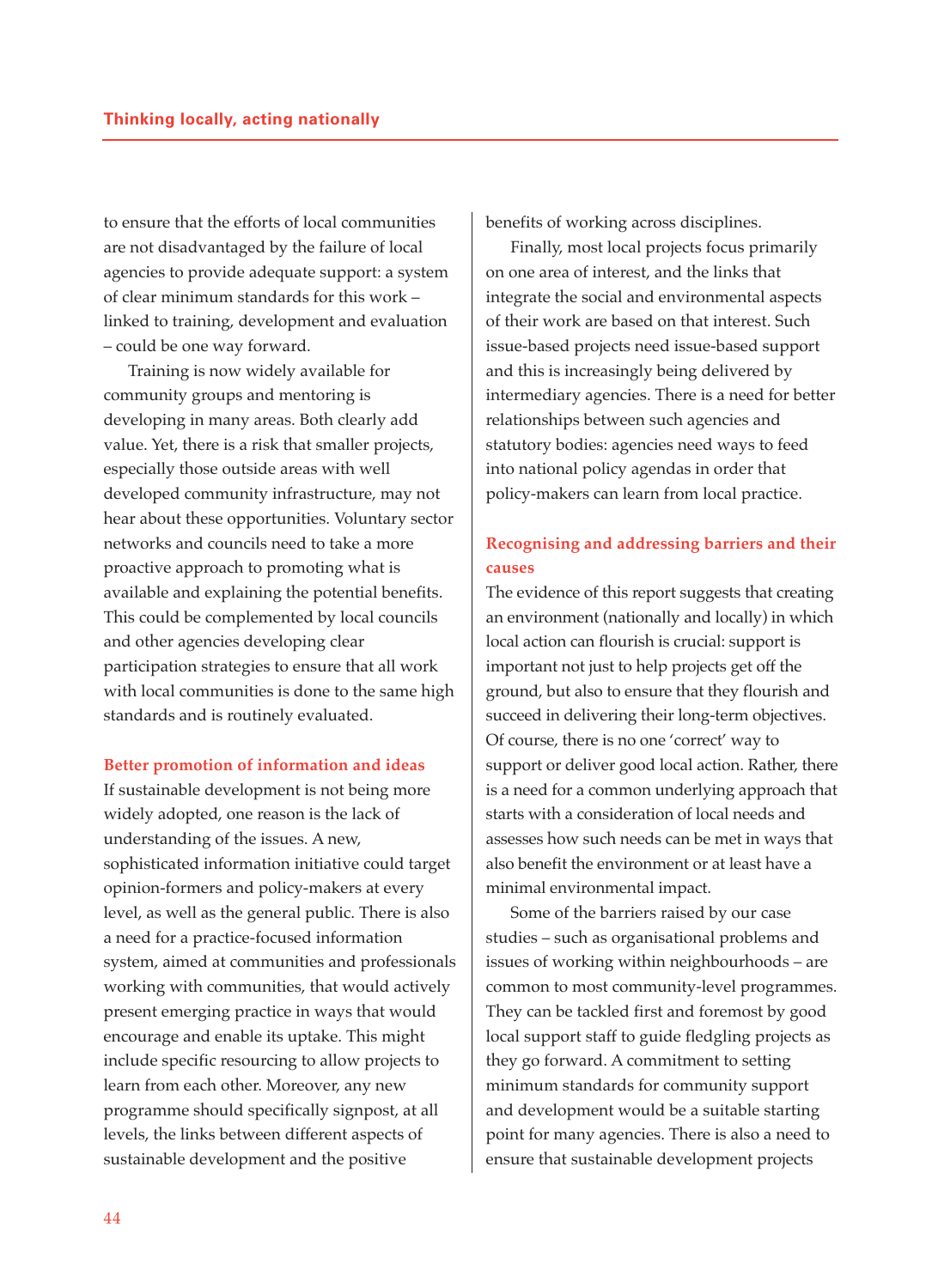are themselves sustainable (where appropriate) in the long term. This is an issue where external support, monitoring and evaluation can be very valuable.

One of the key issues that local support structures need to be mindful of concerns the 'growing pains' that many projects face. Although many local organisations do not undergo rapid change (CAG Consultants for Friends of the Earth, 1998; Community Development Foundation, 1999) and reach a 'comfort zone' where the resources available and commitments necessary match the expectations of members and users, most of the projects covered by this study were undergoing change and development. Policy changes, new opportunities and new funding regimes mean that significant numbers of groups are always redefining or emerging from their 'comfort zones' and changing and developing their work. This may lead to problems and instability: support agencies need to recognise this situation and help groups plan for it.

This study suggests that as groups develop and reach a certain size so a number of major changes can occur (for example, they may become active independent political agents in their locality; they will need funding on a significantly larger scale; and their need for core funding becomes paramount). If these changes occur at around the same time, they can pose serious problems, yet there seems to be little support for larger projects facing this scenario. If a project were to fail to make the transition as a result of this shortfall (as some issue-based networks claimed), then a valuable opportunity would be lost since this may coincide with the potential of the project to really make a difference locally and regionally.

## **Implications and recommendations**

#### **For national policy**

- National government needs to make clear the importance attached to sustainable development at the centre. The effective end of LA21 has created uncertainty among many people, and the separation of the Department for Environment, Food and Rural Affairs (DEFRA) from the Department of Transport, Local Government and the Regions (DTLR) has added further potential confusion.
- There is a need for clear, joined-up guidance on sustainability that addresses the raft of new measures that have been put in place (Community Plans; Local Strategic Partnerships; Neighbourhood Renewal; the power to 'promote well-being'; etc.). The extent to which implementation of these is addressing local needs and sustainability goals should also be a cross-departmental research priority.
- Specific support from the centre should encompass the development of funding programmes that meet the needs of projects that are specifically addressing community sustainability issues, and repeating some of the successful networking and promotional tools used by LA21 (practitioner conferences, ministerial visits to pioneering schemes, etc.).
- There is an argument to be made for central government 'freeing up the leading edge' when it comes to the development of the social economy and local sustainability (as has been proposed in education policy for the 'best' schools). Simplifying the audit and inspection procedures for bigger, successful projects that have a proven track record of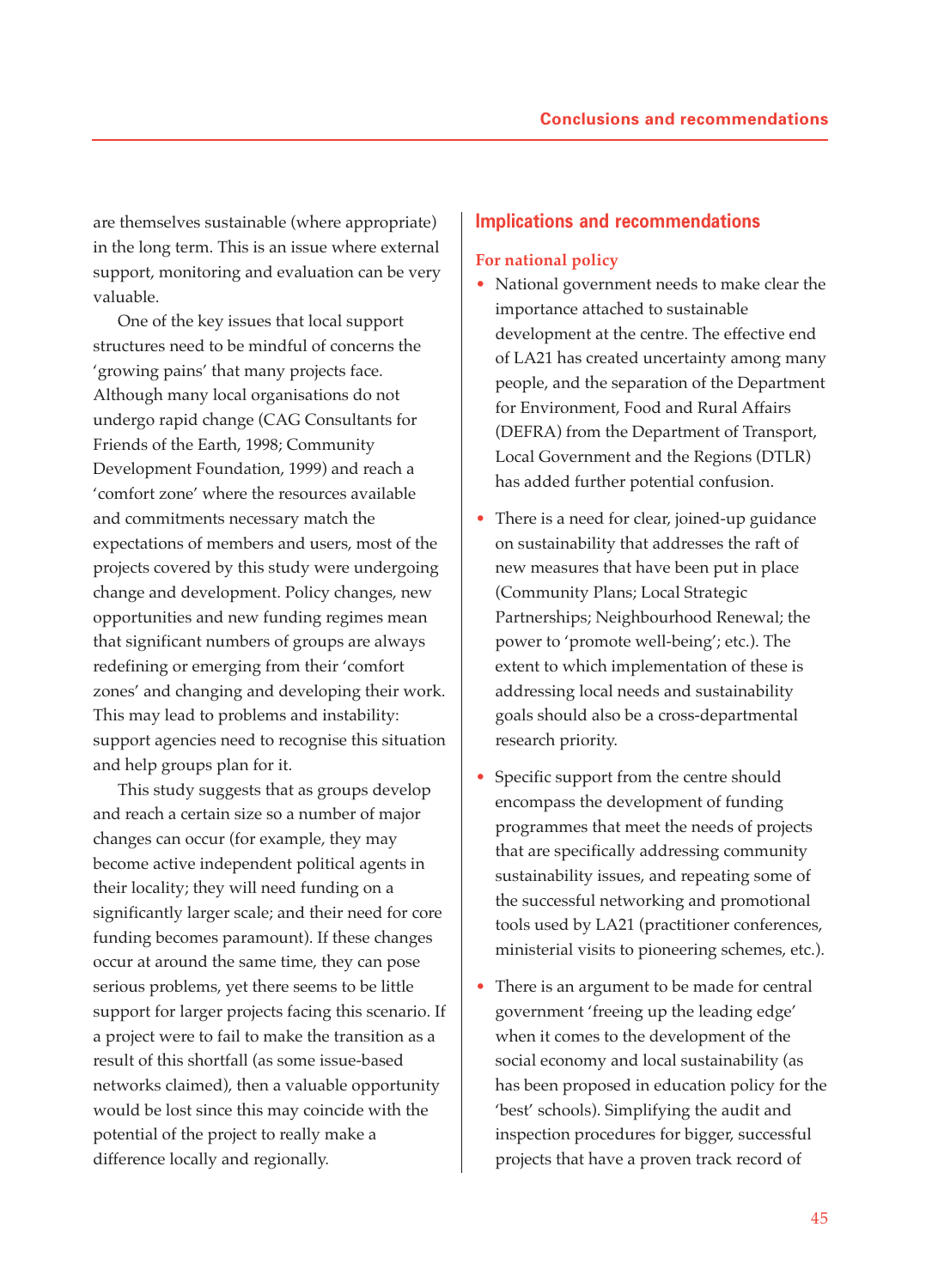managing themselves effectively could be an important spur to innovation and could create an incentive for others to join them.

• European funding sources are increasingly important to projects, which would benefit from the government working constructively with the European Union both to bring forward programmes to support the growth of local sustainability, and to widen access by reviewing and simplifying application procedures. This could bring in extra resources, as well as adding new dimensions from the experience of other countries.

### **For regional policy**

- Regional Development Agencies in England should ensure that genuine action on sustainable development is integrated into funding and action programmes. Most of the nine RDA strategies focus, unremarkably, on jobs, technology, inward investment and training. Sustainability and community economic development are usually mentioned but they rarely appear to be a fundamental part of the vision.
- Regional bodies should also consider what action they could take to assist in overcoming some of the barriers identified (the need for premises, suitable sites for expansion, access to professional expertise, etc.). The regional level would be an appropriate level to deal with these issues, particularly in plugging the 'support gap' for projects that are increasing in size and impact beyond their existing locality.

## **For local policy**

- Local authorities should take forward the key role in sustainable development bequeathed on them by LA21 by ensuring that the principles, and the lessons learnt, are linked into their new responsibilities (Community Plans; Local Strategic Partnerships; etc.). They should place a premium on linking environmental and social goals within their local programmes.
- Councils should also place a premium on ensuring that local communities have a real, and properly supported, voice on Local Strategic Partnerships. If such representation can be achieved, then the new Community Plans are more likely to include programmes that support sustainability and relate to local needs.
- Local authorities should give particular attention to their new power to promote 'well-being'. This allows councils to support projects that promote the social, economic and environmental well-being of local people, and is potentially very useful to councils wanting to promote integrated activities. It is intended to promote flexibility, partnership working and participation, and is a power of first resort – a 'can do!' power – so should be used as such.
- Councils also need to recognise the potential value of work with (and support for) independent local projects. Local government has an important role to play signposting work on sustainability, and ensuring that support and ideas are made available to relevant staff and to community groups. Where local expertise exists, councils should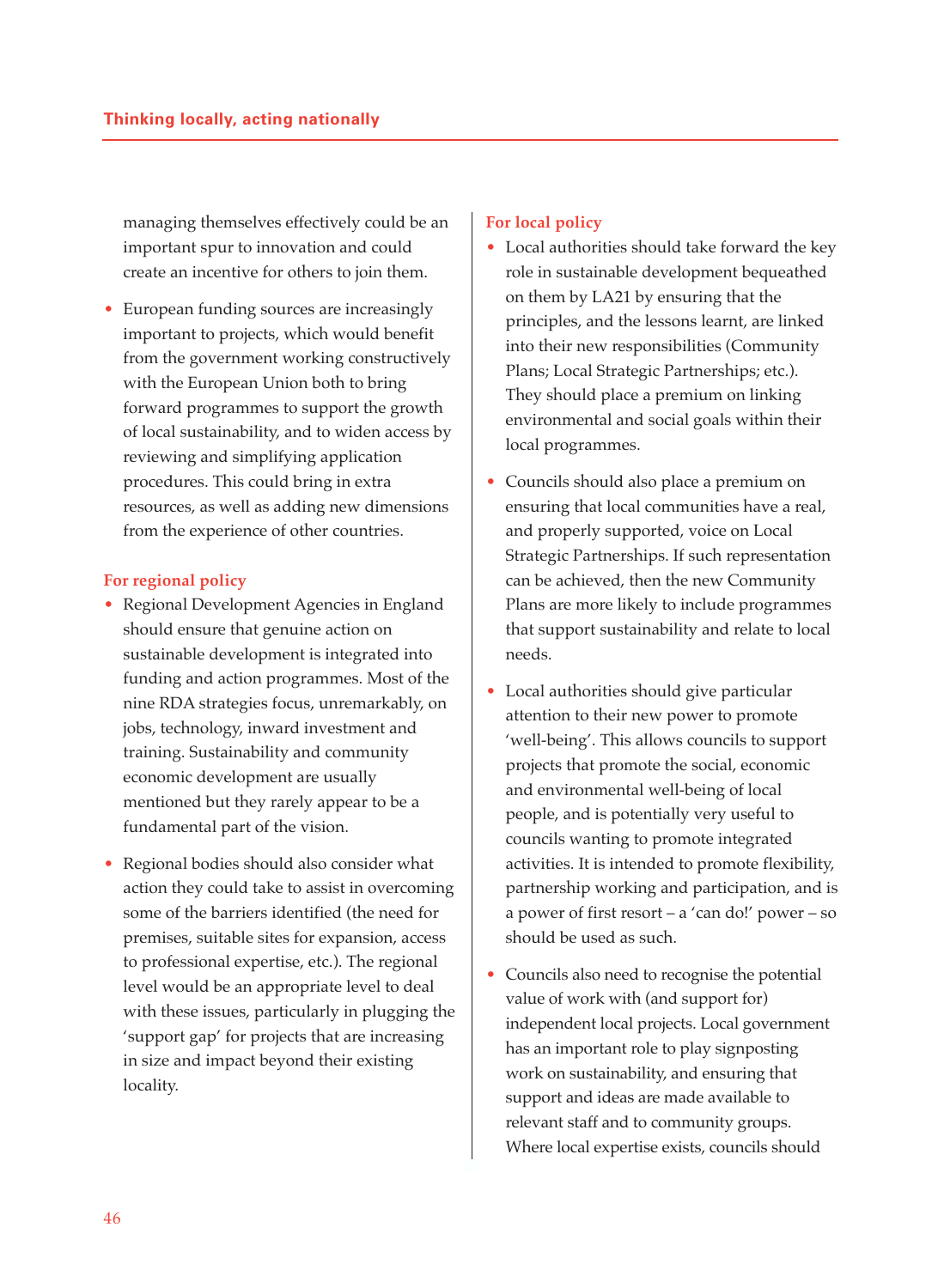seek to work with well-developed projects and learn from the experience of these groups.

• Recent research (Lafferty, 2001) suggests that there is a genuine shift within local government from a top-down service delivery model to a more empowering approach. If councils and communities choose to co-operate in delivery of local public services then there is the potential for new relationships and for councils to develop their community leadership role at the neighbourhood level as well as at the corporate level. Corporate strategies need to link the 'community leadership' approach to targets for sustainable development and to strategies designed to promote stronger communities.

## **For national voluntary organisations and intermediary agencies**

- Groups in this sector should ensure that they are providing the support networks that are needed. National organisations need to find the tools and structures to facilitate working across social/environmental/community interfaces, to avoid scenarios whereby local action is directed by central policy, and to recognise the long-term benefits of having well developed relationships with local communities. Issue-based networks should seek to provide a structured programme of support, coupled with information and outreach to new projects.
- National agencies need to review their community involvement work in the light of the new focus on 'the local', resulting both from the new local government agenda and from initiatives seeking to support

'localisation' in the face of economic globalisation. Such agencies should ensure that all staff working at a community level are trained in the necessary skills and that this is supported by the development of a set of minimum standards for such work.

• Issue-based intermediary agencies need to look more to how they promote themselves at a national and regional level to ensure both that projects know they are there, and that government and other national agencies recognise their work areas and their expertise.

#### **For community-based organisations (CBOs)**

- Local projects should seek to overcome possible marginalisation of their 'softer outcomes' by spending more time on promoting their success. Several projects mentioned councillors and officers coming along to open days or other events, being impressed and becoming more supportive. Such self-promotion may take time but would help both with the councils and agencies and with explaining themselves to local people.
- Networks based around community-based projects should make maximum use of the opportunities presented to them by the new power to promote well-being. There is scope for those involved in social development projects to develop ideas, highlight pioneering approaches and put these to councils as worked-out proposals. There is scope for community-based organisations to take the initiative and press their councils for more enlightened approaches to neighbourhood working.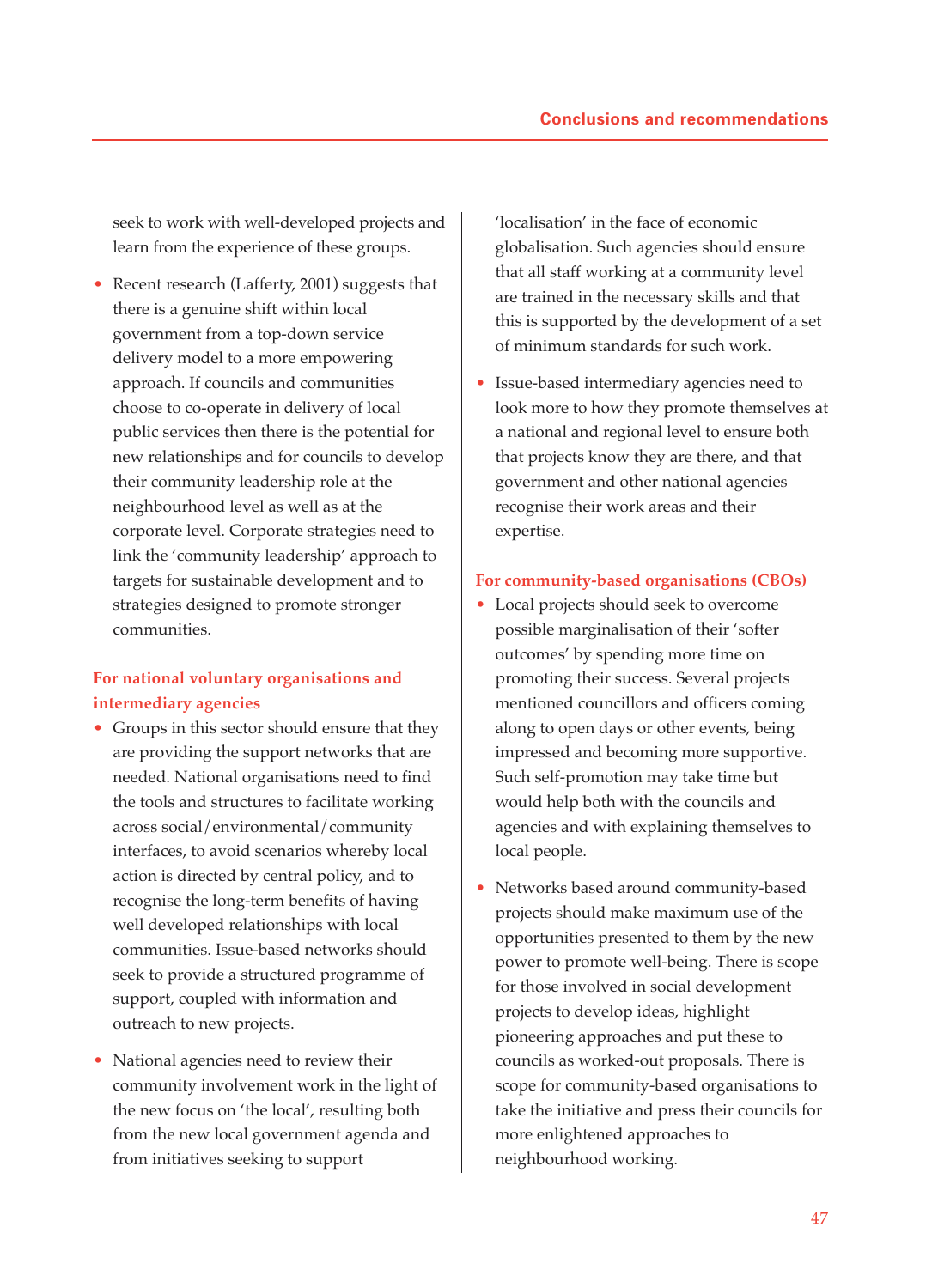## **For research-funding bodies**

- Those responsible for funding research should actively promote research that looks across issues and disciplines, and should consider how research findings might be disseminated more widely. If such research is to reach those who may use it locally, it will need to be accessible and written in plain language, which in turn means that resources need to be devoted to post-research promotion and dissemination.
- Evidence-based research has an important role in making sustainable development a reality, yet there are still gaps in what is known about local action. Further research would be useful on a number of issues including how communities learn from each other the value of evaluation frameworks; and the ways in which research projects can work with local agencies to solve problems and to strengthen and support local action.

## **In conclusion: thinking globally, acting locally?**

This phrase has been something of a mantra for environmental organisations for many years. The evidence from these cases, supported by other recent work (ANPED, 2001; Burningham and Thrush, 2001; CRISP, University of Loughborough, 1997), suggests that there is an urgent need to move on from this phrase: it is time to think far more about what is needed locally and how to deliver it through national action. Local action may indeed provide some

help in delivering national goals, but work to meet such targets may not always help meet local needs.

Integration of work on environmental issues and anti-poverty programmes is happening in many different ways, but faces a range of obstacles. If local action is to develop its role in sustainable development, then there is a need to tackle these obstacles through:

- developing more supportive policy frameworks
- changes to funding mechanisms and support structures
- greater recognition of the value of community-focused local action.

National and international action on sustainable development currently suffers from a lack of popular support for difficult measures: effective local action can play a part in building awareness of the need for change, winning support for such change and agreeing how such changes may take place. It is in the interests of all those involved to have strong and effective local communities that can help identify and meet their own needs but are also aware of how their community has a wider context and global impacts. This will only happen when we *think locally and act nationally* – when local needs are considered strategically as an integral part of sustainable development strategies, and when those strategies in turn multiply the opportunities, support and recognition for local action.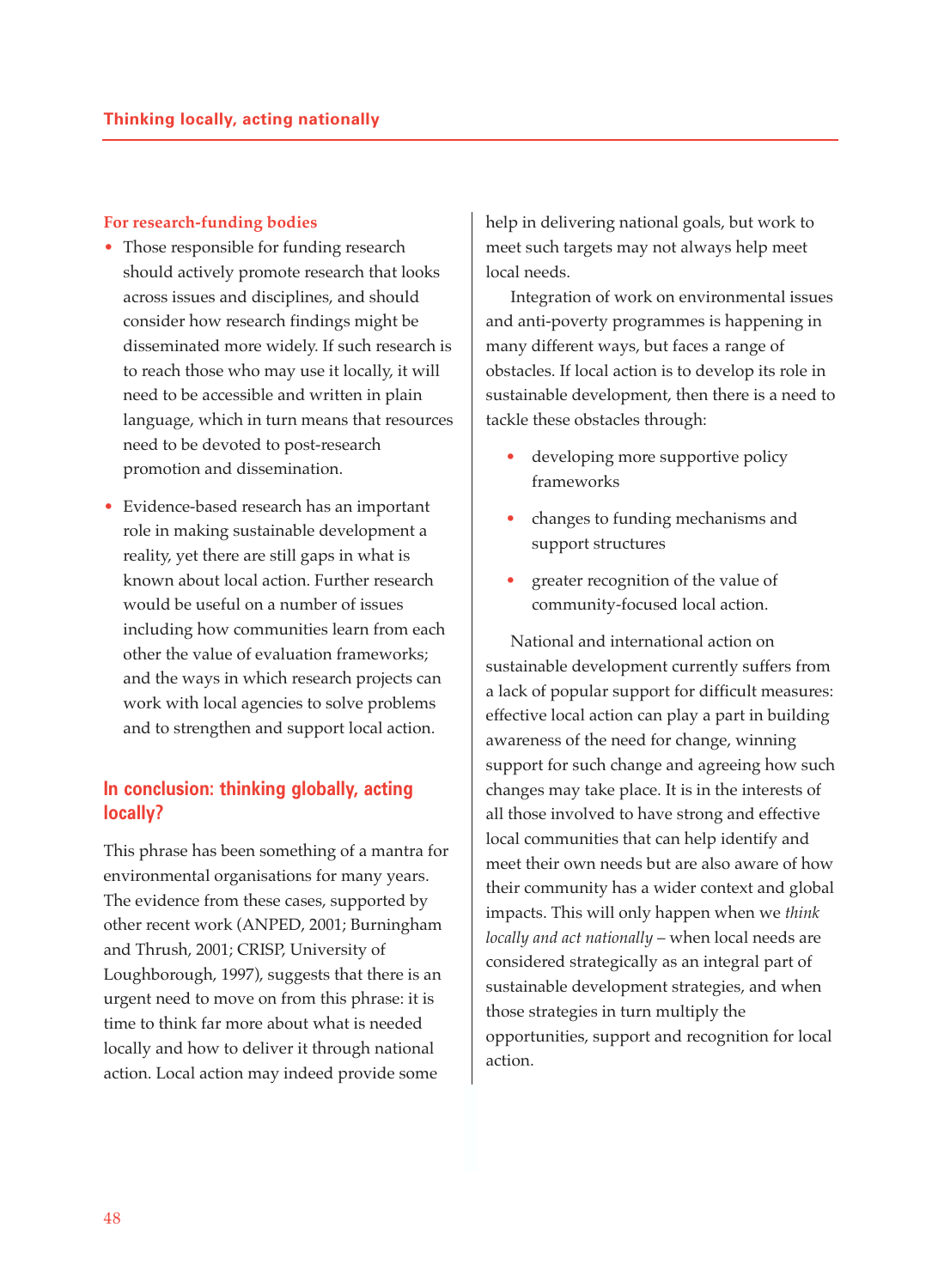## **References**

ANPED (2001) *Barriers to Local Sustainability – a European Survey of Local Agenda 21 Programmes.* Amsterdam: ANPED, the Northern Alliance for Sustainability

Burningham, K. and Thrush, D. (2001) *Rainforests are a Long Way from Here: The Environmental Concerns of Disadvantaged Groups*. York: YPS for the Joseph Rowntree Foundation

CAG Consultants for Friends of the Earth (1998) *Barriers to Sustainability*. London: CAG Consultants for Friends of the Earth

Chambers, R. (1995) *Poverty and Livelihoods: Whose Reality Counts?* Brighton: Institute of Development Studies, University of Sussex

Chanan, G. (1992) *Out of the Shadows – Local Community Action and the European Community*. EFILWC

Church, C. (1999) 'A survey of LA21 work on health, poverty and global–local linkages', *Connections* (UNED UK newsletter), No. 1

Church, C. and Young, S. (2000) *The Future of Local Agenda 21 after the Local Government Act of 2000*. EPRU Paper 1/00. Manchester: University of Manchester

Church, C., Cade, A. and Grant, A. (1998) *An Environment for Everyone: Social Exclusion, Poverty, and Environmental Action*. London: CDF Publications

Community Development Foundation (1999) *Down to Earth – Report of a National Conference on Environmental Action and Sustainable Development in a Multi-cultural Society*. London: CDF Publications

Community Development Foundation (2001) *Achieving Better Community Development* (handbook, case studies and tool-kit). London: CDF Publications

CRISP, University of Loughborough (1997) *The Volunteer Investment and Value Audit (VIVA)*. Loughborough: CRISP, University of Loughborough

Dolk, H. and Vrijheid, M. *et al*. (1998) 'Risk of congenital anomalies near hazardous waste landfill sites in Europe: The EUROHAZCON Study', *The Lancet,* Vol. 352, pp. 423–7

Friends of the Earth England, Wales and Northern Ireland (2001) *Environmental Justice: Mapping Transport and Social Exclusion in Bradford*. London: Friends of the Earth England, Wales and Northern Ireland

HM Government (1999) *A Better Quality of Life – A Strategy for Sustainable Development in the UK*. Cm. 4345. London: The Stationery Office (TSO)

IDeA (2000) *Progress with Local Agenda 21 in England and Wales – Spring 2000*. London: IDeA

Lafferty, W. (ed.) (2001) *Sustainable Communities in Europe*. London: Earthscan

Macgillivray, A., Conaty, P. and Wadhams, C. (2000) *Low Flying Heroes – Micro-social Enterprise below the Radar Screen*. Brighton: New Economics Foundation

Scottish Office (1998) *Changed Days: Local Agenda 21 in Scotland*. Edinburgh: Scottish Office

Sullivan, H., Root, A., Moran, D. and Smith, M. (2001) *Area Committees and Neighbourhood Management: Increasing Democratic Participation and Social Inclusion*. Birmingham: INLOGOV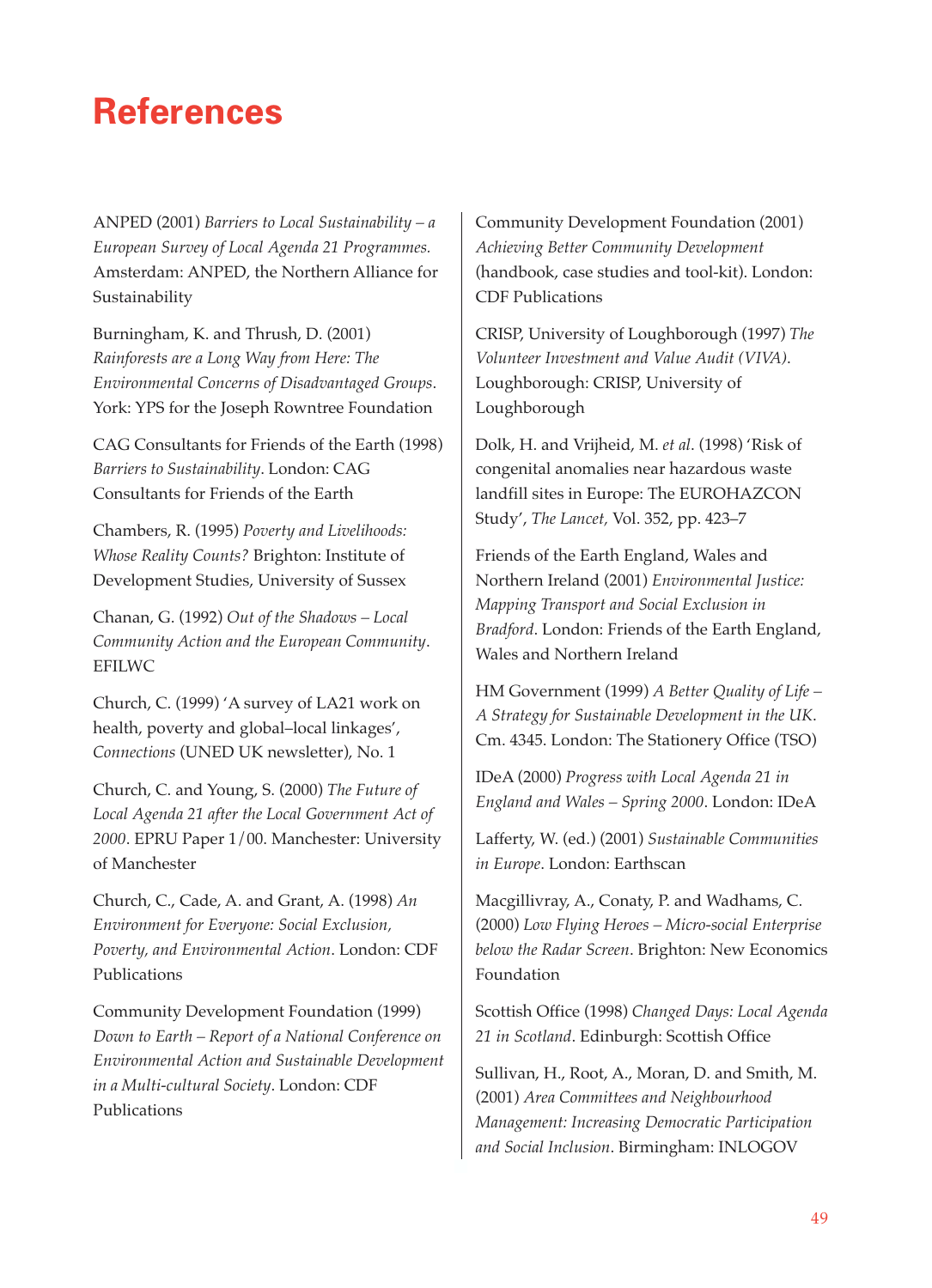## **Appendix 1 Features of postal survey/case study projects**

| Region/country           | No. of responding projects | No. of case study projects |  |  |  |  |  |
|--------------------------|----------------------------|----------------------------|--|--|--|--|--|
| North East               |                            |                            |  |  |  |  |  |
| Yorkshire and the Humber | 6                          |                            |  |  |  |  |  |
| North West               | h                          |                            |  |  |  |  |  |
| East Midlands            | 4                          |                            |  |  |  |  |  |
| West Midlands            |                            |                            |  |  |  |  |  |
| Eastern                  | 5                          |                            |  |  |  |  |  |
| South East               | 4                          |                            |  |  |  |  |  |
| South West               | 21                         | 5                          |  |  |  |  |  |
| London                   | 8                          |                            |  |  |  |  |  |
| Wales                    |                            |                            |  |  |  |  |  |
| Scotland                 |                            |                            |  |  |  |  |  |
| Northern Ireland         |                            |                            |  |  |  |  |  |
| <b>Total</b>             | 63                         | 17                         |  |  |  |  |  |

## **Table A1.1 Geographical spread**

### **Table A1.2 Annual running costs**

| Annual running cost $(E)$ | No. of responding projects | No. of case study projects |  |  |  |  |  |
|---------------------------|----------------------------|----------------------------|--|--|--|--|--|
| $0 - 500$                 | 3                          |                            |  |  |  |  |  |
| $501 - 5,000$             | 4                          |                            |  |  |  |  |  |
| 5,001-20,000              | 4                          |                            |  |  |  |  |  |
| 20,001-50,000             | 8                          |                            |  |  |  |  |  |
| 50,001-100,000            | 9                          |                            |  |  |  |  |  |
| >100,000                  | 16                         | 5                          |  |  |  |  |  |
| Data missing              | 19                         |                            |  |  |  |  |  |
| <b>Total</b>              | 63                         | 17                         |  |  |  |  |  |

### **Table A1.3 Population covered**

| Population covered by project | No. of responding projects |                  |
|-------------------------------|----------------------------|------------------|
| <1,000                        | 8                          | ∍                |
| $1,001 - 10,000$              | 8                          | 3                |
| 10,001-20,000                 | 5                          | 0                |
| 20,001-40,000                 | 9                          | 5                |
| 40,001-100,000                | 5                          |                  |
| 100,001-1,000,000             | 8                          |                  |
| >1,000,000                    | 8                          | $\left( \right)$ |
| Data missing                  | 12                         | 4                |
| <b>Total</b>                  | 63                         | 17               |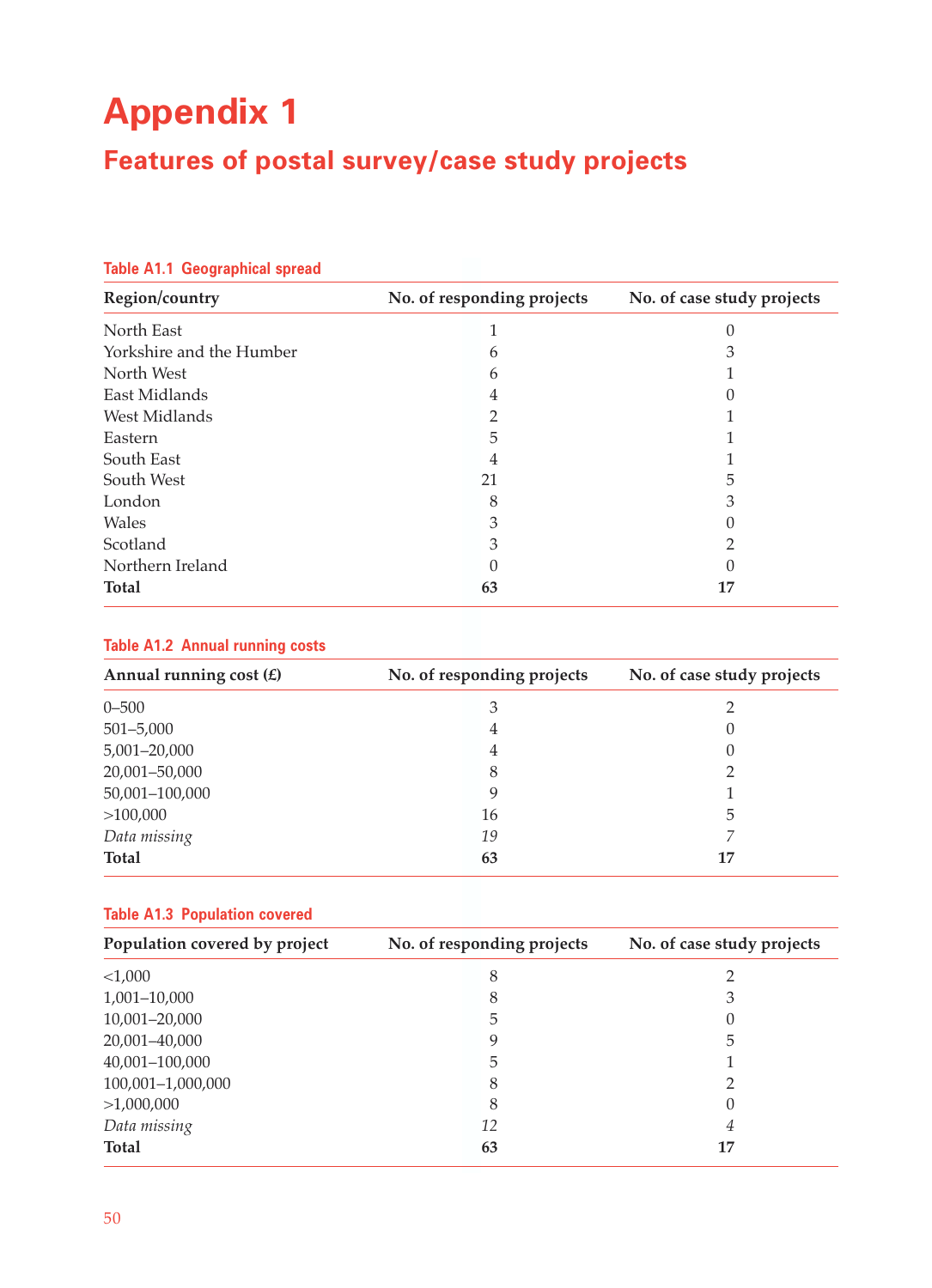| No. of years running<br>No. of responding projects |    | No. of case study projects |  |  |  |  |  |
|----------------------------------------------------|----|----------------------------|--|--|--|--|--|
| <1                                                 |    |                            |  |  |  |  |  |
| $1 - 3$                                            | 14 | 5                          |  |  |  |  |  |
| $4 - 6$                                            | 13 | 5                          |  |  |  |  |  |
| $7 - 10$                                           | 11 | 3                          |  |  |  |  |  |
| $11 - 20$                                          | 10 |                            |  |  |  |  |  |
| >20                                                | 3  |                            |  |  |  |  |  |
| Data missing                                       | 5  |                            |  |  |  |  |  |
| <b>Total</b>                                       | 63 | 17                         |  |  |  |  |  |

## **Table A1.4 Longevity of projects**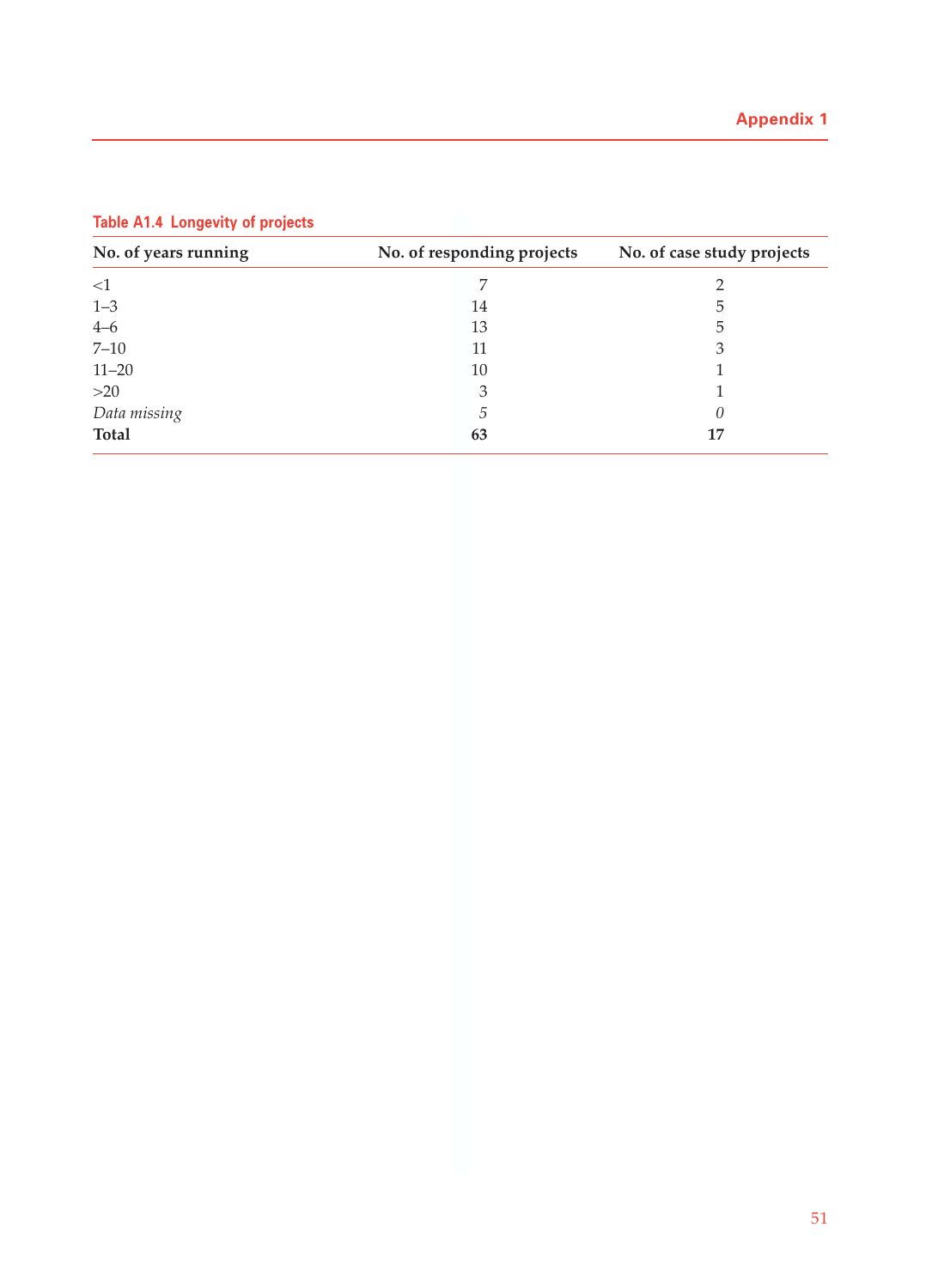## **Appendix 2**

## **An outline evaluation framework**

There is a need for some easily usable form of evaluatory framework, designed to give a thumbnail sketch of the range and significance of impacts of a local project. This could help:

- local organisations to look at areas where they are and are not having an impact, and perhaps identify areas where they could expand their impact
- local organisations to visualise the field of sustainable development in relation to their own actions
- projects to identify impacts that they were not previously acknowledging, and hence potentially access new sources of funding
- people outside the project, and at a wider policy scale, to evaluate the significance of local action in terms of achieving sustainable development goals
- look at ways of adding value to existing action, by considering areas where additional impacts could be realistically achieved
- policy-makers to understand the significance of local projects in this area.

This appendix introduces a possible model for such a framework, recognising that it needs to:

- cover all the social, economic and environmental areas of sustainable development
- be intuitive and easily usable
- give some meaningful indication of the significance of the impacts that a project is having, at a number of scales – from the immediate local scale to a wider consideration of sustainable development
- be treated with care to avoid the distortion of false comparisons.

The impact categories at each level would need some further definition. For example, at the local community level, a minor impact on training could be one that involved less than 5 per cent of the population of that community. Impacts on the natural environment, such as energy use and travel, could relate to targets for per capita energy use or travel, how many people the project was affecting and the changes they were making.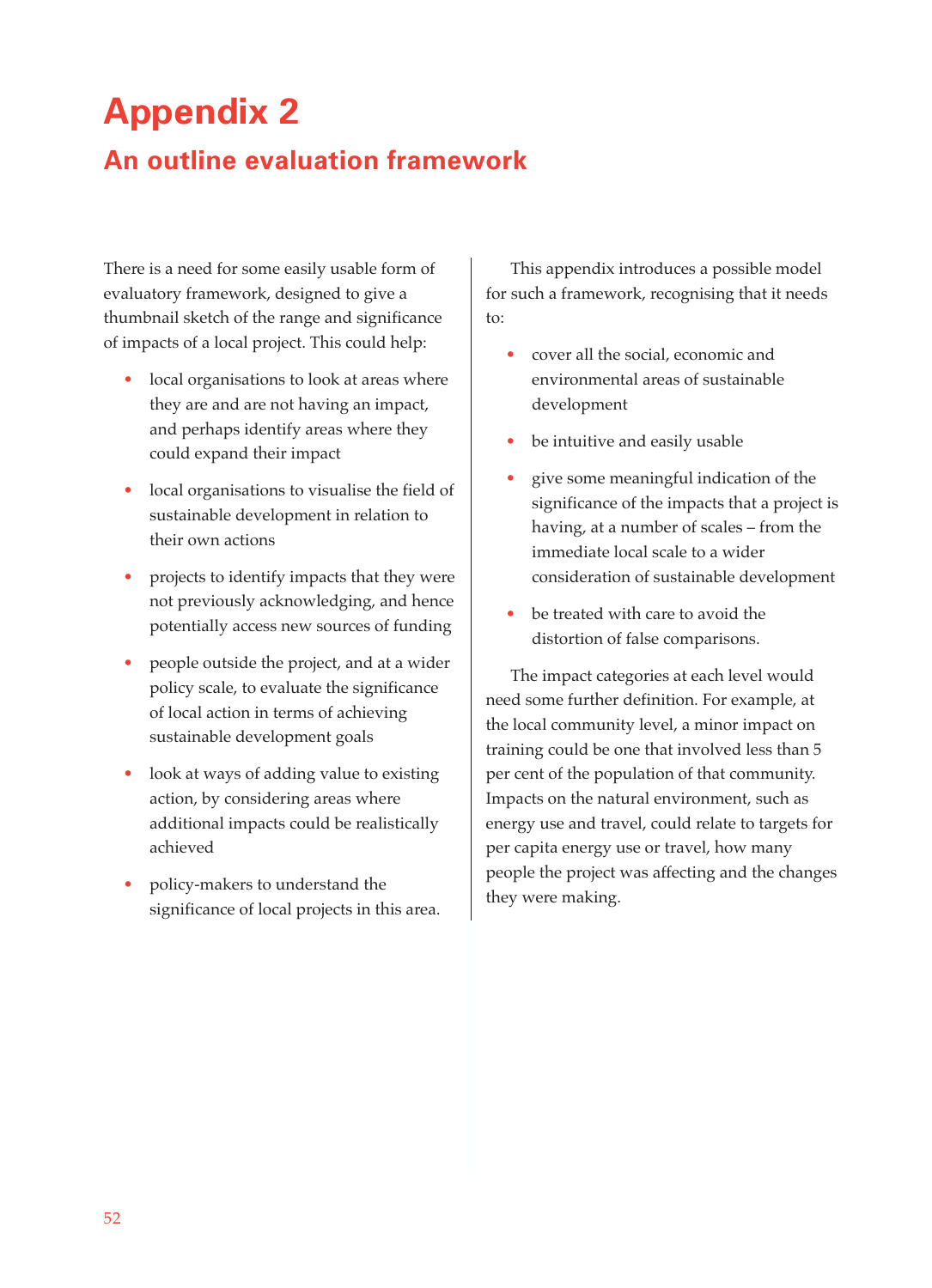|                                                                                                                                                                    | <b>IMPACT</b> |            |  |           |  |    |          |  |
|--------------------------------------------------------------------------------------------------------------------------------------------------------------------|---------------|------------|--|-----------|--|----|----------|--|
| <b>SCALE AND DEGREE</b>                                                                                                                                            | LC            | $NegI$ NoI |  | MinI MajI |  | LA | NegI NoI |  |
| Community development and capacity building                                                                                                                        |               |            |  |           |  |    |          |  |
| Personal development                                                                                                                                               |               |            |  |           |  |    |          |  |
| Living environment improvements                                                                                                                                    |               |            |  |           |  |    |          |  |
| Training                                                                                                                                                           |               |            |  |           |  |    |          |  |
| Economic impacts                                                                                                                                                   |               |            |  |           |  |    |          |  |
| New/improved services/resources/facilities                                                                                                                         |               |            |  |           |  |    |          |  |
| Community consultation/engagement/involvement                                                                                                                      |               |            |  |           |  |    |          |  |
| Promoting/awareness of community development                                                                                                                       |               |            |  |           |  |    |          |  |
| Health promotion/improvement                                                                                                                                       |               |            |  |           |  |    |          |  |
| Habitats/wildlife                                                                                                                                                  |               |            |  |           |  |    |          |  |
| Reclaiming/reusing derelict land                                                                                                                                   |               |            |  |           |  |    |          |  |
| <b>Waste minimisation</b>                                                                                                                                          |               |            |  |           |  |    |          |  |
| Travel awareness                                                                                                                                                   |               |            |  |           |  |    |          |  |
| <b>Energy</b> use                                                                                                                                                  |               |            |  |           |  |    |          |  |
| Environmentally friendly housing/buildings                                                                                                                         |               |            |  |           |  |    |          |  |
| Pollution                                                                                                                                                          |               |            |  |           |  |    |          |  |
| <b>Environmental education and information</b>                                                                                                                     |               |            |  |           |  |    |          |  |
| Environmental promotion/awareness raising                                                                                                                          |               |            |  |           |  |    |          |  |
| Engaging and involving with environmental/SD -<br>community                                                                                                        |               |            |  |           |  |    |          |  |
| Engaging/gaining support/changing attitudes around<br>environment and SD - policy level and business                                                               |               |            |  |           |  |    |          |  |
| Inputting into wider policy and planning                                                                                                                           |               |            |  |           |  |    |          |  |
| Developing and promoting environmentally friendly ways of<br>working or providing goods/influencing and inspiring others                                           |               |            |  |           |  |    |          |  |
| LC, Local community; NegI, Negative impact; NoI, No impact; MinI, Minor impact; MajI, Major impact;<br>LA, Local authority; NegI, Negative impact; NoI, No impact. |               |            |  |           |  |    |          |  |

## **Table A2.1 An outline evaluation framework**